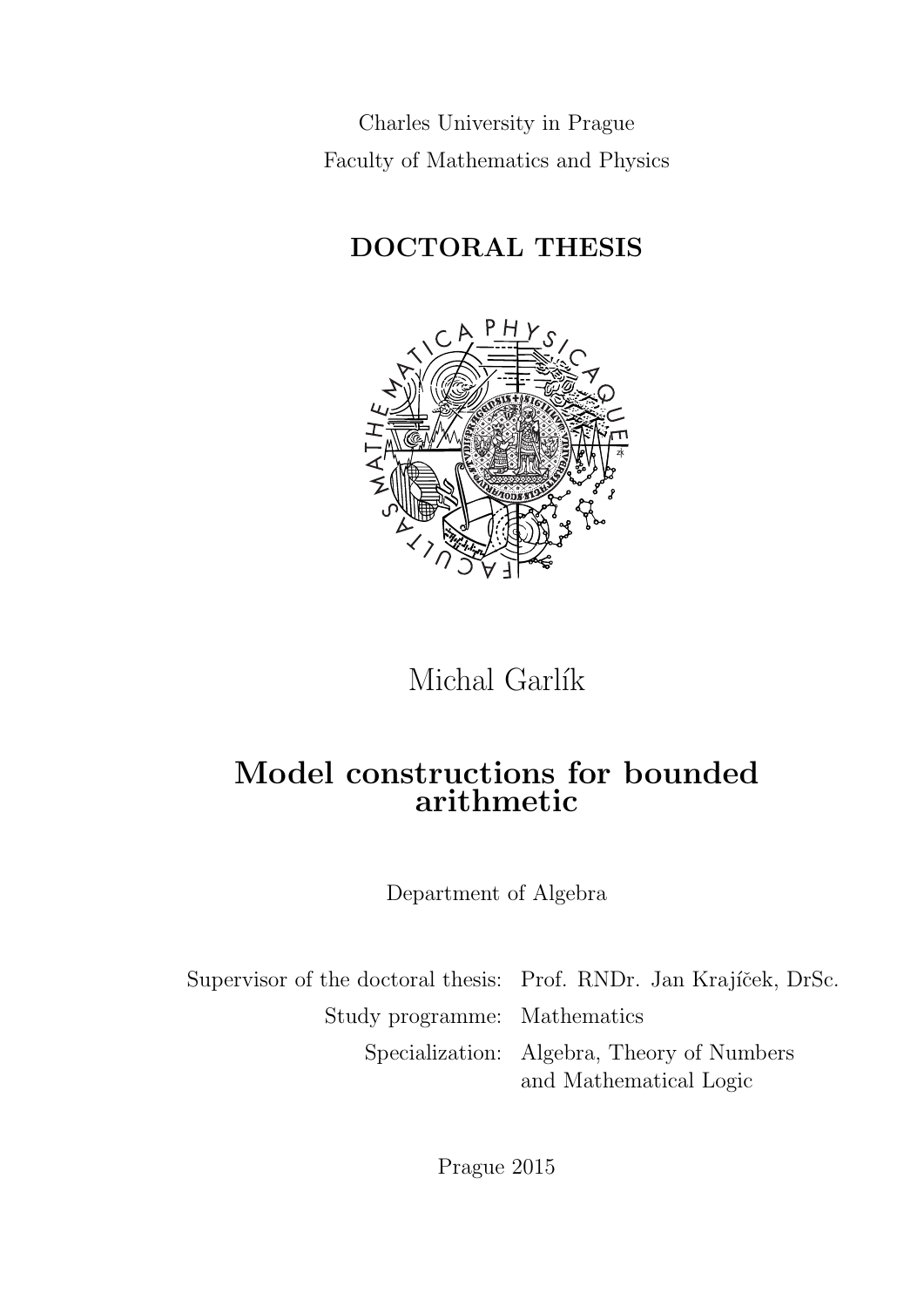## Acknowledgements

First and foremost I would like to thank my supervisor Jan Krajíček for encouragement and inspiration, for his constant help, patience and careful guidance. I am indebted to my parents for their support during my studies. I wish to thank Samuel Buss, Emil Jeřábek, Leszek Kołodziejczyk, Pavel Pudlák and Neil Thapen for many clarifying discussions and good suggestions, and my colleagues Ján Pich and Sebastian Müller for broadening my view of the world and being good friends. I acknowledge financial support under grants GAUK 5732/20, IAA100190902 of GA AV ČR, and SVV-2014-260107.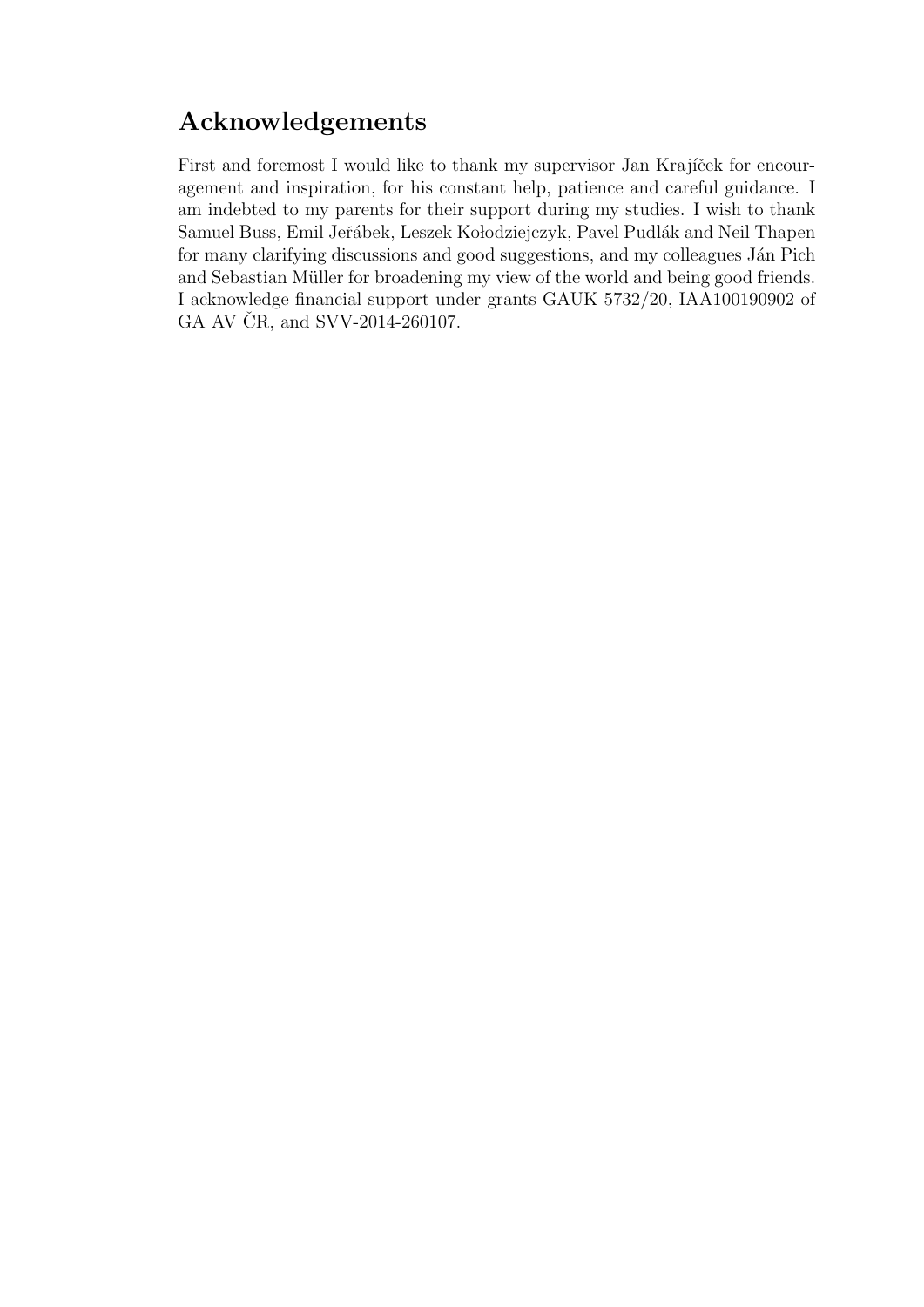I declare that I carried out this doctoral thesis independently, and only with the cited sources, literature and other professional sources.

I understand that my work relates to the rights and obligations under the Act No. 121/2000 Coll., the Copyright Act, as amended, in particular the fact that the Charles University in Prague has the right to conclude a license agreement on the use of this work as a school work pursuant to Section 60 paragraph 1 of the Copyright Act.

In ........ date ............ signature of the author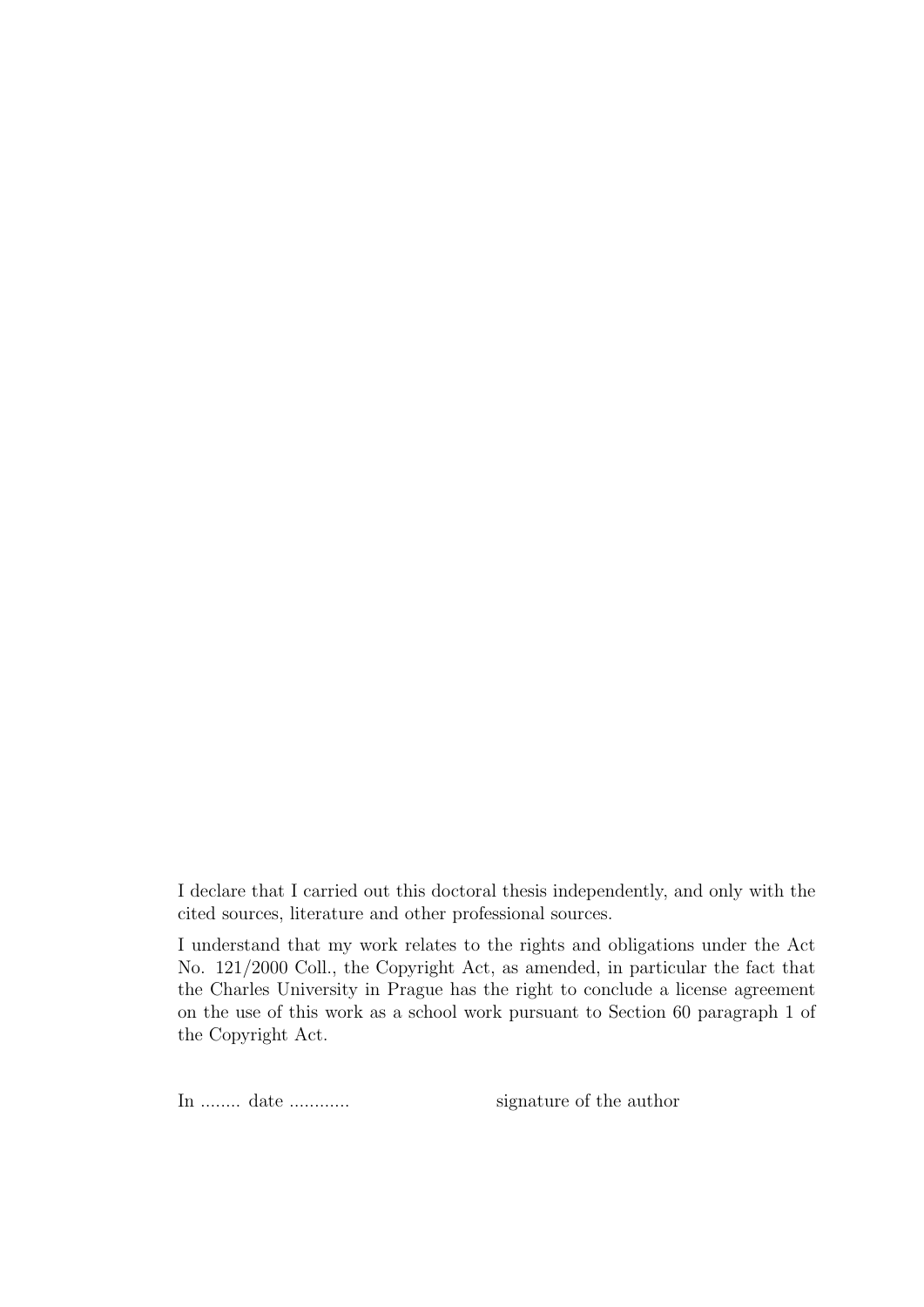Název práce: Konstrukce modelů omezené aritmetiky

Autor: Michal Garlík

Katedra: Katedra algebry

Vedoucí disertační práce: Prof. RNDr. Jan Krajíček, DrSc.

Abstrakt: Studujeme konstrukce modelů teorií omezené aritmetiky. Pomocí základních technik teorie modelů podáme nový důkaz Ajtaiovy věty o úplnosti pro nestandardně konečné struktury. Za použití omezené redukované mocniny (zobecnění ultraproduktu) navrhneme dvě nové metody konstrukce modelů omezené aritmetiky. První dá nový důkaz Bussovy dosvědčující věty. Druhou metodou ukážeme, že teorie $R^1_2$ je silnější než její varianta  $\mathit{strictR}^1_2$ za věrohodného výpočetně-složitostního předpokladu (existence dostatečně silné jednosměrné permutace) a že za stejného předpokladu je teorie  $PV_1 + \Sigma_1^b(PV) - \text{LLIND}$  silnější než  $PV_1 + strict \Sigma_1^b(PV) - LLIND$ . Pro relativizované teorie dokážeme, že  $R_2^1(\alpha)$  je silnější  $strictR_2^1(\alpha)$  (bez dodatečného předpokladu).

Klíčová slova: formální teorie, nestandardní model, třída složitosti

Title: Model constructions for bounded arithmetic

Author: Michal Garlík

Department: Department of Algebra

Supervisor: Prof. RNDr. Jan Krajíček, DrSc.

Abstract: We study constructions of models of bounded arithmetic theories. Using basic techniques of model theory we give a new proof of Ajtai's completeness theorem for nonstandard finite structures. Working in the framework of restricted reduced powers (a generalization of the ultrapower construction) we devise two methods of constructing models of bounded arithmetic. The first one gives a new proof of Buss's witnessing theorem. Using the second method we show that the theory  $R_2^1$  is stronger than its variant  $strictR_2^1$  under a plausible computational assumption (the existence of a strong enough one-way permutation), and that the theory  $PV_1 + \Sigma_1^b(PV)$  – LLIND is stronger than  $PV_1 + strict\Sigma_1^b(PV)$  – LLIND under the same assumption. Considering relativized theories, we show that  $R_2^1(\alpha)$ is stronger than  $strictR_2^1(\alpha)$  (unconditionally).

Keywords: formal theory, nonstandard model, complexity class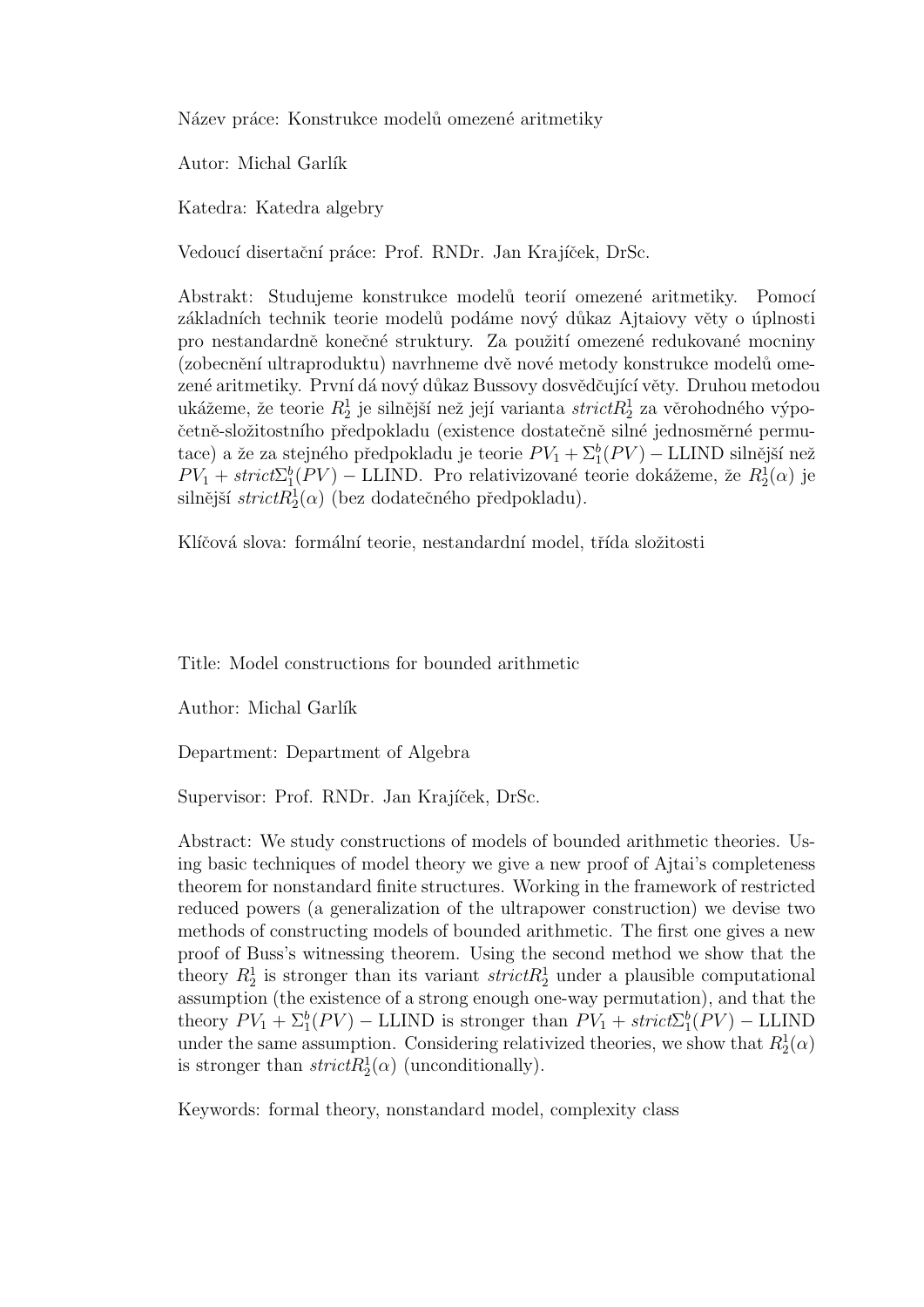# **Contents**

| $\mathbf{1}$           | Preface                                                                 | $\overline{2}$                                                                         |
|------------------------|-------------------------------------------------------------------------|----------------------------------------------------------------------------------------|
| $\overline{2}$         | A New Proof of Ajtai's Completeness Theorem for Nonstandard             |                                                                                        |
|                        | <b>Finite Structures</b>                                                | 3                                                                                      |
|                        | 2.1                                                                     | $\overline{4}$                                                                         |
|                        | 2.2                                                                     | $\overline{5}$                                                                         |
|                        | 2.3                                                                     | 6                                                                                      |
|                        | 2.4                                                                     | $\overline{7}$                                                                         |
|                        | A New Proof of Ajtai's Completeness Theorem<br>2.5                      | 9                                                                                      |
|                        |                                                                         | 15<br>16<br>17<br>18<br>20<br>28<br>34<br>35<br>37<br>38<br>39<br>39<br>40<br>42<br>43 |
| 3                      | Construction of models of bounded arithmetic by restricted re-          |                                                                                        |
|                        | duced powers                                                            |                                                                                        |
|                        | 3.1                                                                     |                                                                                        |
|                        | 3.2                                                                     |                                                                                        |
|                        | 3.3                                                                     |                                                                                        |
|                        | 3.4                                                                     |                                                                                        |
|                        | 3.5                                                                     |                                                                                        |
|                        | Theory $strictR_2^1$ and sharply bounded collection scheme<br>3.6       |                                                                                        |
|                        | 3.7                                                                     |                                                                                        |
|                        |                                                                         |                                                                                        |
| $\boldsymbol{\Lambda}$ | <b>Further Results</b>                                                  |                                                                                        |
|                        | A separation of two theories in the language of $PV \dots \dots$<br>4.1 |                                                                                        |
|                        | 4.2                                                                     |                                                                                        |
|                        |                                                                         |                                                                                        |
| $\bf{5}$               | <b>Concluding Remarks</b>                                               |                                                                                        |
|                        |                                                                         | 44                                                                                     |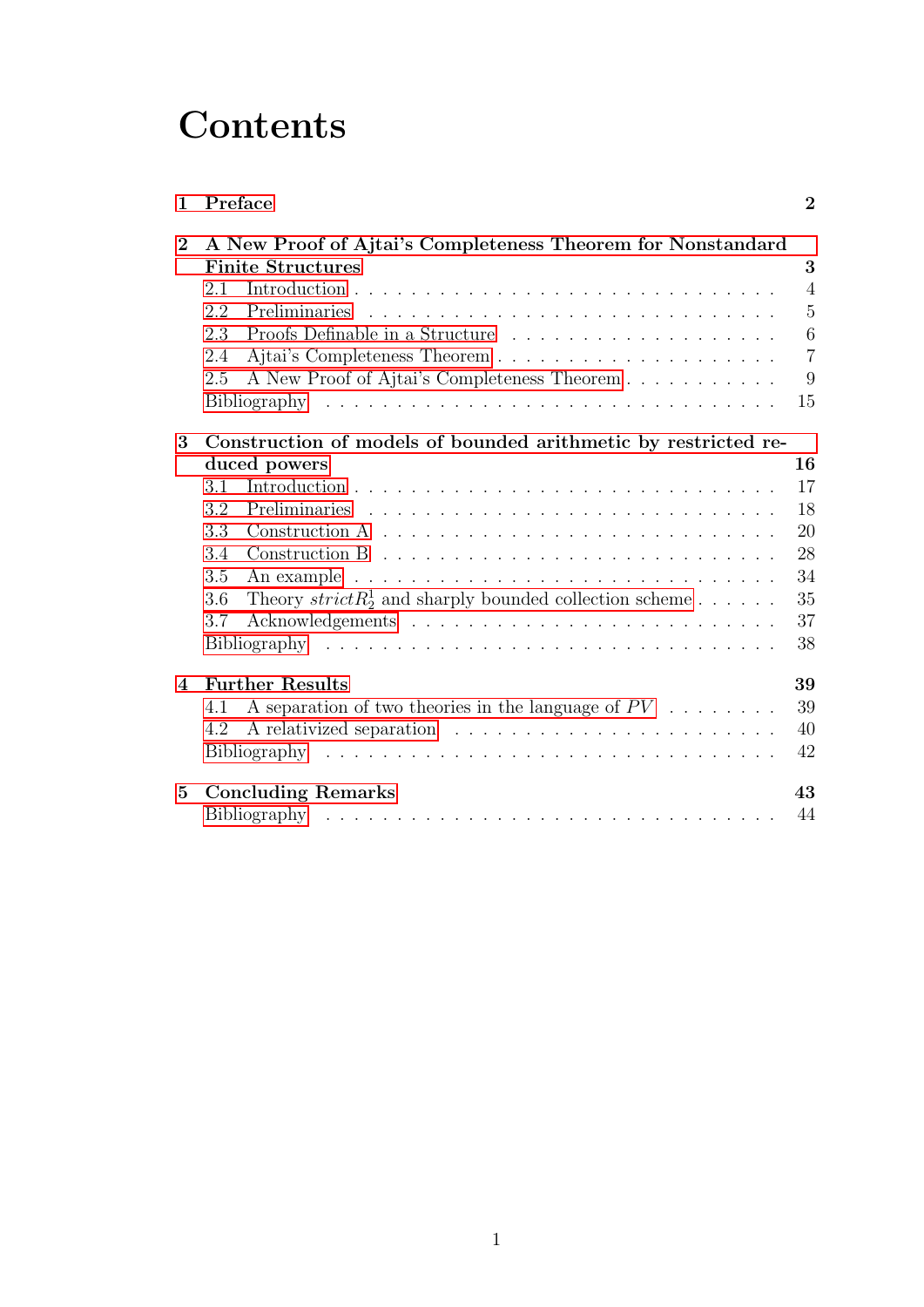# <span id="page-5-0"></span>1. Preface

The general topic of the thesis are nonstandard models of weak theories of arithmetic and their links with problems in computational and proof complexity. The qualification "nonstandard" means that the structure is not isomorphic to the structure of natural numbers (in a particular language), the so called standard model. The qualification "weak" means that the induction axiom scheme (or some related axiom scheme) is restricted to some subclass of bounded formulas. The links with complexity theory stem form the facts that bounded formulas satisfying various additional particular restrictions define sets in various important computational complexity classes and that proofs of bounded formulas in weak theories can be translated into families of efficient propositional proofs. Introductions in Chapters [2](#page-6-0) and [3](#page-19-0) offer more specific and detailed overview of the topic and of the particular issues we tackle.

The thesis is formed by two papers:

- A New Proof of Ajtai's Completeness Theorem for Nonstandard Finite Structures, Archive for Mathematical Logic 54(3-4), (2015), pp. 413-424,
- Construction of models of bounded arithmetic by restricted reduced powers, submitted to Archive for Mathematical Logic,

that are included as Chapters [2](#page-6-0) and [3,](#page-19-0) and by Chapter [4](#page-42-0) that is a draft of a future paper. In the last chapter we add a few concluding remarks on possible lines for future research. Each chapter has its own bibliography.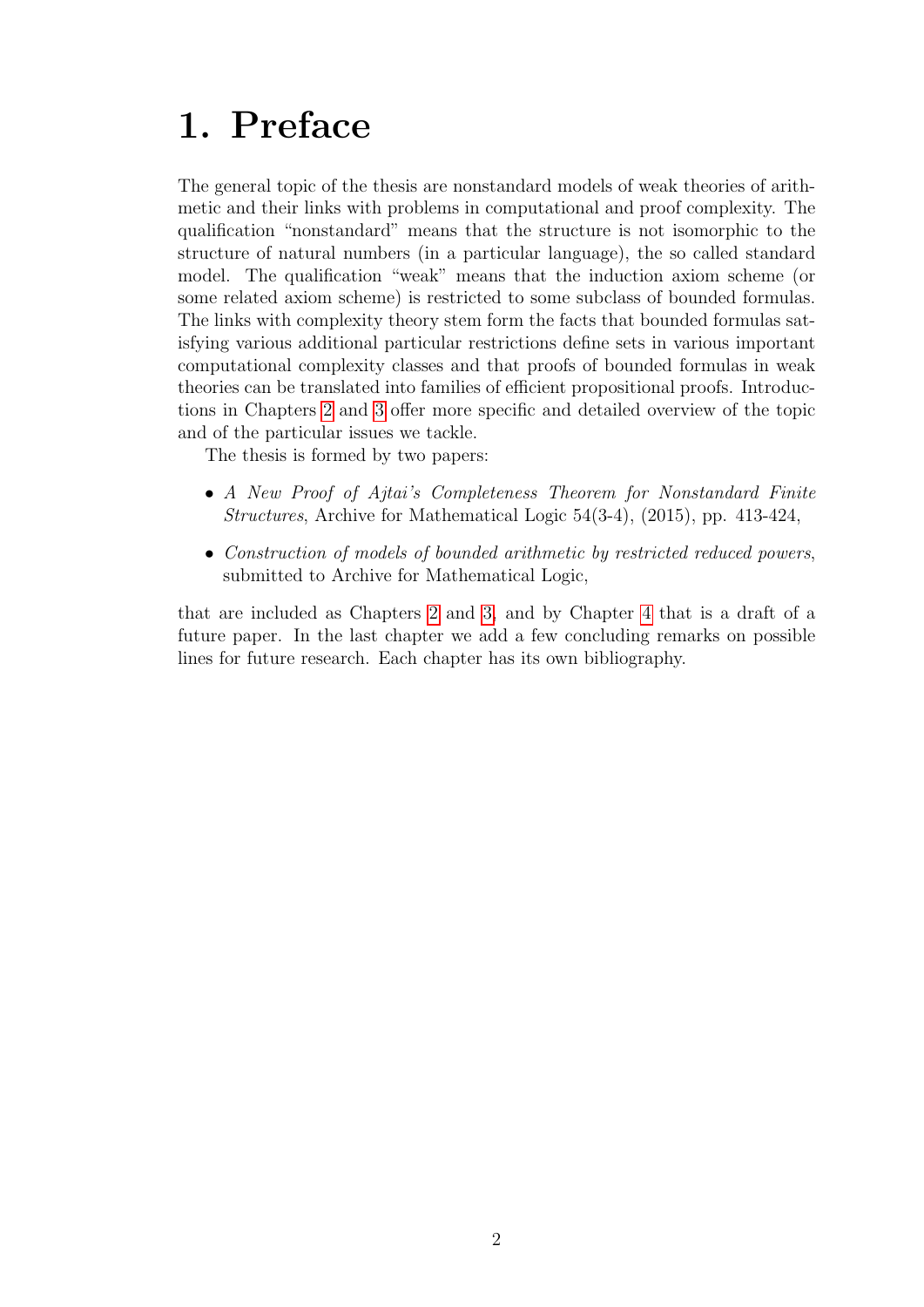# <span id="page-6-0"></span>2. A New Proof of Ajtai's Completeness Theorem for Nonstandard Finite Structures

This chapter is formed by paper "A New Proof of Ajtai's Completeness Theorem for Nonstandard Finite Structures" published in Archive for Mathematical Logic. It is identical to the original version except the numbering of definitions and statements.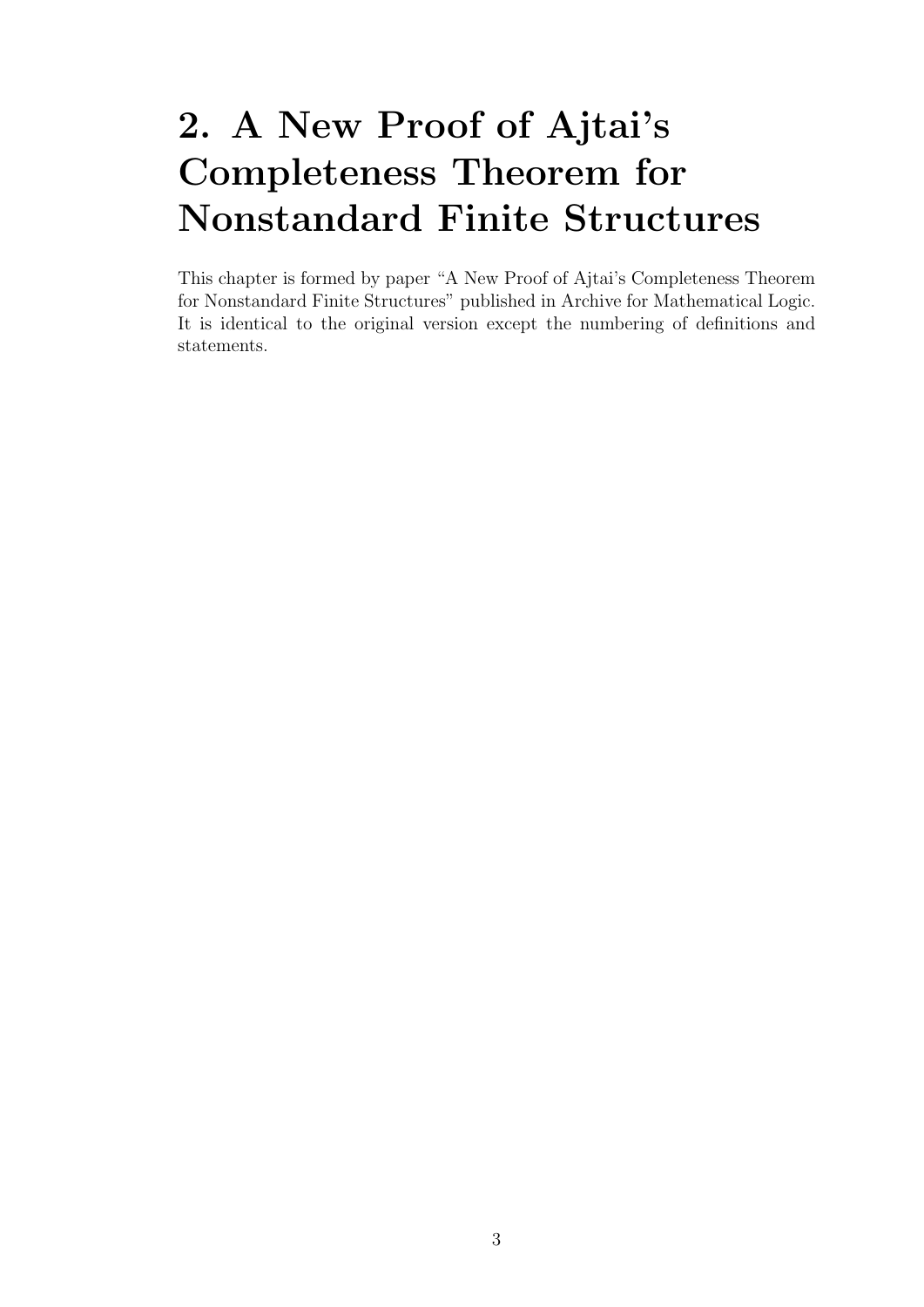## A New Proof of Ajtai's Completeness Theorem for Nonstandard Finite Structures

Michal Garlík<sup>\*</sup>

Faculty of Mathematics and Physics Charles University in Prague

#### Abstract

Ajtai's completeness theorem roughly states that a countable structure A coded in a model of arithmetic can be end-extended and expanded to a model of a given theory G if and only if a contradiction cannot be derived by a (possibly nonstandard) proof from  $G$  plus the diagram of  $A$ , provided that the proof is definable in  $A$  and contains only formulas of a standard length. The existence of such model extensions is closely related to questions in complexity theory. In this paper we give a new proof of Ajtai's theorem using basic techniques of model theory.

## <span id="page-7-0"></span>2.1 Introduction

It is well known that various statements of complexity theory can be equivalently expressed in terms of mathematical logic, and model theory in particular. Some of these model-theoretic statements have a similar form asserting the existence of certain extensions of first-order structures. Let us mention informally three specific examples, all discussed already in detail in [\[3\]](#page-18-1) (we refer the reader there for details of these equivalences).

Call a structure with a finite signature nonstandard finite if it is coded in a nonstandard model of true arithmetic and is countably infinite. The statement that parity is not in  $AC^0$  is equivalent to the statement that there are nonstandard finite structures containing a unary predicate whose size is odd in the original nonstandard model coding the structure but the same structure can be encoded in another nonstandard model which thinks that the predicate is of even size. The statement that the pigeonhole principle has no polynomial size propositional proofs in constant depth Frege systems is equivalent to the statement that every nonstandard finite structure has an expansion by a function violating the pigeonhole principle while satisfying induction for all definable sets. Finally, the statement that the class NP is not closed under complementation is equivalent to the existence of a non-3-colorable nonstandard finite graph such that any nonstandard finite structure on its vertices expanding the graph can be extended to a nonstandard finite structure containing a 3-coloring of the graph.

<span id="page-7-1"></span><sup>\*</sup>Supported by grant GAUK  $5732/2012$  and in part by grant IAA100190902 of GA AV ČR. A part of this research has been done while the author was a visiting fellow at the Isaac Newton Institute in Cambridge (programme Semantics and Syntax) in Spring 2012.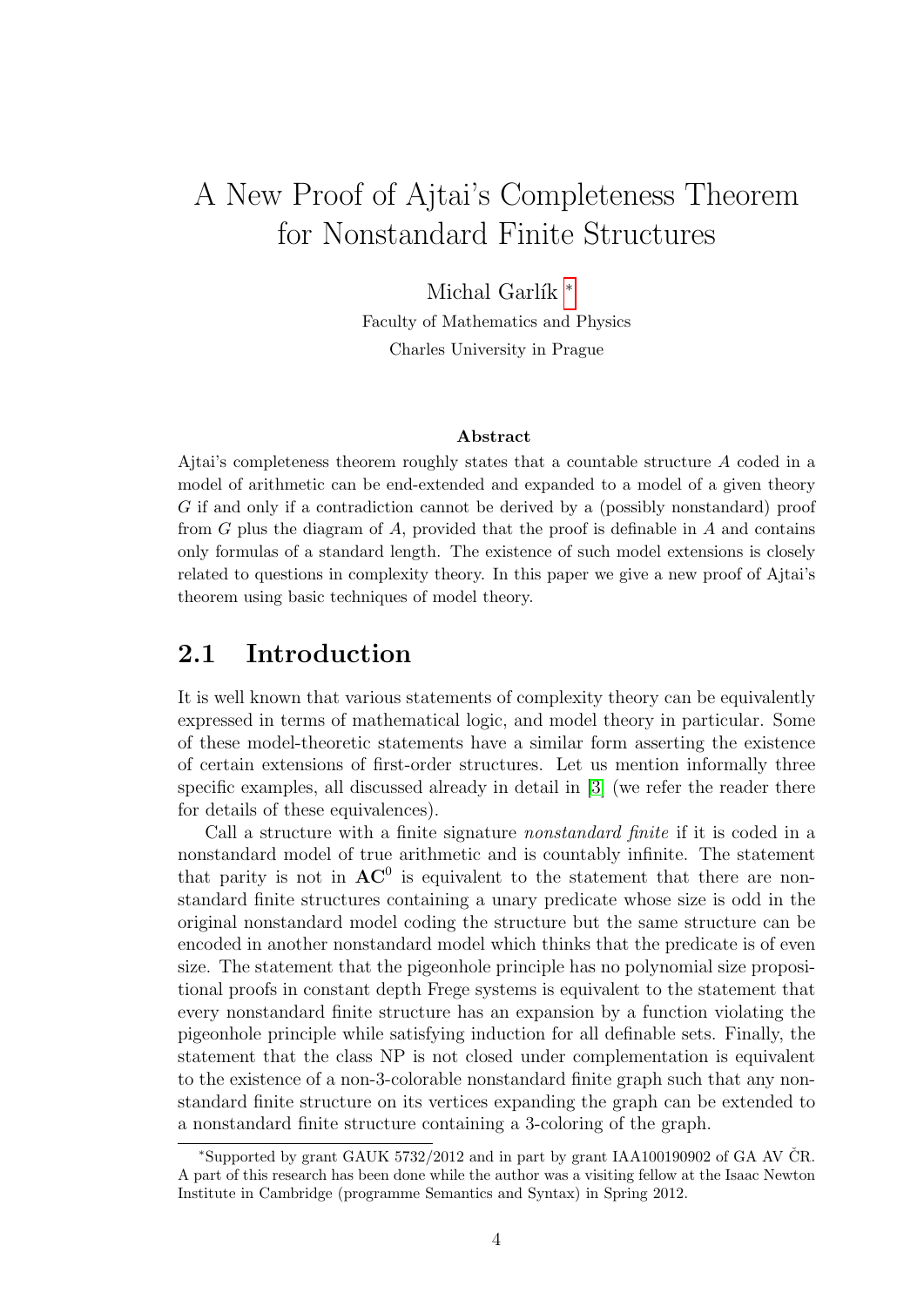Note that Ajtai's original proofs of super-polynomial lower bounds for constant depth circuits for parity (Ajtai [\[1\]](#page-18-2), independently also Furst, Saxe, Sipser [\[6\]](#page-18-3)) and for constant depth Frege proofs of the pigeonhole principle (Ajtai [\[2\]](#page-18-4)) proceeded by establishing first the equivalent model-theoretic statements. It is thus of great interest to understand when such extensions can be constructed. Ajtai [\[3\]](#page-18-1) and [\[4\]](#page-18-5) formulated a theorem that can be understood as a completeness theorem for the existence of similar extensions-expansions (see Section [2.4](#page-10-0) for the statement). Published version is [\[3\]](#page-18-1), Ajtai has made available to us [\[4\]](#page-18-5). The newer version adds more details to the original version [\[3\]](#page-18-1) making some assumptions used in [\[3\]](#page-18-1) explicit now; see also our comments on the A-rule after Theorem [2.9.](#page-11-0)

Even though for proving lower bounds these models are usually built by some other methods and then only the principle behind the soundness direction of Ajtai's theorem is used, it might also prove useful for future constructions to keep in mind the completeness direction of the theorem, as such constructions do not seem to be trivial to find. In this paper we give a new (and simpler) proof of Ajtai's theorem, which relies on basic techniques of model theory.

### <span id="page-8-0"></span>2.2 Preliminaries

**Definition 2.1.** Let  $L_0(exp)$  denote the first-order language of arithmetic with symbols  $\leq, +, \cdot, 0, 1, 2^x$ , where  $2^x$  is a unary function symbol. A bounded quantifier is a quantifier of the form  $\exists x \leq t$  or  $\forall x \leq t$ , where t is an  $L_0(exp)$ -term that does not include x. A  $\Delta_0(exp)$ -formula is a formula in the language  $L_0(exp)$ , in which all quantifiers are bounded.  $I\Delta_0(exp)$  will denote the first-order theory in the language  $L_0(exp)$  with the following axioms: the axioms of Robinson's arithmetic Q,  $2^0 = 1$ ,  $2^{(x+1)} = 2^x + 2^x$  and induction for all  $\Delta_0(exp)$ -formulas. We define  $x \in y$  by the formula

$$
\exists u \le y \ \exists w < 2^x \ y = u \cdot 2^{x+1} + 2^x + w.
$$

Let  $B \subseteq M \models I\Delta_0(exp)$  and  $b \in M$ . We will say that b codes B in M if for each  $x \in M$ ,

$$
x \in B \Leftrightarrow M \models x \in b.
$$

Note that bounded  $\Delta_0(exp)$ -comprehension holds in  $I\Delta_0(exp)$ , that is, for each  $\Delta_0(exp)$ -formula  $\varphi(x,\bar{z}), I\Delta_0(exp)$  proves

$$
\forall x \exists y < 2^x \forall u < x (u \in y \leftrightarrow \varphi(u, \bar{z})).
$$

Hence a subset of M which is not cofinal in M is  $\Delta_0(exp)$ -definable in M if and only if it is coded by an element in M. See [\[7\]](#page-18-6) for details on the theory  $I\Delta_0(exp)$ .

**Definition 2.2.** Assume that M is a model of  $I\Delta_0(exp)$  and let  $a \in M$ . Then  $\langle a, \leq \rangle$  will denote the structure which has universe  $\{m \in M \mid M \models m \leq a\}$  and whose only relation  $\leq$  is the restriction of the ordering in M to this universe.

**Definition 2.3.** Assume  $\mathcal{L}$  is a first-order language containing a constant symbol a. Let  $\varphi$  be an *L*-formula. Then  $\varphi^{\leq a}$  is the formula we get by replacing every occurrence of  $\forall x, \exists x \text{ in } \varphi$ , where x is a variable, by  $\forall x \leq a, \exists x \leq a$ , respectively. If J is a set of formulas,  $J^{\leq a}$  denotes the set  $\{\varphi^{\leq a} \mid \varphi \in J\}.$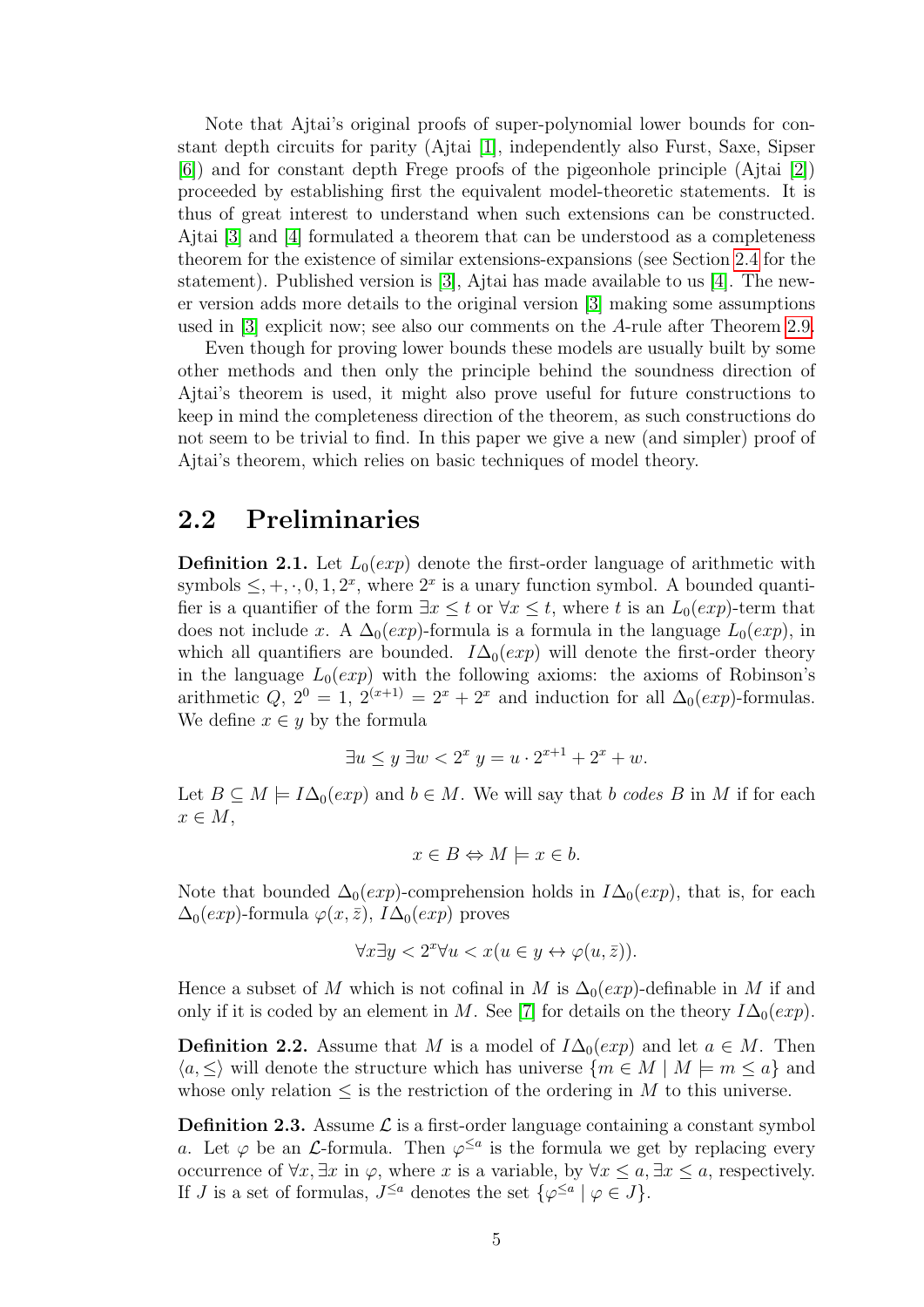**Definition 2.4.** Assume  $\mathcal{L}$  is a first-order language and A is an  $\mathcal{L}$ -structure.  $\mathcal{L}(A)$  will denote the language we get from  $\mathcal L$  by adding new constant symbols  $\hat a$ for each  $a \in A$  to  $\mathcal{L}$ . Th $_{\mathcal{L}}(A)$ , the theory of A, denotes the set of all  $\mathcal{L}$ -sentences true in A. Let  $A_A$  be the structure we get by expansion of A to  $\mathcal{L}(A)$  such that for each  $a \in A$  the constant symbol  $\hat{a}$  is interpreted as a. The atomic diagram of A, which will be denoted by  $diag(A)$ , is the set of all atomic and negated atomic sentences in the language  $\mathcal{L}(A)$  that are true in  $A_A$ .

### <span id="page-9-0"></span>2.3 Proofs Definable in a Structure

Let **H** be any logical calculus for predicate logic, e.g. Hilbert-style calculus as defined in Chapter IV of  $[9]$ . Proofs in **H** can be thought of as finite trees whose nodes are labelled by formulas. The label of a node and the labels of its immediate successors form the conclusion and premises of either the rule modus ponens or the generalization rule. We are going to generalize the notion of an H-proof by allowing possibly infinite proof trees definable in a structure.

Suppose that  $\mathcal L$  is a first-order language containing a finite number of relation and function symbols and A is a set,  $|A| > 2$ . Let  $\text{symb}(\mathcal{L})$  denote the set of symbols of  $\mathcal{L}$ , that is relation and function symbols, symbols for variables, boolean operations, the existential and universal quantifiers, left and right parentheses and comma. We will want to represent the symbols of  $\mathcal{L}(A)$  by the elements of a cartesian product  $A^i$  where i is a positive integer. So assume that for some positive integer *i*, symb( $\mathcal{L}$ ) forms a subset of  $A^i \setminus {\{a, a, ..., a\}} \in A^i \mid a \in A$ and each symbol  $\hat{a}$  is identified with the constant *i*-tuple  $\langle a, a, \ldots, a \rangle$ . Of course if A is finite there are only finitely many variables represented in this way in  $A^i$ . It would be easier to assume that A is infinite but later constructions do not need to assume that and we want to maintain maximal generality in this respect. Therefore for every  $j > i$  we also consider an extended representation of the symbols of  $\mathcal{L}(A)$  that will be denoted by  $\text{symb}^{(j,A)}(\mathcal{L}(A))$ , such that the symbols of  $\mathcal{L}(A)$  in  $A^i$  are naturally embedded in  $A^j$  in the following way. An element  $\langle a_1, \ldots, a_i, a_{i+1}, \ldots, a_j \rangle$  is a non-variable symbol of symb $^{(j,A)}(\mathcal{L}(A))$  iff  $\langle a_1, \ldots, a_i \rangle$  is the corresponding non-variable symbol in  $A^i$  and  $a_i = a_{i+1} = \ldots =$  $a_j$ . An element  $\langle a_1, \ldots, a_i, a_{i+1}, \ldots, a_j \rangle$  is a variable symbol of symb $^{(j,A)}(\mathcal{L}(A))$  iff  $\langle a_1, \ldots, a_i \rangle$  is a variable symbol in  $A^i$ . Thus we have  $|A|^{j-i}$  times more variables in  $\mathsf{symb}^{(j,A)}(\mathcal{L}(A))$  than in  $A^i.$ 

**Definition 2.5.** Let  $\langle P, \leq \rangle$  be a partially ordered set and  $a, b \in P$ . We say that b is a successor of a if  $a < b$  and there is no element  $c \in P$  with  $a < c < b$ . We say that  $b$  is a *predecessor* of  $a$  if  $a$  is a successor of  $b$ .

**Definition 2.6.** Suppose that  $K, \mathcal{L}$  are first-order languages, each containing a finite number of relation and function symbols,  $\mathcal{K} \subseteq \mathcal{L}$ ,  $\mathcal{K}$  contains a binary relation symbol  $\leq$  and a constant symbol a. Assume that A is a K-structure whose universe is linearly ordered by  $\leq$  and a is the largest element with respect to  $\leq$ . Suppose that G is a theory in  $\mathcal{L}(A)$ . Let  $q, k, l$  be positive integers,  $T \subseteq A^q$ ,  $\leq_T \subseteq A^{2q}$  and  $\Theta \subseteq A^{q+kl}$ . We say that  $P = \langle T, \leq_T, \Theta \rangle$  is an  $\mathbf{H}^{(A)}$ -proof from G with formula length l if the following conditions are satisfied:

(1) The relations  $T, \leq_T, \Theta$  are definable in A.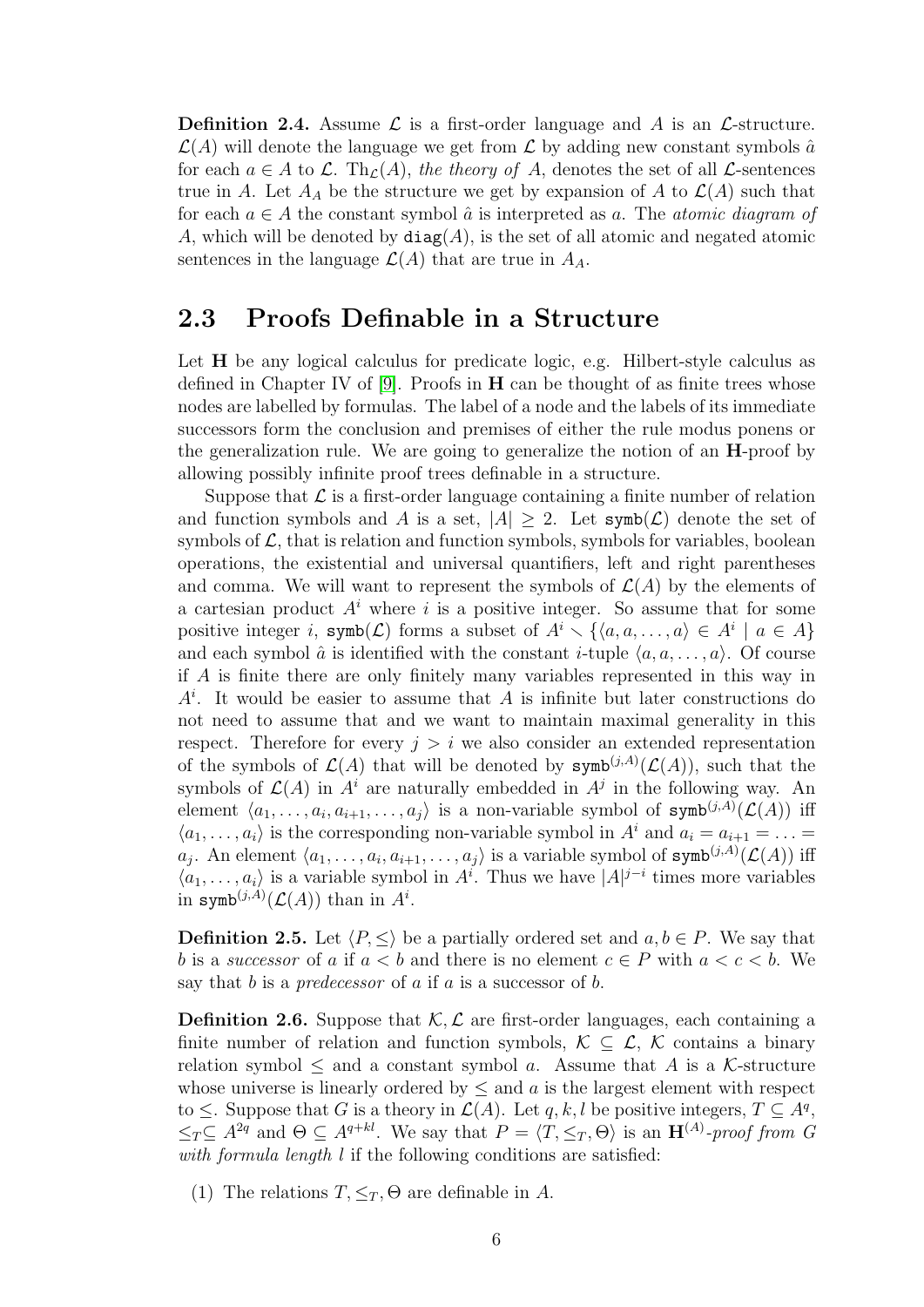- <span id="page-10-1"></span>(2)  $\langle T, \leq_T \rangle$  is a partially ordered set such that
	- there exists an element  $0_T$  in T and  $T \models \forall a \, 0_T \leq_T a$ ,
	- $T \models \forall a, b, c \ (a \leq_T c \land b \leq_T c \rightarrow a \leq_T b \lor b \leq_T a).$
- (3)  $\text{symbol}(\mathcal{L}(A)) \subseteq A^r$  for some positive integer r, and  $r \leq k$ .
- (4) The relation  $\Theta$  is a function from T to  $A^{kl}$ , i.e. we can write

$$
\overline{\Theta}(a_1,\ldots,a_q)=\langle a_{q+1},\ldots,a_{q+kl}\rangle \quad \text{iff} \quad \Theta(a_1,\ldots,a_q,a_{q+1},\ldots,a_{q+kl}).
$$

(5) If  $\langle a_1, a_2, \ldots, a_{q+kl} \rangle \in A^{q+kl}$  and  $\Theta(a_1, a_2, \ldots, a_{q+kl})$  then for every integer  $i = 0, 1, \ldots, l - 1$  we have

$$
\langle a_{q+ki+1}, a_{q+ki+2} \dots, a_{q+ki+k} \rangle \in \text{symb}^{(k,A)}(\mathcal{L}(A))
$$

and the sequence  $\{\langle a_{q+ki+1}, a_{q+ki+2} \dots, a_{q+ki+k} \rangle\}_{i=0}^{l-1}$  is an  $\mathcal{L}(A)$ -formula (padded on the left to length  $l$  using the symbol "," of  $\mathcal L$  to accommodate all  $\mathcal{L}(A)$ -formulas of length at most l).

- (6) If  $\bar{c} \in T$  and the set S of its successors is nonempty then one of the two following conditions holds:
	- (i)  $|S| \leq 2$  and the formulas assigned by the function  $\Theta$  to  $\bar{c}$  and its successors are formed according to an inference rule of  $H$ , i.e. by modus ponens or generalization.
	- (ii) There exist  $\langle a_2, a_3, \ldots, a_q \rangle \in A^{q-1}$  and an  $\mathcal{L}(A)$ -formula  $\varphi(x)$  with one free variable such that  $S = \{ \langle a_1, a_2, \ldots, a_q \rangle \mid a_1 \in A \}$ , for every  $a_1 \in A$ we have  $\bar{\Theta}(a_1, a_2, \ldots, a_q) = \varphi(a_1)$  and  $\bar{\Theta}(\bar{c}) = \forall x \leq a \varphi(x)$ . In this case we will say that  $\forall x \leq a \varphi(x)$  was derived from  $\{\varphi(a_1) \mid a_1 \in A\}$ by the A-rule.
- (7) If  $\bar{c} \in T$  is a maximal element with respect to  $\leq_T$ , then  $\Theta(\bar{c})$  is an instance of an axiom scheme of  $H$  or a sentence from  $G$ .

Remark 2.7. If T is a finite set, then  $\langle T, \leq_T \rangle$  satisfying [\(2\)](#page-10-1) from the previous definition is a finite tree. Without further restrictions on  $\langle T, \leq_T \rangle$  considered in this definition it may happen, for example, that it contains a non-maximal element without any successors, preventing the proof from being sound. These problems will be resolved by assuming that the structure A has certain finiteness properties.

## <span id="page-10-0"></span>2.4 Ajtai's Completeness Theorem

**Definition 2.8.** Assume that  $\mathcal{K}, \mathcal{L}$  are first-order languages,  $\mathcal{K} \subseteq \mathcal{L}, \mathcal{K}$  contains a binary relation symbol  $\leq$  and a constant symbol a. Suppose that A is a Kstructure such that  $\leq$  is a linear order on A and a its largest element with respect to  $\leq$ . We say that an *L*-structure *B* is an *expanded end-extension* of *A* if it meets the following four requirements: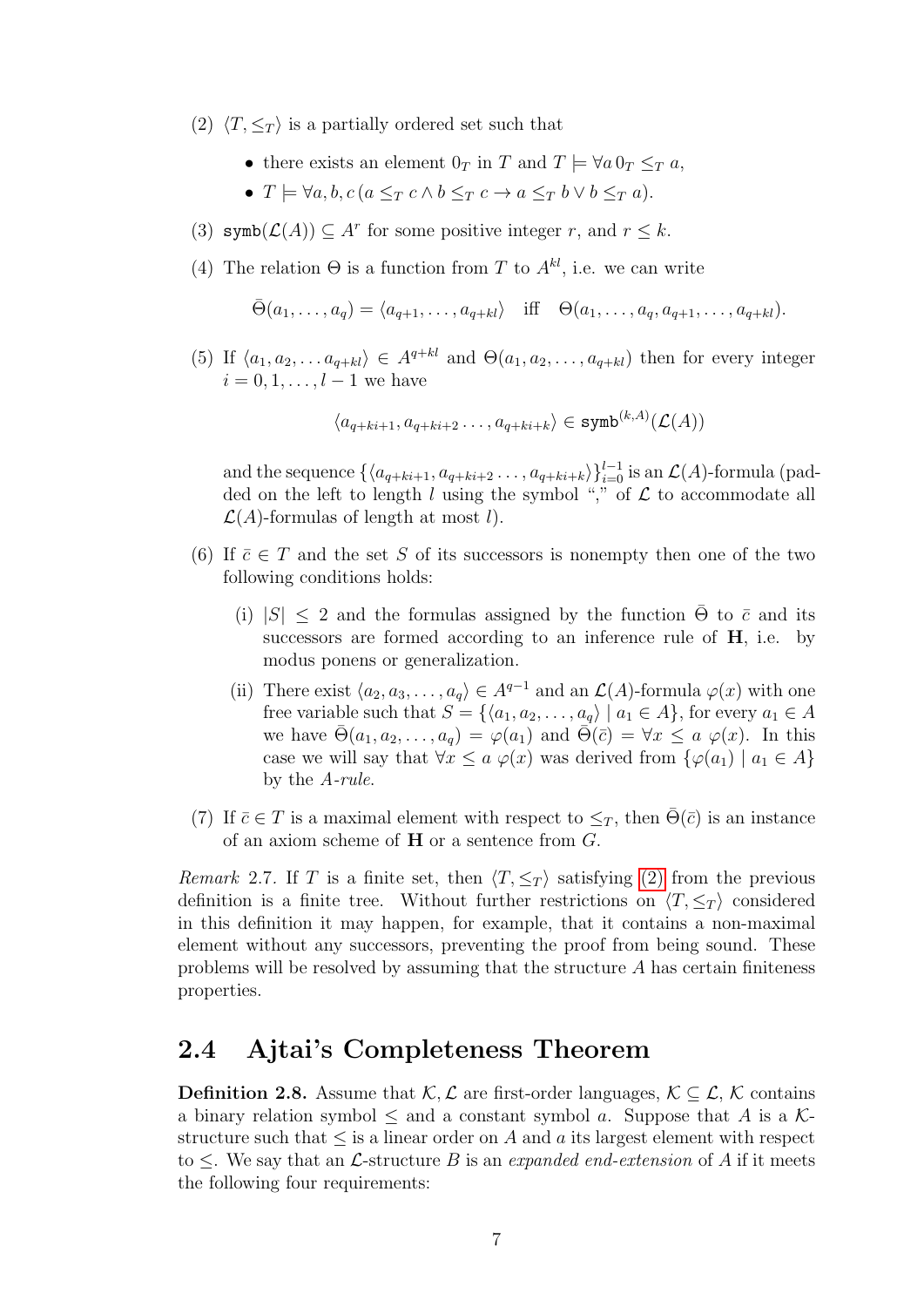- (1) *B* is linearly ordered by  $\leq$ .
- (2) The universe of A is a subset of the universe of B and for every  $b \in B$ ,  $B \models b \leq a$  iff  $b \in A$ .
- (3) For all  $k < \omega$ , for all  $b_1, \ldots, b_k \in A$  and for every k-ary relation symbol R in K we have  $A \models R(b_1, \ldots, b_k)$  iff  $B \models R(b_1, \ldots, b_k)$ .
- (4) For all  $k < \omega$ , for all  $b_0, b_1, \ldots, b_k \in A$  and for every k-ary function symbol f in K we have  $A \models f(b_1,\ldots,b_k) = b_0$  iff  $B \models f(b_1,\ldots,b_k) = b_0$ .

Assume further that G is a theory in  $\mathcal{L}$ . We say that G has a model over A if there exists a model  $B$  of  $G$  such that  $B$  is an expanded end-extension of  $A$ .

The following theorem is essentially Ajtai's theorem from [\[4\]](#page-18-5) formulated in our terminology.

<span id="page-11-0"></span>Theorem 2.9. (Ajtai [\[4\]](#page-18-5)). Suppose that

 $(\star)$   $M \models I\Delta_0(exp)$  and a is a nonstandard element of M such that the set  ${b \in M \mid M \models b \leq a}$  is countable. Assume that A is an expansion of  $\langle a, \leq \rangle$  to a first-order language K containing a finite number of relation and function symbols such that every function and relation of A is coded by an element in M. Also, let a be a constant symbol of K naming the element a.

Suppose further that  $\mathcal{L} \supset \mathcal{K}$  is a first-order language containing a finite number of relation and function symbols and G is a theory in  $\mathcal L$  such that the following conditions are satisfied:

- (1)  $G \vdash ``\leq$  is a linear order",
- (2) There is a set  $\widehat{G}$  coded by an element in M such that  $\widehat{G} \cap N$  is the set of Gödel numbers of the sentences from  $G$ .
- <span id="page-11-1"></span>(3)  $G \vdash \forall \bar{u} \ [\exists x \leq a \ \varphi(x, \bar{u}) \rightarrow \exists x \leq a \ [\varphi(x, \bar{u}) \wedge \forall y < x \ \neg \varphi(y, \bar{u})]$  for every  $\mathcal{L}$ -formula  $\varphi(x,\bar{u})$ .

Then the following two statements are equivalent:

- <span id="page-11-2"></span>(I) There exists a positive integer l and an  $\mathbf{H}^{(A)}$ -proof of a contradiction from diag(A) ∪ G with formula length l.
- <span id="page-11-3"></span>(II) G does not have a model over A.

Our setup of the theorem is very close to Ajtai's but there are some slight, cosmetic, differences. For example, we have A ordered by the ordering inherited from M whereas in [\[4\]](#page-18-5) the ordering is only required to be definable in  $M$ , or, in the definition of "having model over" we have the end-extension requirement whereas in [\[4\]](#page-18-5) there is a new unary predicate U in the language  $\mathcal L$  which holds in the extended model exactly of the elements of A.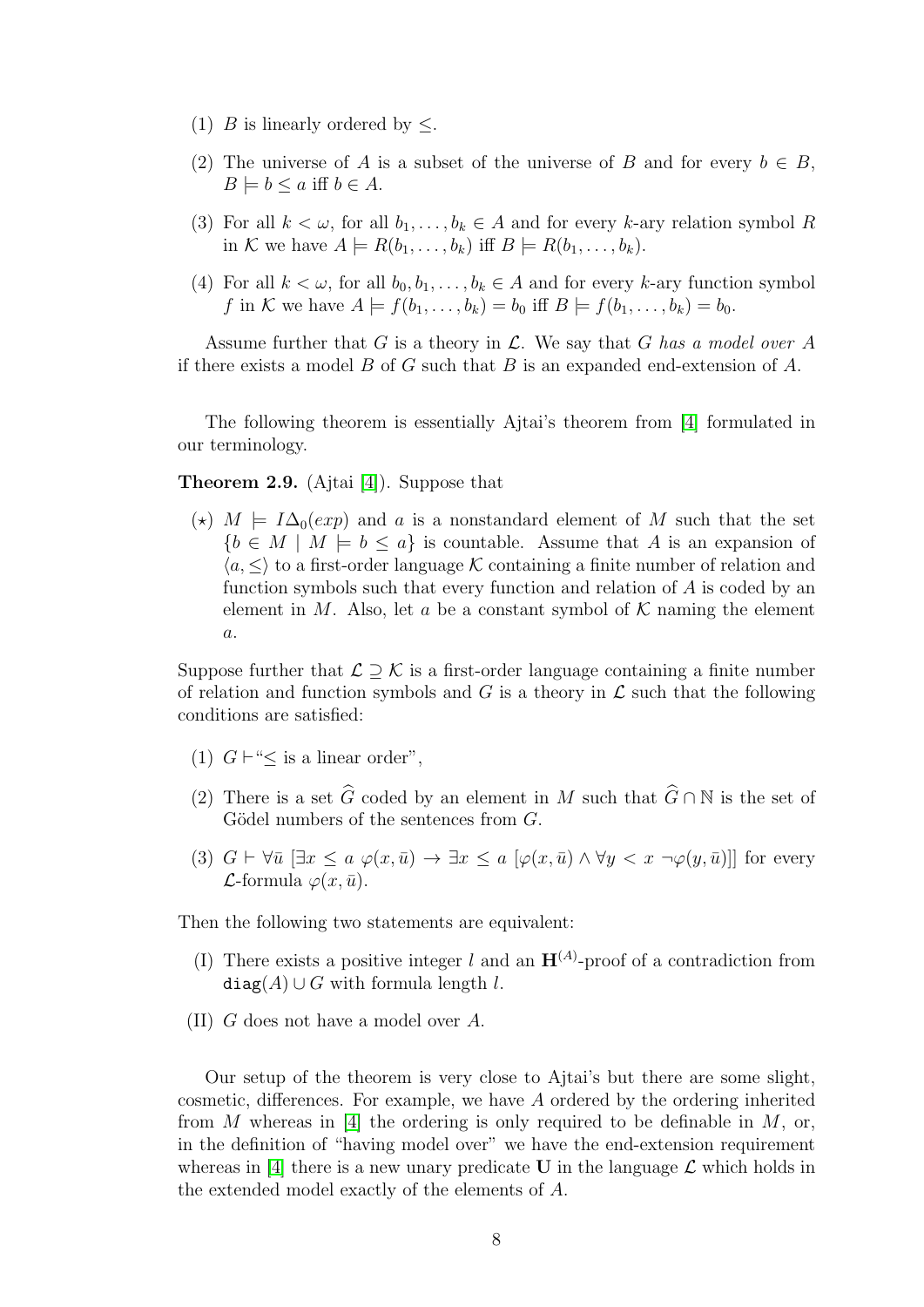The only substantial difference in our formulation of the statement is the explicit inclusion of the A-rule. A form of the A-rule appears in Ajtai's proof in [\[4\]](#page-18-5) as well. It is derived there by a repeated use of the cut rule and the assumption that there is a function which maps an element of the structure to be extended to its predecessor. But this assumption (on the theory  $G$ ), or some similar one, is not made explicit in the statement of the theorem in [\[4\]](#page-18-5) (and a theory  $G$  postulating the existence of an element in U strictly between some element of the initial structure and its successor would currently constitute a counterexample to the completeness direction of the theorem). Since the property that no new elements are introduced into the initial structure is essential, we included the A-rule.

We note that condition [\(3\)](#page-11-1) is only needed for the implication [\(I\)](#page-11-2)  $\Rightarrow$  [\(II\).](#page-11-3) This condition is usually required in problems of model construction like those mentioned in the introduction.

Let us remark that when G contains only sentences with quantifiers bounded by a one can use the well-known Paris-Wilkie translation of first-order proofs into propositional proofs (see e.g. [\[10\]](#page-18-8)) and state condition [\(I\)](#page-11-2) equivalently as follows: There is a (possibly nonstandard) proof of a contradiction from the translated sentences of G such that the proof is in a constant-depth Frege system with the depth being a standard number and the proof is considered as a k-ary relation definable in  $A$  for some standard number  $k$ . Constant-depth Frege systems are propositional proof systems in which formulas have a bounded alternation of unbounded fan-in conjunctions and disjunctions. In this way one gets the equivalence statement from the example with the pigeonhole principle mentioned in the introduction.

## <span id="page-12-0"></span>2.5 A New Proof of Ajtai's Completeness Theorem

Ajtai's original proof of the implication  $(II) \Rightarrow (I)$  $(II) \Rightarrow (I)$  involves a lengthy and explicit construction of a model of  $G$ . We simplify this part significantly by utilizing the ideas behind the proof of the theorem due to Barwise and Schlipf [\[5\]](#page-18-9), and (independently) Ressayre [\[12\]](#page-18-10), that states that countable recursively saturated structures are resplendent (cf. [\[8\]](#page-18-11), Theorem 15.7, for a presentation). The proof of the implication  $(I) \Rightarrow (II)$  $(I) \Rightarrow (II)$  is essentially that of Ajtai.

<span id="page-12-1"></span>**Lemma 2.10.** Suppose  $(\star)$  from Theorem [2.9.](#page-11-0) Assume that  $p(x)$  is a type in the language K in A over  $a_0, \ldots, a_{n-1} \in A$ ,  $n \in \omega$ , and suppose that there is  $d \in M$ such that

$$
\{m \in M \mid M \models m \in d\} \cap \mathbb{N}
$$
  
= 
$$
\{\ulcorner \varphi(x, x_0, \ldots, x_{n-1}) \urcorner \mid \varphi(x, a_0, \ldots, a_{n-1}) \in p(x)\}.
$$

Then  $p(x)$  is realized in A.

*Proof.* There exists a  $\Delta_0(exp)$ -formula Tr $(t, u, v, w)$  such that for any K-formula  $\psi(\bar{z})$  and any tuple  $\bar{c}$  of elements of A of the same length as  $\bar{z}$  the following holds:

 $M \models \text{Tr}(a,\langle \bar{e} \rangle,\ulcorner \psi(\bar{z})\urcorner,\langle \bar{c} \rangle)$  iff  $A \models \psi(\bar{c}),$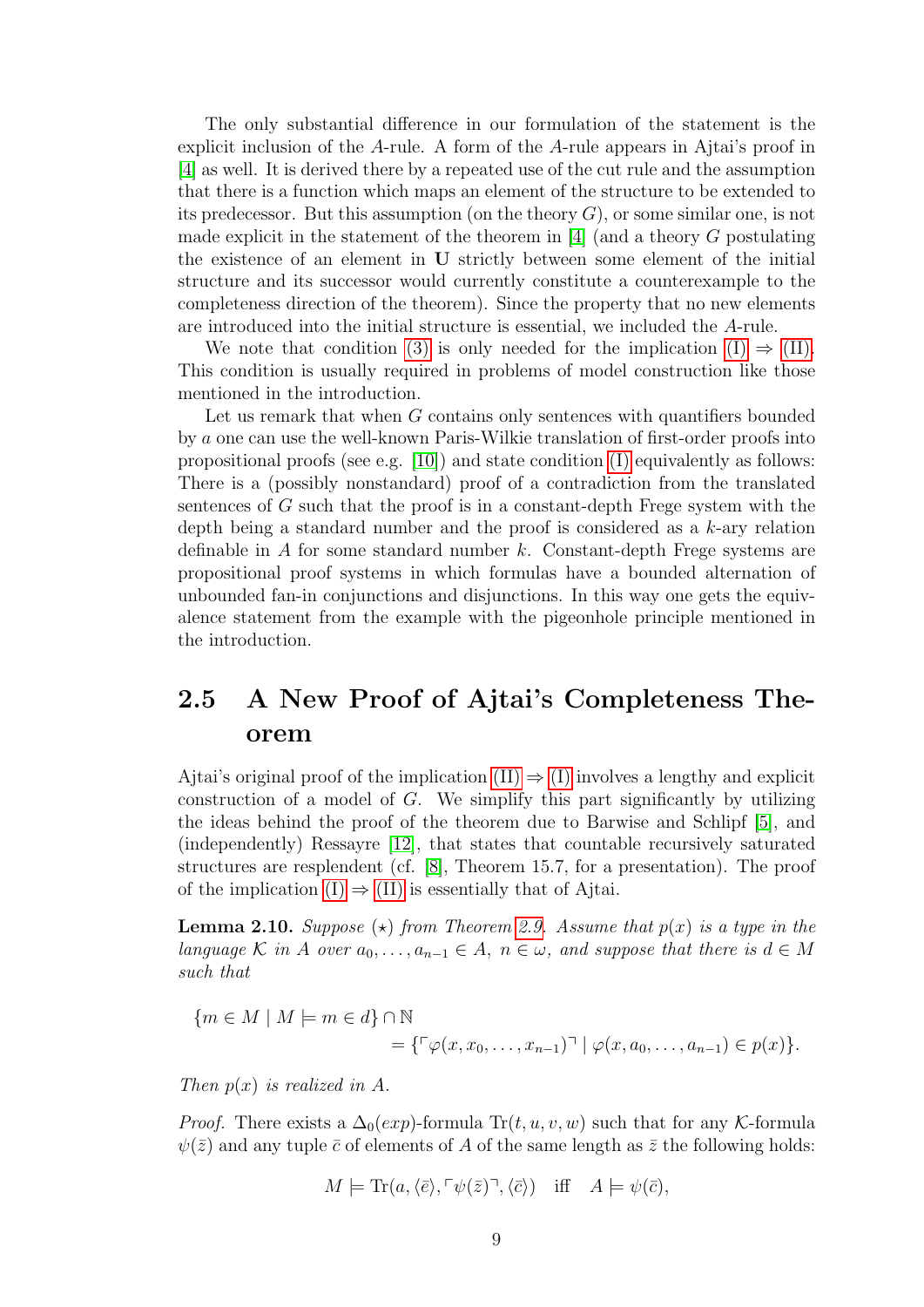where  $\bar{e}$  are the elements of M coding the functions and relations of A. Since all the quantifiers in  $\psi$  as well as the values of all the terms in  $\psi(\bar{c})$  can be bounded by a, Tr can be constructed as a truth definition for bounded formulas with all quantifiers in it bounded by exponential terms. See e.g. [\[11\]](#page-18-12) for details of the truth definition.

Now let  $\theta(s)$  be the following formula:

$$
\exists r \le a \ \forall y \le s \ (y \in d \to \text{Tr}(a, \langle \overline{e} \rangle, y, \langle r, a_0, \dots, a_{n-1} \rangle)).
$$

It is a  $\Delta_0(exp)$ -formula with parameters  $a, d, \overline{e}, a_0, \ldots a_{n-1}$  and since  $p(x)$  is a type,  $M \models \theta(i)$  for every  $i \in \mathbb{N}$ . Therefore, by overspill, there is a nonstandard  $i \in M$  such that  $M \models \theta(i)$ . It follows that there exists an element in A that satisfies all the formulas from  $p(x)$  in A, i.e.  $p(x)$  is realized.  $\Box$ 

<span id="page-13-6"></span>**Lemma 2.11.** Suppose  $(\star)$  from Theorem [2.9.](#page-11-0) Suppose further that  $\mathcal{L} \supset \mathcal{K}$  is a first-order language containing a finite number of relation and function symbols and G is a theory in  $\mathcal L$  such that the following conditions are satisfied:

- (1)  $G \vdash ``\leq is a linear order",$
- <span id="page-13-5"></span>(2) There is a set  $\widehat{G}$  coded by an element in M such that  $\widehat{G} \cap \mathbb{N}$  is the set of  $G\ddot{o}del$  numbers of the sentences from  $G$ .

Then the following two statements are equivalent:

- <span id="page-13-1"></span>(I) Th $_K(A)^{\le a} \cup G$  is consistent,
- <span id="page-13-0"></span>(II) G has a model over A.

*Proof.* The implication [\(II\)](#page-13-0) $\Rightarrow$ [\(I\)](#page-13-1) is obvious; let us prove [\(I\)](#page-13-1) $\Rightarrow$ [\(II\)](#page-13-0)<sup>[1](#page-13-2)</sup>. We will construct a complete theory  $J$  in the language

$$
\mathcal{L}(A, C) = \mathcal{L} \cup \{b \mid b \in A\} \cup \{c_i \mid i < \omega\},
$$

where we denote the constant symbol representing an element  $b$  by  $b$  itself and where  $C = \{c_i \mid i < \omega\}$  are new distinct constant symbols, such that

- <span id="page-13-3"></span>(i)  $G \subset J$ ,
- (ii) for every  $\mathcal{K}(A)$ -sentence  $\sigma$ ,  $J \vdash \sigma^{\leq a} \Rightarrow A \models \sigma$ ,
- (iii) if  $\varphi(x)$  is an  $\mathcal{L}(A, C)$ -formula with only x free and  $J \vdash \exists x \varphi(x)$ , then either  $J \vdash \varphi(c_i)$  for some  $i < \omega$  or  $J \vdash \varphi(b)$  for some  $b \in A$ ,
- <span id="page-13-4"></span>(iv) for all  $i < \omega, J \vdash a \leq c_i$ .

It is clear that the canonical structure for the theory J is the desired model of G over A.

We will construct theories  $J_i$   $(i < \omega)$  in the language  $\mathcal{L}(A, C)$  such that the following two statements will hold for all  $j < \omega$ :

<span id="page-13-2"></span><sup>&</sup>lt;sup>1</sup> As pointed out by the referee, if G is recursively axiomatizable, then  $(I) \Rightarrow (II)$  $(I) \Rightarrow (II)$  can be quickly seen as follows: A is a countable recursively saturated structure (by Lemma [2.10\)](#page-12-1), hence it is resplendent, and having a countable expanded end-extension to a model of G can be characterized by a recursive set of axioms in a language with finitely many new symbols.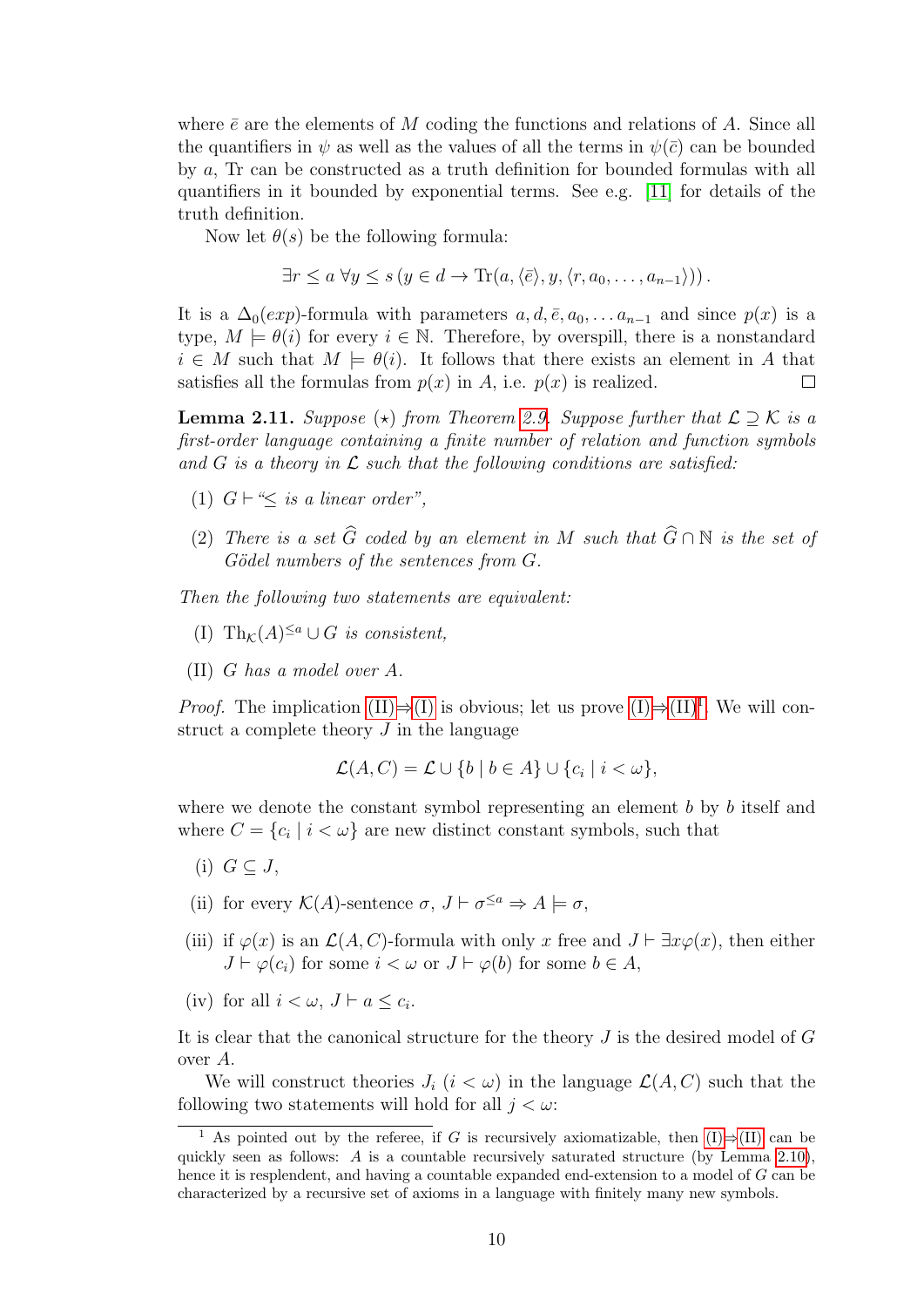- <span id="page-14-0"></span>(v) If  $\sigma$  is a  $\mathcal{K}(A)$ -sentence and  $J_j \vdash \sigma^{\leq a}$ , then  $A \models \sigma$ .
- <span id="page-14-1"></span>(vi) There exists  $l_i < \omega$  such that all the constants from C occurring in the formulas of  $J_j$  are exactly  $c_0, c_1, \ldots, c_{l_j-1}$ .

Since  $\text{Th}_{\mathcal{K}}(A)^{\leq a} \cup G$  is consistent, [\(v\)](#page-14-0) is true for  $j = 0$  and  $J_0 := G$ . There are no constants from C in  $J_0$ , hence [\(vi\)](#page-14-1) is true as well, with  $l_0 = 0$ .

Let  $\{\varphi_i(x) \mid i < \omega\}$  be an enumeration of all  $\mathcal{L}(A, C)$ -formulas with only one free variable  $x$  such that every such formula occurs in it infinitely many times. (Here we use the assumption that A is countable.) Assume that  $J_i$  has been constructed so that [\(v\)](#page-14-0) and [\(vi\)](#page-14-1) hold for i. Let  $k > i$  be the smallest integer such that the constants from C occurring in  $\varphi_k(x)$  are among  $c_0, c_1, \ldots, c_{l_i-1}$ . We shall construct  $J_{i+1}$  by adding to  $J_i$  one of the following formulas

- $\forall x \neg \varphi_k(x) \land a = c_{l_i},$
- $\varphi_k(c_{l_i}) \wedge a < c_{l_i},$
- $\varphi_k(b)$  for some  $b \in A$

so that [\(v\)](#page-14-0) and [\(vi\)](#page-14-1) hold for  $i+1$ .

Before we show that one of these choices can be made, note that if  $\varphi_k(x)$  is  $a < x, J_{i+1}$  has to include the new constant  $c_{l_i}$  in its language. As  $a < x$  will be dealt with infinitely many times during the construction of all  $J_j$ 's  $(j < \omega)$ , every constant from C will eventually appear in the language of  $J_j$  for some  $j < \omega$ . Therefore every  $\mathcal{L}(A, C)$ -formula will be treated at some step of the construction. Hence it is clear that once all  $J_j$ 's are constructed in the way described above and satisfy [\(v\)](#page-14-0) and [\(vi\),](#page-14-1) the theory  $J = \bigcup_{j<\omega} J_j$  is complete and has the required properties [\(i\)-](#page-13-3)[\(iv\).](#page-13-4)

It remains to show that  $J_{i+1}$  can be constructed by adding one of the above formulas to  $J_i$  so that [\(v\)](#page-14-0) is true for  $i + 1$ . Let  $a_0, \ldots, a_{n-1}$  be the elements of A occurring in  $J_i \cup {\varphi_k(x)}$  and suppose, for a contradiction, that none of the above choices can be made. Then there are  $\mathcal{K} \cup \{a_0, \ldots, a_{n-1}\}$ -sentences  $\sigma, \gamma, \eta_r$  for all  $r < n$ , and for all  $b \in A \setminus \{a_0, \ldots, a_{n-1}\}\$  there is a  $\mathcal{K} \cup \{a_0, \ldots, a_{n-1}\}\$ -formula  $\xi_b(x)$  such that

$$
J_i + \forall x \neg \varphi_k(x) \land a = c_{l_i} \vdash \sigma^{\le a}
$$
  
\n
$$
J_i + \varphi_k(c_{l_i}) \land a < c_{l_i} \vdash \gamma^{\le a}
$$
  
\n
$$
J_i + \varphi_k(a_r) \vdash \eta_r^{\le a} \text{ for all } r < n
$$
  
\n
$$
J_i + \varphi_k(b) \vdash \xi_b^{\le a}(b) \text{ for all } b \in A \setminus \{a_0, \ldots, a_{n-1}\}
$$

but  $A \not\models \sigma$ ,  $A \not\models \gamma$ ,  $A \not\models \eta_r$  for all  $r < n$ , and  $A \not\models \xi_b(b)$  for all elements b in  $A \setminus \{a_0, \ldots, a_{n-1}\}.$  Using the fact that  $c_{l_i}$  does not occur in  $J_i + \varphi_k(x)$  it follows that

$$
J_i + \neg \sigma^{\leq a} \vdash \exists x \varphi_k(x)
$$
  
\n
$$
J_i + \neg \gamma^{\leq a} \vdash \forall x (\varphi_k(x) \to x \leq a)
$$
  
\n
$$
J_i + \bigwedge_{r < n} \neg \eta_r^{\leq a} \vdash \forall x (\varphi_k(x) \to \bigwedge_{r < n} x \neq a_r).
$$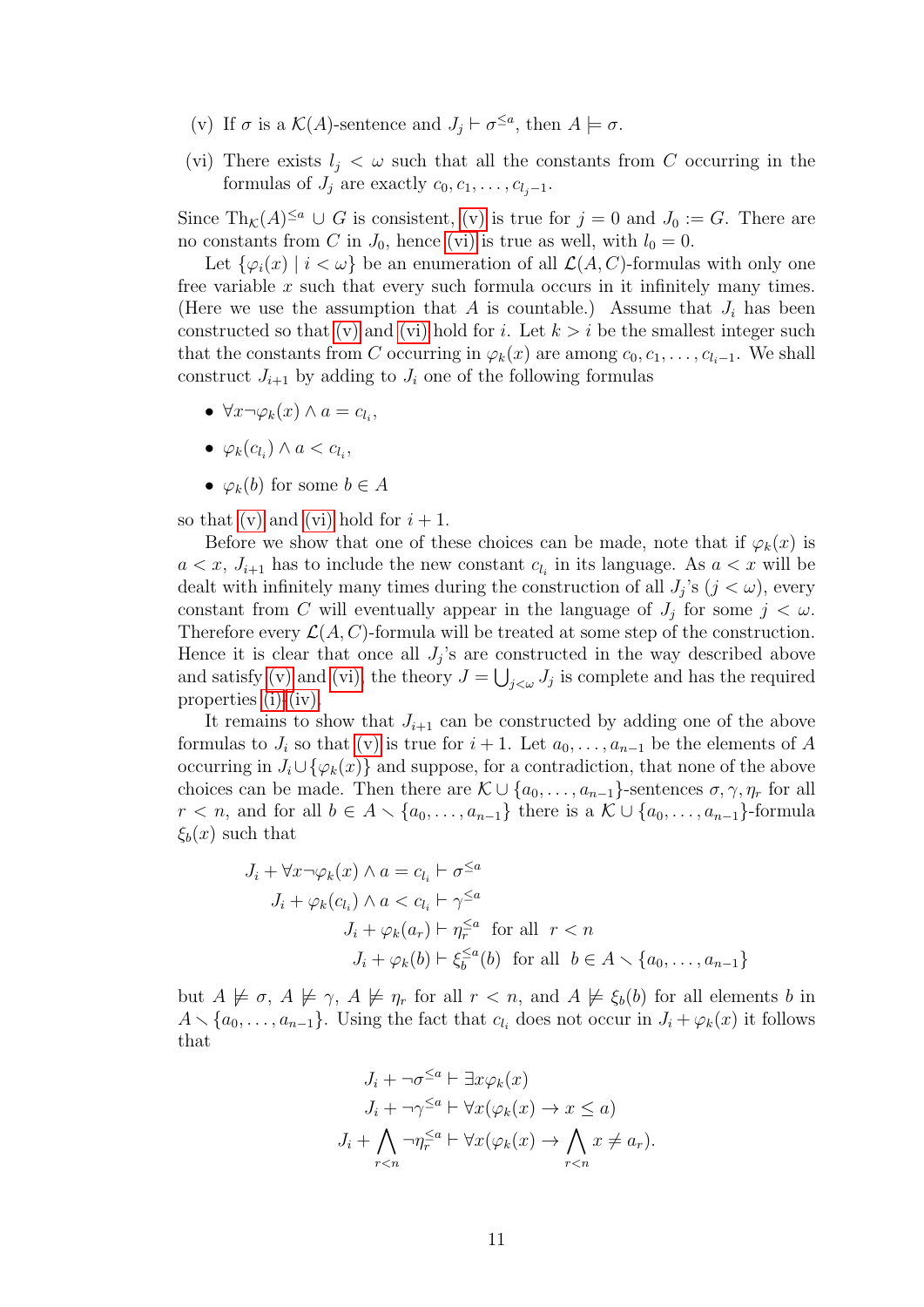Thus if  $\theta(x)$  is a  $\mathcal{K} \cup \{a_0, \ldots, a_{n-1}\}$ -formula and

$$
J_i \vdash \forall x (\varphi_k(x) \to \theta^{\le a}(x))
$$

then

$$
J_i \vdash \neg \sigma^{\leq a} \land \neg \gamma^{\leq a} \land \bigwedge_{r < n} \neg \eta^{\leq a}_r \to (\exists x \leq a) \theta^{\leq a}(x).
$$

By the induction hypothesis it follows that  $A \models \exists x \theta(x)$ . This consideration shows that the set  $p(x)$  consisting of all  $\mathcal{K} \cup \{a_0, \ldots, a_{n-1}\}$ -formulas of the form  $\theta(x)\wedge\theta(x)\wedge\ldots\wedge\theta(x)$  (s conjunctions) such that there is a proof from  $J_i$  of length s of the sentence

$$
\forall x (\varphi_k(x) \to \theta^{\le a}(x))
$$

is a type in A. Moreover, there exists a  $\Delta_0(exp)$ -formula  $\pi(y)$  such that

$$
\{m \in M \mid M \models \pi(m)\} \cap \mathbb{N} = \{\ulcorner \delta \urcorner \mid \delta \in p(x)\}.
$$

(Here we use the condition  $(2)$ .) Hence there is d in M such that

$$
\{m \in M \mid M \models m \in d\} \cap \mathbb{N} = \{\ulcorner \delta \urcorner \mid \delta \in p(x)\},\
$$

by  $\Delta_0(exp)$ -comprehension. By Lemma [2.10,](#page-12-1)  $p(x)$  is realized by some element  $b \in A \setminus \{a_0, \ldots, a_{n-1}\}\)$  (because formulas equivalent to  $x = a_r \to \eta_r^{\le a}$  for  $r < n$ are in  $p(x)$ ). But for this b we have  $J_i + \varphi_k(b) \vdash \xi_b^{\leq a}$  $\frac{1}{b}$ <sup> $\leq$ </sup> $(a)$ . Since *b* does not occur in  $J_i$  it follows that  $J_i \vdash \forall x (\varphi_k(x) \to \xi_b^{\leq a})$  $\zeta_b^{\le a}(x)$  so we have that  $\xi_b(x) \wedge \xi_b(x) \wedge \ldots \wedge \xi_b(x)$ is in  $p(x)$  for some suitable number of conjuncts. Thus  $A \models \xi_b(b)$ , a contradiction with our assumption on  $\xi_b(x)$ . Thus  $J_{i+1}$  can be found satisfying [\(v\)](#page-14-0) for  $i+1$  and by its construction it obviously satisfies [\(vi\).](#page-14-1)

**Definition 2.12.** Suppose that  $\mathcal{H}$  is a first-order language,  $B$  is an  $\mathcal{H}$ -structure, k is a positive integer,  $X \subseteq B^k$  is a definable set in B and  $\leq$  is a definable linear order on X. We say that X is quasi-finite in B with respect to  $\leq$  if the following requirements are met:

- $(1)$  X has a smallest and a largest element,
- (2) each definable nonempty subset of  $X$  has a smallest element,
- $(3)$  each element of X, except for the smallest one, has a predecessor.

<span id="page-15-0"></span>**Lemma 2.13.** Assume that  $\mathcal H$  is a first-order language,  $B$  is an  $\mathcal H$ -structure,  $X$ is a definable set in B which is quasi-finite in B with respect to a definable linear order  $\leq$  on X. Suppose that i is a positive integer and  $\langle P, \leq_P \rangle$  is a nonempty partial order definable in B so that  $P \subseteq X^i$ . Then P has a minimal element.

*Proof.* Let  $Y = X^i$  and  $\leq_Y$  be the lexicographic order on Y induced by  $\leq$ . It is easily checked that  $\leq_Y$  is definable in B and that Y is quasi-finite in B with respect to  $\leq_Y$ . Next we verify that each definable nonempty subset U of Y has a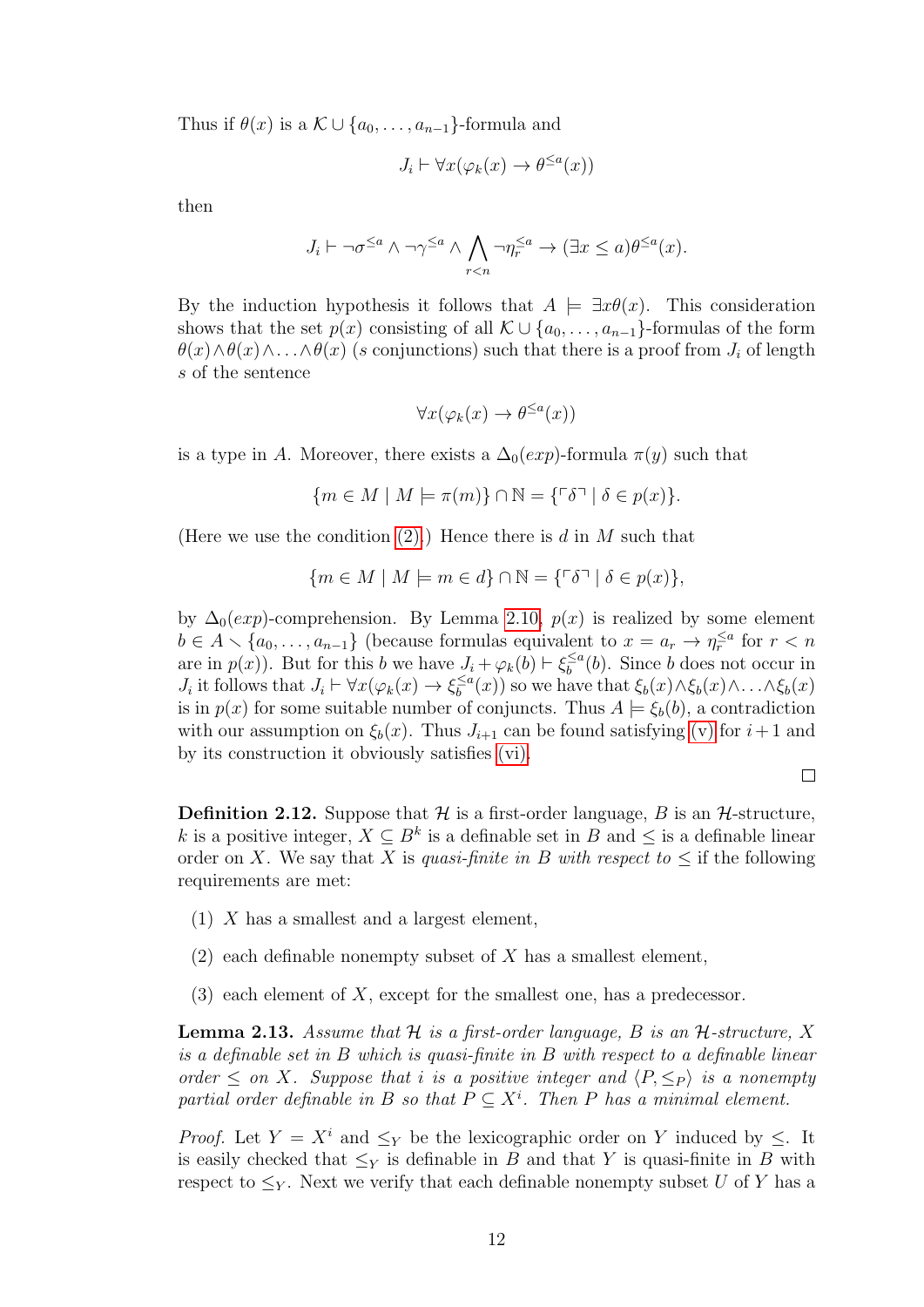largest element in  $\leq_Y$ . Indeed, it is either the largest element  $1_Y$  of Y if  $1_Y \in U$ , or it is the predecessor of the least element of the set  $\{x \in Y \mid \neg \exists y (y \in U \land x \leq_Y y)\}.$ 

Consider the set  $V = \{x \in P \mid \forall y \in P \ (y \leq_P x \rightarrow x \leq_Y y)\}.$  *V* is nonempty because it contains the  $\leq_Y$ -smallest element of P. Let v be the  $\leq_Y$ -largest element of V. Either v is a minimal element of  $\langle P, \leq_P \rangle$  or the set  $W = \{x \in P \mid x \leq_P v\}$ is nonempty. We will show that the latter case leads to a contradiction. Consider the  $\leq_Y$ -smallest element w of W. Since  $v \in V$  and  $w \leq_P v$  we have  $v \leq_Y w$ . Because of the maximality of v in V we get  $w \notin V$  and so there must exist  $u \in P$ with  $u \leq_P w$  and  $u \leq_Y w$ . By transitivity of  $\leq_P w$  we get  $u \leq_P v$  and so  $u \in W$  in contradiction to the minimality of w.  $\Box$ 

#### Proof of Ajtai's Completeness Theorem.

First we show the implication [\(II\)](#page-11-3) $\Rightarrow$ [\(I\).](#page-11-2) If G does not have a model over A, then by Lemma [2.11](#page-13-6) there exists a proof of a contradiction from  $\text{Th}_{\mathcal{K}}(A)^{\leq a} \cup G$ . Since the proof is finite, there exists an  $\mathbf{H}^{(A)}$ -proof  $P_0$  of a contradiction from  $\text{Th}_{\mathcal{K}}(A)^{\leq a} \cup G$  with formula length l for some positive integer l. Thus it remains to find an  $\mathbf{H}^{(A)}$ -proof from  $\text{diag}(A)$  of each of the finitely many sentences of Th $_K(A)^{\leq a}$  that occur as axioms in  $P_0$  and attach these proofs to  $P_0$ . It suffices to show the following claim.

**Claim:** For every K-formula  $\alpha(\bar{x})$ , where  $\bar{x} = \langle x_1, \ldots, x_n \rangle$  for some positive integer *n*, there exist  $\mathcal{K}(A)$ -formulas  $\tau^{\alpha}(\bar{x}, \bar{u}), \ \lambda^{\alpha}(\bar{x}, \bar{v}), \ \phi^{\alpha}(\bar{x}, \bar{w})$  (where  $\bar{u}, \bar{v}, \bar{w}$ are some tuples of free variables) such that for every  $\bar{a} = \langle a_1, \ldots, a_n \rangle \in A^n$ , if  $A \models \alpha(\bar{a})$  then the triple of relations defined in A by formulas  $\tau^{\alpha}(\bar{a}, \bar{u}), \lambda^{\alpha}(\bar{a}, \bar{v}),$  $\phi^{\alpha}(\bar a, \bar w)$  is an  ${\bf H}^{(A)}$ -proof of  $\alpha^{\le a}(\bar a)$  from  ${\tt diag}(A).$ 

To prove the claim, we may assume that in  $\alpha$  negation only occurs in front of atomic formulas. We proceed by induction on the logical complexity of  $\alpha$ . The claim is obvious if  $\alpha$  is an atomic or negated atomic formula. (For example, suppose that  $\alpha(x_1, x_2)$  is  $x_1 \le x_2$ , we have symbols represented in symb $(2,A)(\mathcal{L}(A))$ and  $b_1 \neq b_2 \in A$  are such that  $\langle b_1, b_2 \rangle$  represents  $\leq$ . Then we choose  $\tau^{\alpha}$  to define a single element, say a, and for  $\phi^{\alpha}(x_1, x_2, w_0, \ldots, w_6)$  we can take

$$
x_1 \le x_2 \land w_0 = a \land w_1 = w_2 = x_1 \land w_3 = b_1 \land w_4 = b_2 \land w_5 = w_6 = x_2.
$$

For  $\alpha$  of the form  $\alpha_1 \wedge \alpha_2$  we just join the  $\mathbf{H}^{(A)}$ -proofs of  $\alpha_1^{\leq a}$  $\frac{\leq a}{1}, \ \alpha_2^{\leq a}$  $\frac{1}{2}^a$  and of an appropriate axiom by applying modus ponens twice. If  $\alpha$  is of the form  $\alpha_1 \vee \alpha_2$ , the three formulas defining an  $\mathbf{H}^{(A)}$ -proof of  $\alpha^{\le a}(\bar{a})$  have to distinguish two cases depending on  $\bar{a}$  and hence have the form of a disjunction: either  $\alpha_1(\bar{a})$  and the  $\mathbf{H}^{(A)}$ -proof of  $\alpha_1^{\le a}$  $\frac{1}{1}$ <sup>a</sup>( $\bar{a}$ ) is joined with that of an instance of disjunction introduction (left), or  $\neg \alpha_1(\bar{a}) \wedge \alpha_2(\bar{a})$  and the  $\mathbf{H}^{(A)}$ -proof of  $\alpha_2^{\leq a}$  $\frac{\leq a}{2}(\bar{a})$  is joined with that of an instance of disjunction introduction (right). If  $\alpha(\bar{x})$  is  $\forall x_0 \; \beta(x_0, \bar{x})$  we use the induction hypotheses for  $\beta$  to uniformly (in  $\bar{a}$ 's satisfying  $A \models \alpha(\bar{a})$ ) define a family of |A| disjoint  $\mathbf{H}^{(A)}$ -proofs of  $\beta^{\leq a}(b, \bar{a})$  ( $b \in A$ ) and join these proofs by an application of the A-rule. Finally, let  $\alpha$  be of the form  $\exists x_0 \; \beta(x_0, \bar{x})$ . From the assumptions  $(\star)$  it easily follows that the least number principle for K-formulas holds in A. So we apply it to the formula  $\beta(x_0, \bar{x})$  with parameters  $\bar{x}$  and use the induction hypotheses to uniformly (in  $\bar{a}$ 's satisfying  $A \models \alpha(\bar{a})$ ) define the  $\mathbf{H}^{(A)}$ -proof of  $\beta^{\le a}(b,\bar{a})$  with b the least possible such that  $A \models \beta(b,\bar{a})$ . Then we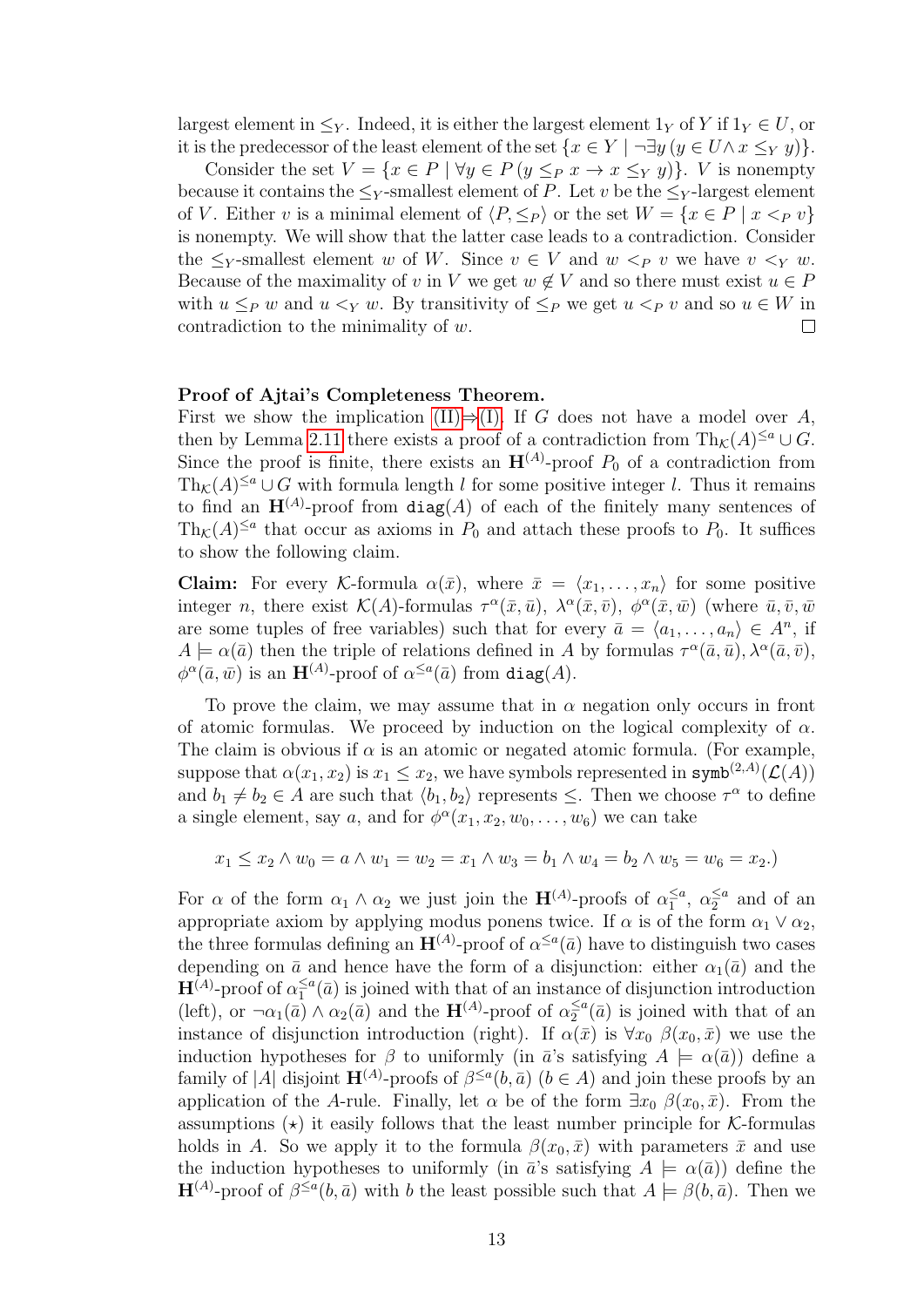join this proof by modus ponens with an instance of ∃-introduction axiom. This completes the proof of the claim and of the implication  $(II) \Rightarrow (I)$ .

Now we show the implication [\(I\)](#page-11-2)  $\Rightarrow$  [\(II\).](#page-11-3) Suppose there exists an  $\mathbf{H}^{(A)}$ -proof P of a contradiction from  $diag(A) \cup G$  with formula length l, but contrary to [\(II\),](#page-11-3) there exists a model N of G over A. The universe of A is defined in N by the formula  $x \leq a$ . All the functions and relations of A are definable in N by restricting the functions and relations of the same name in N to elements  $\leq a$ . Therefore the components  $T, \leq_T, \Theta$  of P are defined in N as well. It follows from the way A originated from  $M \models I\Delta_0(exp)$  and from the condition [\(3\)](#page-11-1) of the theorem that the universe of A is quasi-finite in N with respect to  $\leq$ . We know that  $T \subseteq A^q$  for some positive integer q. Therefore Lemma [2.13](#page-15-0) implies that each nonempty subset of  $T$  which is definable in  $N$  has a maximal and a minimal element with respect to  $\leq_T$ .

The lengths of the formulas of the proof  $P$  are bounded by  $l$ , the symbols of  $\mathcal{L}(A)$  used in these formulas are those of  $\text{symb}^{(k,A)}(\mathcal{L}(A))$  for some positive integer k and the language  $\mathcal L$  contains only finitely many function and relation symbols. Therefore there are only finitely many formula shapes of length  $l$  and hence there exists a function  $\Gamma : A^{kl} \mapsto \{0, 1\}$  definable in N that assigns truth value in N to each  $\mathcal{L}(A)$  formula  $\{\langle a_{i+1}, \ldots, a_{i+k}\rangle\}_{i=0}^{l-1} \in (A^k)^l$ .

Now let F be the set of those elements t of T that satisfy  $\Gamma(\bar{\Theta}(t)) = 0$ . For the root  $0_T$  of T we have that  $\bar{\Theta}(0_T)$  is a contradiction, so F is nonempty. Since F is a nonempty definable subset of T there exists an element  $m \in F$  which is maximal in F with respect to  $\leq_T$ . If t is a maximal element of  $\langle T, \leq_T \rangle$  then  $\Theta(t)$  is an instance of an axiom scheme of **H** or a sentence from diag(A) ∪ G, so  $\Theta(t)$  holds in N. Therefore m cannot be a maximal element of  $\langle T, \leq_T \rangle$ . Let  $Q = \{t \in T \mid m \leq T t\}.$  Since Q is a nonempty definable subset of T it has a minimal element with respect to  $\leq_T$ . Let  $S \subseteq Q$  be the set of minimal elements of Q with respect to  $\leq_T$ . It is the set of all  $\leq_T$ -successors of m and by the definition of  $\mathbf{H}^{(A)}$ -proof the formulas assigned by  $\bar{\Theta}$  to m and its successors must satisfy one of the inference rules. The inference rules have the property that for every element  $t \in T$  the formula  $\bar{\Theta}(t)$  is true in N if for every successor t' of t the formula  $\bar{\Theta}(t')$  is true in N. (The case of the A-rule relies here on the fact that N is a model over A). This contradicts  $\Gamma(\Theta(s)) = 1$  for all  $s \in S$ .

 $\Box$ 

## Acknowledgement

I wish to thank Jan Krajíček for very helpful discussions and the anonymous referee for valuable comments and suggestions.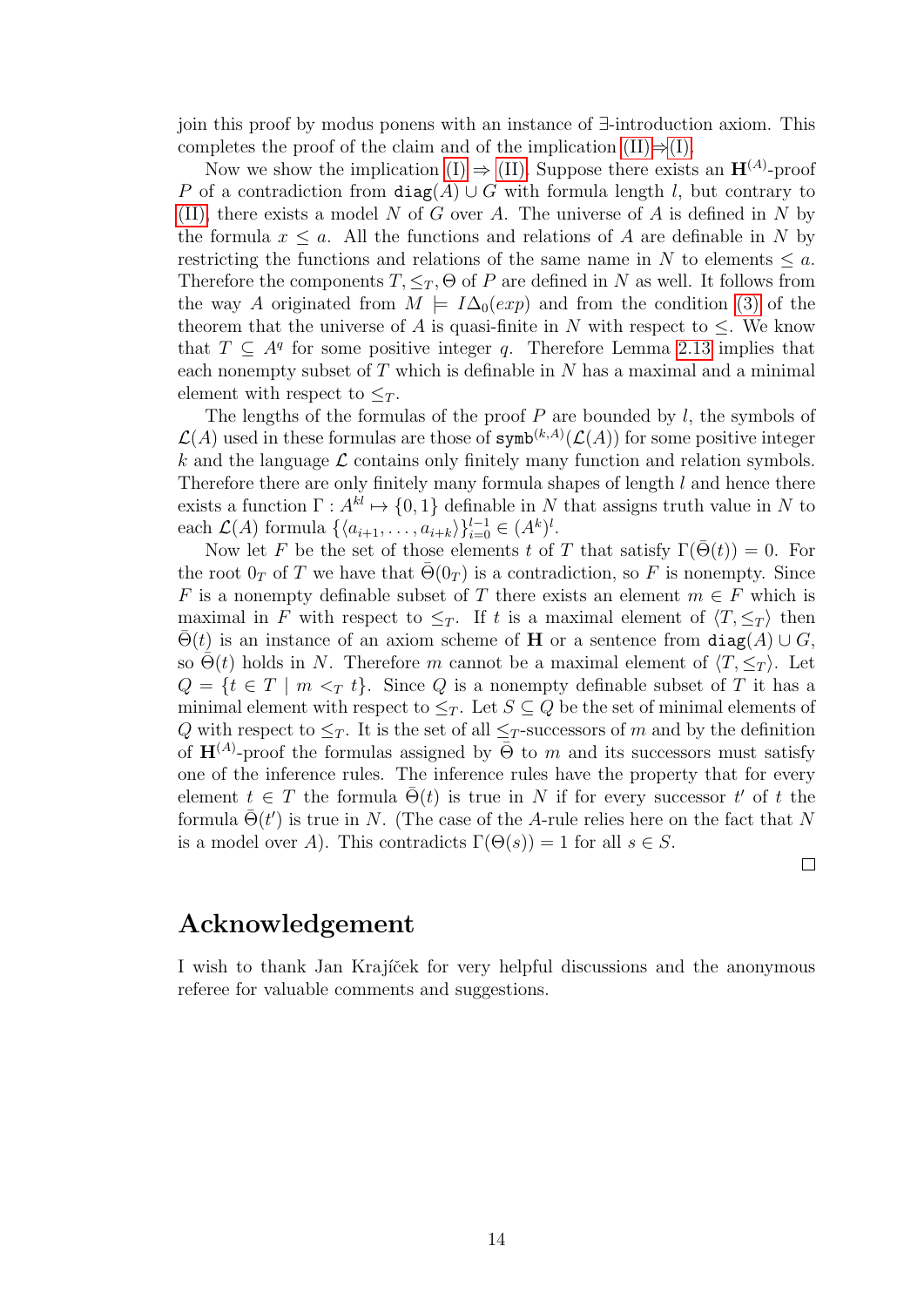# <span id="page-18-0"></span>Bibliography

- <span id="page-18-2"></span>[1] M. Ajtai,  $\Sigma_1^1$ -formulae on finite structures, Annals of Pure and Applied Logic 24 (1983) 1-48
- <span id="page-18-4"></span>[2] M. Ajtai, The Complexity of the Pigeonhole Principle, Proceedings of the IEEE 29th Annual Symposium on Foundation of Computer Science (1988) 346-355
- <span id="page-18-1"></span>[3] M. Ajtai, *Generalizations of the Compactness Theorem and Gödel's Com*pleteness Theorem for Nonstandard Finite Structures, Proceedings of the 4th international conference on Theory and applications of models of computation (2007) 13-33.
- <span id="page-18-5"></span>[4] M. Ajtai, A Generalization of Gödel's Completeness Theorem for Nonstandard Finite Structures, manuscript (2011)
- <span id="page-18-9"></span>[5] J. Barwise, J. Schlipf, An Introduction to Recursively Saturated and Resplendent Models J. Symbolic Logic, 41 (1976) 531-536
- <span id="page-18-3"></span>[6] M. Furst, J. Saxe, M. Sipser, Parity, Circuits, and the Polynomial-Time Hierarchy, Mathematical Systems Theory 17 (1984) 13-27
- <span id="page-18-6"></span>[7] P. Hájek, P. Pudlák, *Metamathematics of first order arithmetic*, Springer, 1993
- <span id="page-18-11"></span>[8] R. Kaye, Models of Peano Arithmetic, Oxford Logic Guides 15, Oxford University Press, 1991
- <span id="page-18-7"></span>[9] S. C. Kleene, Introduction to metamathematics, D. Van Nostrand Co., Inc., New York, N. Y., 1952.
- <span id="page-18-8"></span>[10] J. Krajíček, *Bounded Arithmetic, Propositional Logic, and Complexity The*ory, Cambridge University Press, 1995
- <span id="page-18-12"></span>[11] J. Paris and C. Dimitracopoulos, Truth definitions for  $\Delta_0$  formulae, Logic and Algorithmic, L'Enseignement Mathematique Monographie no 30, Geneva, (1982) 317-330.
- <span id="page-18-10"></span>[12] J. P. Ressayre, Models with Compactness Properties Relative to an Admissible Language, Annals of Pure and Applied Logic 11 (1977) 31-55.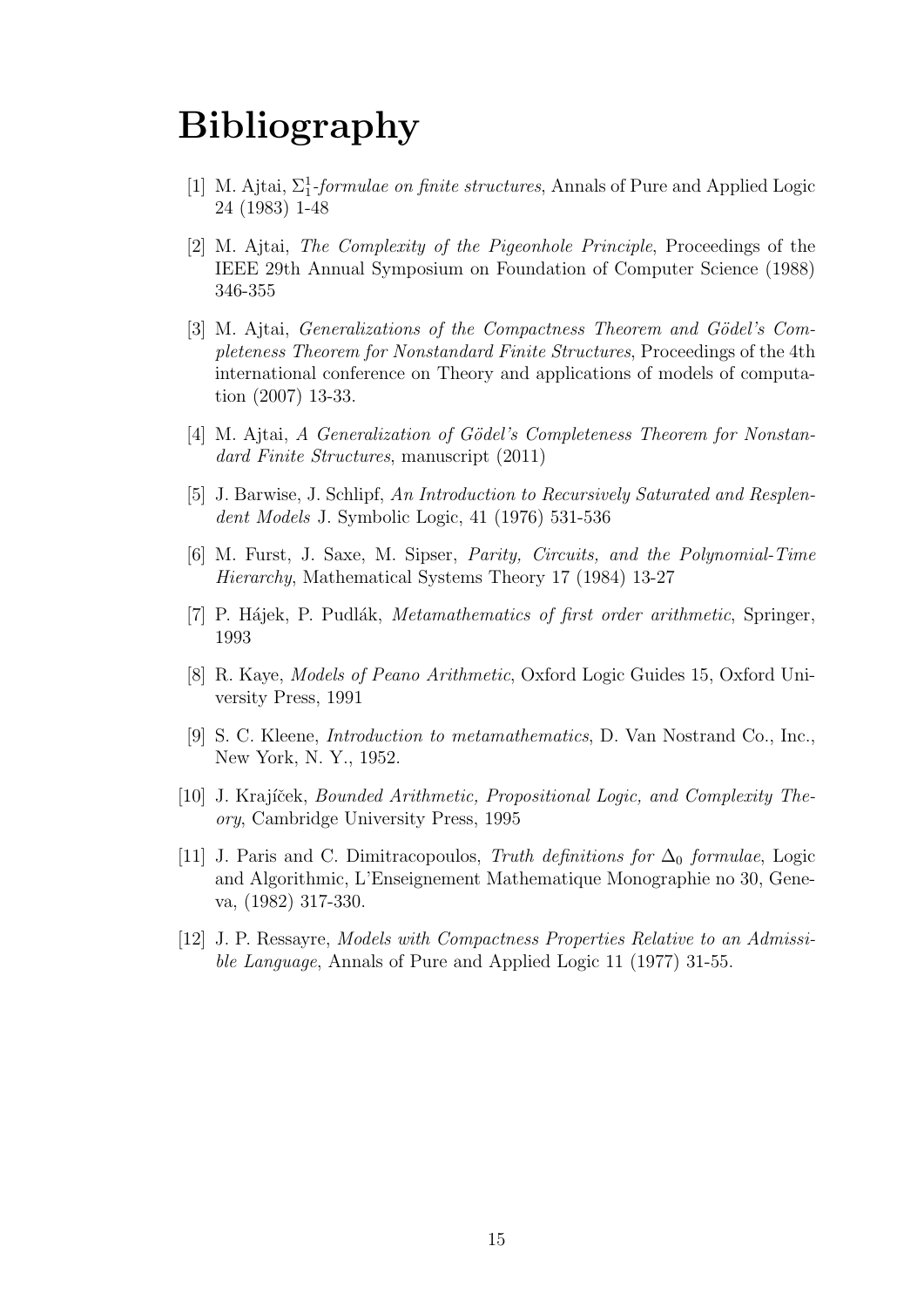# <span id="page-19-0"></span>3. Construction of models of bounded arithmetic by restricted reduced powers

This chapter is formed by paper "Construction of models of bounded arithmetic by restricted reduced powers" submitted to Archive for Mathematical Logic. It is identical to the original version except the numbering of definitions and statements as we refer to some of them in Chapter [4.](#page-42-0)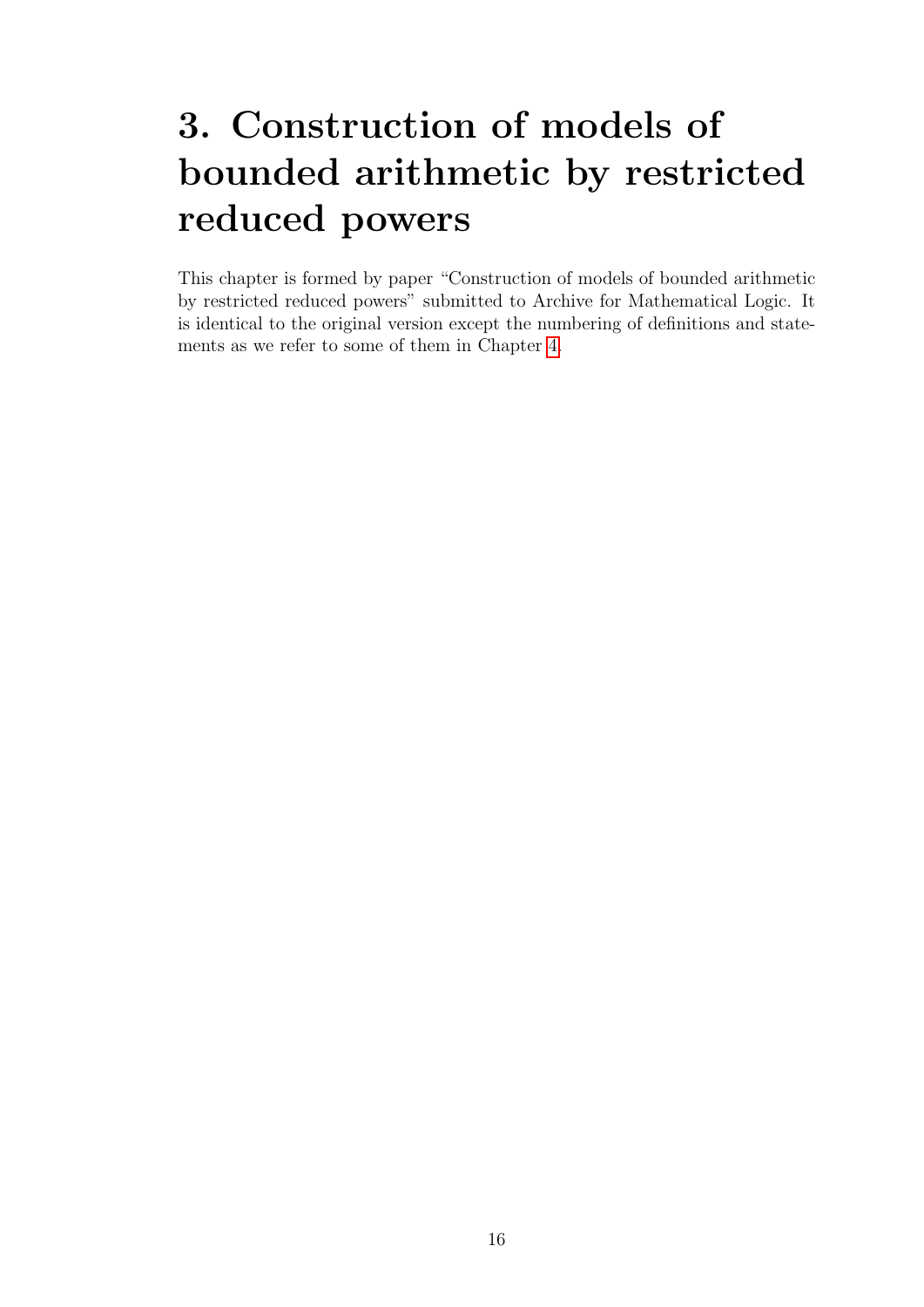## Construction of models of bounded arithmetic by restricted reduced powers

Michal Garlík<sup>\*</sup>

Faculty of Mathematics and Physics Charles University in Prague

#### Abstract

We present two constructions of models of bounded arithmetic, both in the form of a generalization of the ultrapower construction, that yield nonelementary extensions but do not introduce new lengths. As an application we show, assuming the existence of a one-way permutation g hard against polynomial-size circuits, that  $strictR<sub>2</sub><sup>1</sup>(g)$  is weaker than  $R_2^1(g)$ . In particular, if such a permutation can be defined by a term in the language of  $R_2^1$ , then  $strictR_2^1$  is weaker than  $R_2^1$ .

## <span id="page-20-0"></span>3.1 Introduction

It is well known that some problems in complexity theory can be cast as problems ofconstructions of expanded extensions of models of bounded arithmetic  $([1], [2],$  $([1], [2],$  $([1], [2],$  $([1], [2],$  $([1], [2],$ [\[8\]](#page-41-3),[\[12\]](#page-41-4), [\[13\]](#page-41-5)). These models are usually required to satisfy some form of bounded induction but at the same time not introduce any new lengths of strings. In [\[13\]](#page-41-5) Máté encourages the study of possible modifications of known methods of constructing elementary extensions of models of arithmetic so as to obtain nonelementary partial extensions and mentions the restricted ultrapower construction of Kochen and Kripke([\[11\]](#page-41-6)) as such an example. Restricted ultrapowers in the context of bounded arithmetic were used in [\[5\]](#page-41-7). Modifications of the ultrapower construction can make it easier to meet the requirement of preserving lengths of strings, so we concentrate on them in this paper, which consists of two such constructions. In Section [3.2](#page-21-0) we introduce our framework of restricted reduced powers. In Section [3.3](#page-23-0) we illustrate this framework on Buss's witnessing theorem. Construction A (Theorem [3.1\)](#page-23-1) developed there manages not to introduce new lengths but does not appear to be easily amenable to other situations. Thus, in Section [3.4,](#page-31-0) we present Construction B (Theorem [3.4\)](#page-32-0), which seems to be a more flexible and promising approach. An example illustrating Construction B is given in Section [3.5.](#page-37-0) Its statement (Theorem [3.6\)](#page-38-1) could be easily derived from the known witnessing theorem for  $R_2^1$  except for the part that no new lengths are added - but our emphasis here is on developing constructions adding no new lengths. In Section [3.6](#page-38-0) we use Construction B together with the assumption of the existence of a one-way permutation  $g$  hard against polynomial-size circuits to

<span id="page-20-1"></span><sup>∗</sup>Supported by grant GAUK 5732/2012.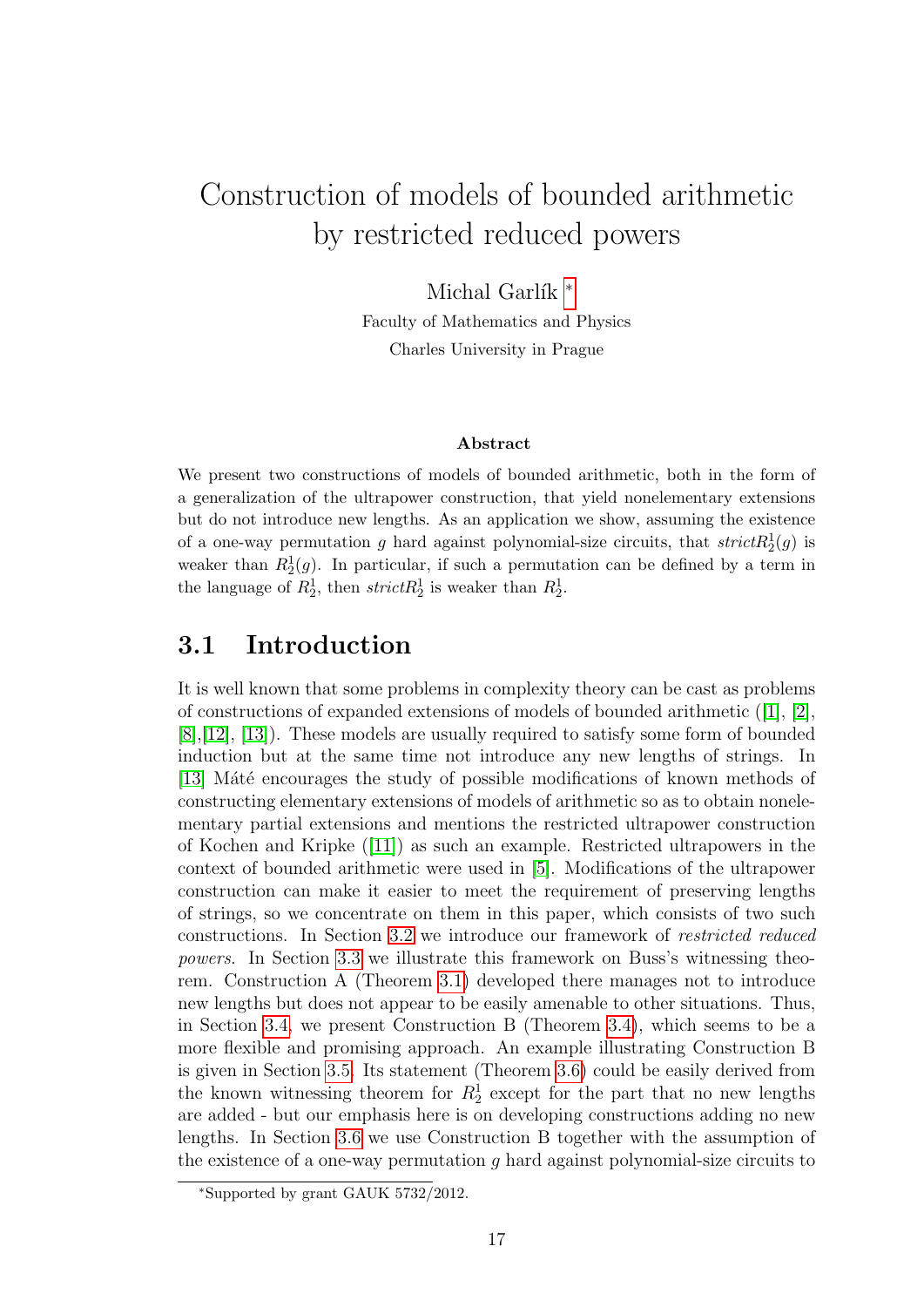show that  $strictR_2^1(g)$  is weaker than  $R_2^1(g)$ . In particular, if such a permutation is definable by a term in the language of  $R_2^1$ , then  $strictR_2^1$  is weaker than  $R_2^1$ .

## <span id="page-21-0"></span>3.2 Preliminaries

Let  $\mathcal L$  be a first-order language,  $\Omega$  a non-empty set and M an  $\mathcal L$ -structure. For an L-formula  $\varphi(x_1,\ldots,x_k)$  and functions  $f_1,\ldots,f_k$  from  $\Omega$  to M denote  $[\![\varphi(f_1,\ldots,f_k)]\!]$  the set of  $u \in \Omega$  such that

$$
M \models \varphi(f_1(u), \ldots, f_k(u)).
$$

Let F be a set of functions from  $\Omega$  to M and let G be a filter on the powerset of Ω. We define an equivalence relation  $∼$  on  $\mathcal F$  by

$$
f \sim g
$$
 iff  $[f = g] \in \mathcal{G}$ .

We write [f] for the equivalence class of an element  $f \in \mathcal{F}$ . We define an  $\mathcal{L}$ structure  $\mathcal{F}/\mathcal{G}$  as follows. The universe is the set of equivalence classes [f] with  $f \in \mathcal{F}$ . The interpretation of a k-ary relation symbol R and a k-ary function symbol  $F$  of  $\mathcal L$  is given by:

$$
([f_1], \ldots, [f_k]) \in R^{\mathcal{F}/\mathcal{G}} \quad \text{iff} \quad [R(f_1, \ldots, f_k)] \in \mathcal{G},
$$
  

$$
F^{\mathcal{F}/\mathcal{G}}([f_1], \ldots, [f_k]) = [f]
$$
  
where  $f(u) = F^M(f_1(u), \ldots, f_k(u))$  for each  $u \in \Omega$ .

Here we must have some  $f' \in \mathcal{F}$  with  $f' \sim f$  for this definition to make sense. Its correctness is then readily verified using that  $G$  is a filter. We call such a structure  $\mathcal{F}/\mathcal{G}$ , where  $\mathcal{F} \subsetneq M^{\Omega}$ , a restricted reduced power.

We use restricted reduced powers in the following setting: M is a model of arithmetic,  $\Omega$  is a definable subset of M, F consists of some functions definable in M and G is a filter on the M-definable subsets of  $\Omega$ . We start by picking a nonstandard number  $n \in M$  and we want to construct  $\mathcal{F}/\mathcal{G}$  such that it is another model of arithmetic and such that it has, like  $M$ , the interval  $[0, \ldots, n]$ as an initial segment. That is,  $[0, \ldots, n]$  is embedded in  $\mathcal{F}/\mathcal{G}$  onto  $[[c_0], \ldots, [c_n]]$ , where  $c_j \in \mathcal{F}$  is the constant function with value j.

We present two specific constructions of restricted reduced powers intended for obtaining models of bounded arithmetic theories  $S_2^i$  and  $R_2^i$ . The language L<sub>2</sub> of these theories has non-logical symbols  $0, S, +, \cdot, x \# y, |x|, |x/2|, \leq, \div, MSP$ . Theories  $S_2^i$  and  $R_2^i$  share a finite set BASIC of open axioms fixing the basic properties of this language (see [\[3\]](#page-41-8) for the axioms; they extend Buss's BASIC axioms from [\[4\]](#page-41-9) by adding axioms for  $\div$  (subtraction) and for  $MSP(x, i) := |x/2^i|$ (the *i*th most significant part of  $x$ )).  $S_2^i$  extends BASIC by the axiom scheme  $\Sigma_i^b$ –LIND. This scheme consists of formulas of the form

$$
\phi(0) \land (\forall y < |x|)(\phi(y) \to \phi(S(y))) \to \phi(|x|)
$$

where  $\phi(x)$  is  $\Sigma_i^b$  and may contain other free variables besides x. Similarly,  $R_2^i$ extends BASIC by the axiom scheme  $\Sigma_i^b$ -LLIND, which consists of formulas of the form

$$
\phi(0) \land (\forall y < ||x||)(\phi(y) \to \phi(S(y))) \to \phi(||x||)
$$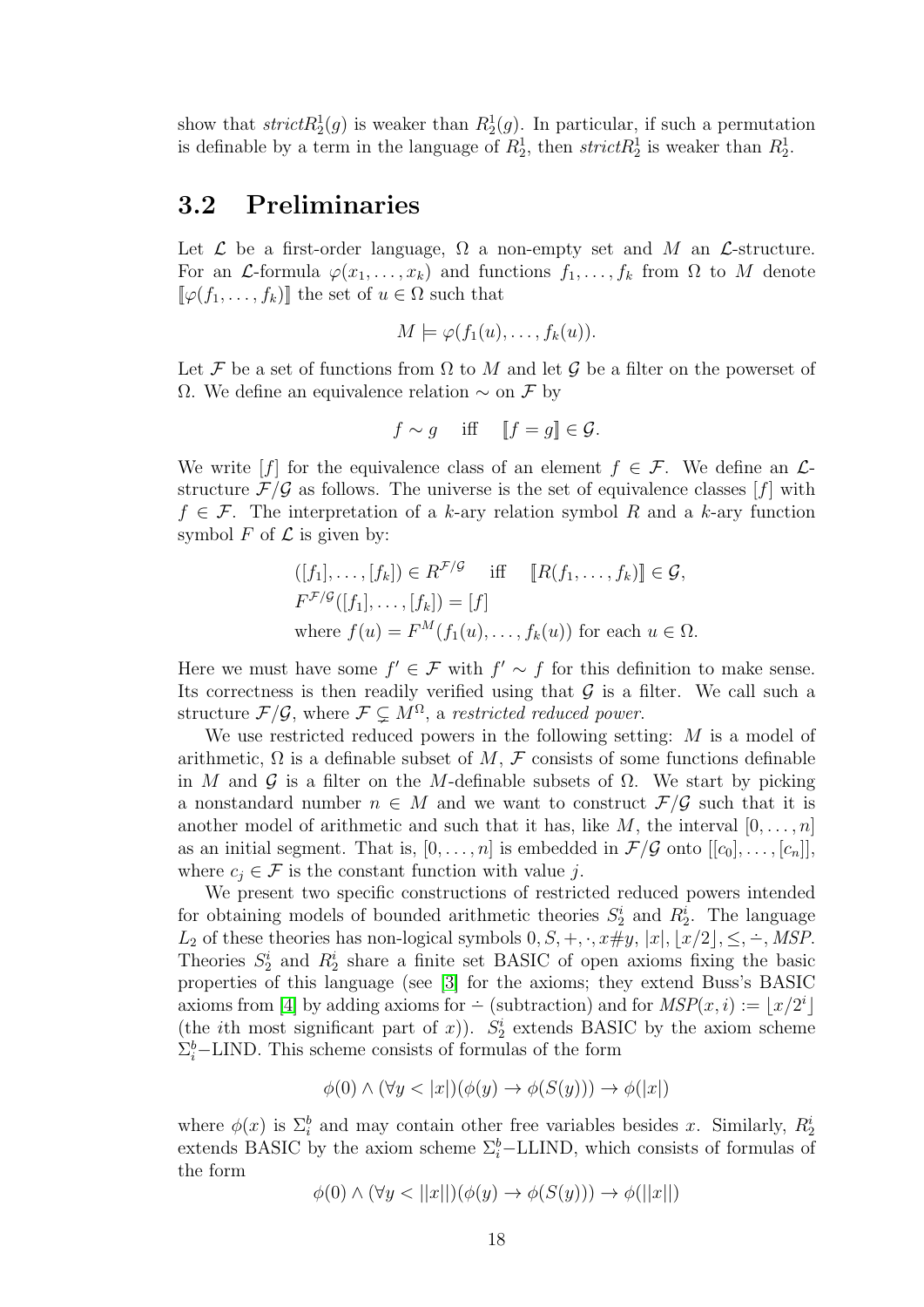where  $\phi(x)$  is  $\Sigma_i^b$  and may contain other free variables besides x. We may also accept the last induction scheme only for  $\Sigma_i^b$  formulas in the *strict* form, i.e.

$$
(\exists x_1 \le t_1)(\forall x_2 \le t_2)\dots(Qx_i \le t_i)\varphi,
$$

where Q is  $\exists$  if i is odd and  $\forall$  if i is even,  $t_1, \ldots, t_i$  are  $L_2$ -terms and  $\varphi$  is sharply bounded. Then the resulting theory is called  $strictR_2^i$ .

The following terms, as defined e.g. in [\[10\]](#page-41-10), will be useful to define pairing and a simple sequence coding in  $R_2^1$ :

$$
2^{|x|} := 1 \# x
$$
  
\n
$$
2^{\min(x,|y|)} := MSP(2^{|y|}, |y| - x)
$$
  
\n
$$
LSP(x, i) := x - 2^{\min(i,|x|)} \cdot MSP(x, i)
$$
  
\n
$$
\beta_a(w, i) := MSP(LSP(w, Si \cdot |a|), i \cdot |a|)
$$
  
\n
$$
bd(a, s) := 2(2a \# 2s).
$$

So  $LSP(x, i)$  gives the number consisting of the last i bits of x. If w is the number whose binary representation consists of 1 followed by binary representations of numbers  $b_1, \ldots, b_\ell$ , each padded with zeros to be of length  $|a|$ , then  $\beta_a(w, i) = b_i$ . The term  $bd(a, s)$  gives a bound on the code for a sequence of length  $|s|$  with each item bounded by a.

Pairs are coded as  $\langle x, y \rangle := (B + y) \cdot 2B + (B + x)$  where  $B = 2^{\lfloor \max(x,y) \rfloor}$ . To project out the first and second coordinate from an ordered pair we use terms  $\langle w \rangle_1 := \beta_{\lfloor \frac{1}{2}|w| \rfloor - 1}(\beta_{\lfloor \frac{1}{2}|w| \rfloor}(w,0),0)$  and  $\langle w \rangle_2 := \beta_{\lfloor \frac{1}{2}|w| \rfloor - 1}(\beta_{\lfloor \frac{1}{2}|w| \rfloor}(w,1),0)$ .

Let  $\Gamma$  be a class of formulas. Sharply bounded collection scheme (also called replacement scheme) BBΓ is

$$
(\forall x \le |s|)(\exists y \le t)A(x, y) \to
$$
  

$$
(\exists w \le bd(t, s))(\forall x \le |s|)\beta_t(w, x) \le t \land A(x, \beta_t(w, x))
$$

for each  $A(x, y) \in \Gamma$  and for all terms s, t, such that  $A(x, y)$ , s, t may contain other free variables but  $t$  and  $s$  do not involve  $x$  or  $y$ .

Sometimes we will use a different coding of a sequence of numbers by a single number such that we have a function  $(w)_i$  (having two inputs unlike  $\beta_a(w, i)$ ) to return the *i*th item of the sequence coded by w and a function  $lh(w)$  which gives the length of the sequence coded by  $w$ . We can use the coding described in [\[3\]](#page-41-8) or the one in [\[6\]](#page-41-11); important is that the functions  $(w)_i$  and  $lh(w)$  are  $\Delta_1^b$ -defined in  $R_2^1$  and  $R_2^1$  proves their basic properties, e.g. that each sequence can be extended by an arbitrary element.

Besides the standard notation  $\Sigma_i^b$ ,  $\Pi_i^b$  for classes of bounded formulas we shall use the symbol  $\Delta_0^{, where t is a term, to denote formulas with all quantifiers$ bounded by t, i.e. each of their quantifiers is of the form  $(\exists x < t)$  or  $(\forall x < t)$ .

If F is a new function symbol then formulas from the *relativized* classes  $\Sigma_i^b(F)$ or  $\Pi_i^b(F)$  are allowed to use the symbol F freely. The relativized theories  $S_2^i(F)$ ,  $R_2^i(F)$  or strict  $R_2^i(F)$  have induction axioms for the corresponding relativized class of formulas.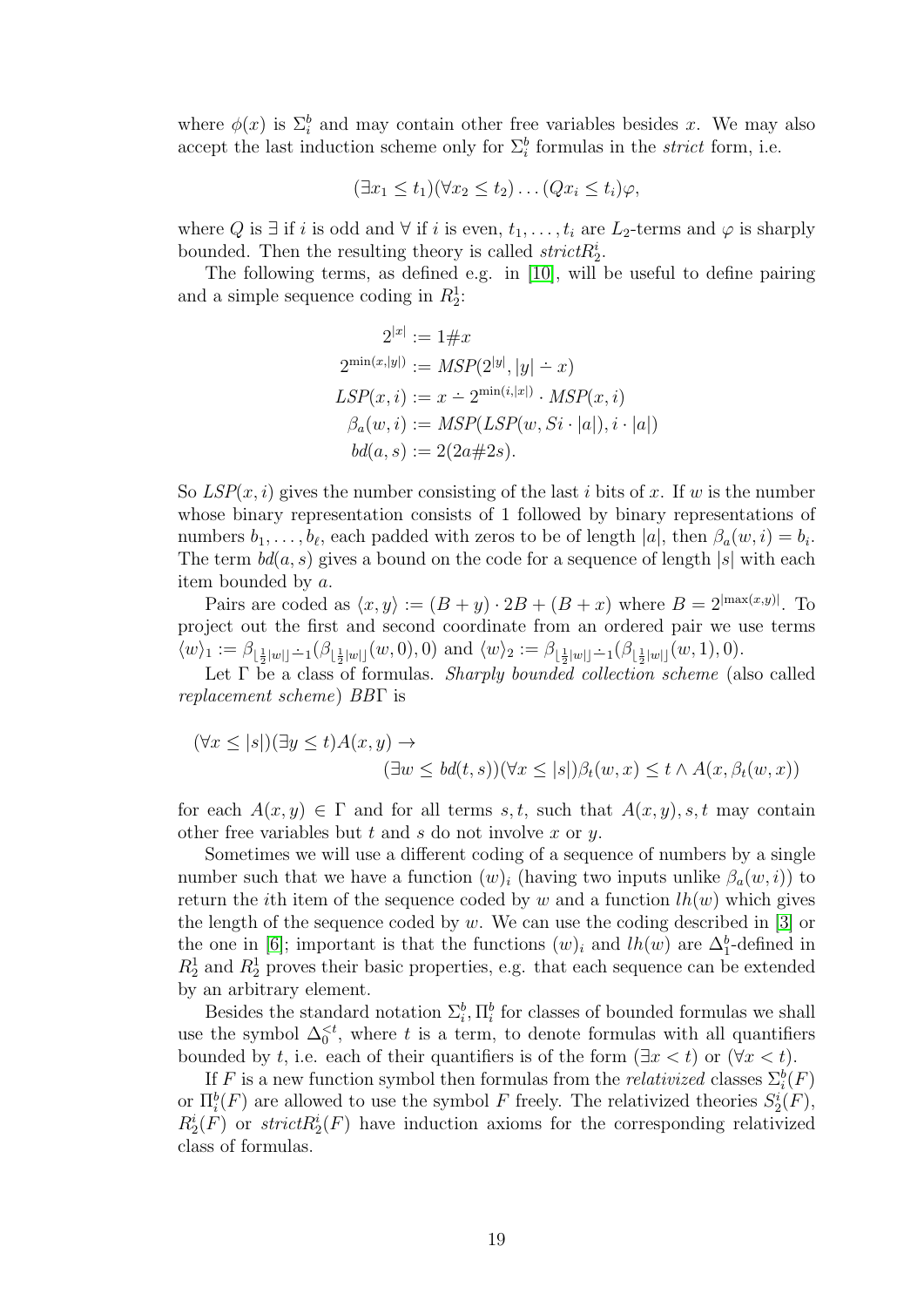### <span id="page-23-0"></span>3.3 Construction A

The starting structure M of this construction is a model of the theory  $S_2^1$ . We build the set  $\mathcal F$  using deterministic Turing machines in  $M$  which run in polynomial time in M, where the exponents of these polynomials are small nonstandard numbers. For this recall from [\[9\]](#page-41-12) a formalization of polynomial-time functions in  $S_2^1$ . There is a  $\Delta_1^b$  formula  $\nu_0(e, x, y, z)$  such that if we prove the number  $2^{|x|^e}$ exists,  $\nu_0(e, x, y, 2^{x|e})$  says that the Turing machine with code e runs on input x for  $|x|^e$  steps and outputs y. In order to simplify notation, we write  $\{e\}_1(x) = y$ for  $\nu_0(e, x, y, 2^{|x|^e})$ . Thus, provided a number  $b = 2^{|x|^v}$  exists in M for some  $v \in M$ , we can write  $\{e\}_1(x) = y$  for  $e \le v$  either as a  $\Sigma_1^b$  formula with parameter  $h$ :

$$
(\exists z \le b)(z = 2^{|x|^e} \wedge \nu_0(e, x, y, z))
$$

or equivalently as a  $\Pi_1^b$  formula with parameter b

$$
(\forall z \le b)(z = 2^{|x|^e} \to \nu_0(e, x, y, z)),
$$

hence it is  $\Delta_1^b$ .

<span id="page-23-1"></span>**Theorem 3.1.** Suppose that M is a countable nonstandard model of  $S_2^1$ ,  $n \in M$ is nonstandard,  $\psi(x, y)$  is  $\Sigma_0^b$  in the language  $L_2$  and assume that there is  $b \in M$ such that

<span id="page-23-5"></span>
$$
lh(b) = n^v \tag{3.1}
$$

<span id="page-23-2"></span>
$$
(\forall i < lh(b)) \, |(b)_i| = n \tag{3.2}
$$

$$
(\forall i, j < lh(b)) \ ((b)_i = (b)_j \to i = j) \tag{3.3}
$$

<span id="page-23-3"></span>
$$
(\forall i < lh(b)) \, (\forall e \le r) \, \neg \psi((b)_i, \{e\}_1((b)_i)),\tag{3.4}
$$

where v, r are some nonstandard numbers such that  $r \leq v$ .

Then there is a filter  $\mathcal G$  on M-definable subsets of

 $\Omega := \{w \in M \mid (\exists i < lh(b)) w = (b)_i\}$ 

and a set F of functions  $\gamma : \Omega \to M$ ,  $\gamma \in M$ , such that  $id_{\Omega} \in \mathcal{F}$  and  $\mathcal{F}/\mathcal{G}$  satisfies the following:

$$
\mathcal{F}/\mathcal{G} \models S_2^1 \tag{3.5}
$$

$$
\mathcal{F}/\mathcal{G} \models (\forall y) \neg \psi([id_{\Omega}], y) \tag{3.6}
$$

$$
\mathcal{F}/\mathcal{G} \models a \leq [c_n] \Rightarrow \mathcal{F}/\mathcal{G} \models a = [c_j] \text{ for some } j \in M, j \leq n. \tag{3.7}
$$

*Proof.* We construct the set F with the help of Turing machines  $E_k$ ,  $k \in \mathbb{N}$ , based on one that was used by Wilkie in his model-theoretic proof of Buss's witnessing theorem (unpublished, see [\[9\]](#page-41-12) for a presentation). First we describe a machine  $\hat{E}$ which works on input  $u$  and uses a tuple of parameters

<span id="page-23-4"></span>
$$
\langle k, (\exists y \le t(x, \bar{z})) \varphi(x, y, \bar{z}), \bar{d}, \bar{d}', \hat{r} \rangle,
$$

where  $k \in \mathbb{N}$ , t is a term and  $\varphi(x, y, \bar{z})$  is a  $\Sigma_0^b$  formula in the language  $L_2$ ,  $\bar{d}, \bar{d'}$ are sequences of natural numbers, both of the same length as  $lh(\bar{z})$ , such that  $(\bar{d})_l \leq k$  for  $l = 1, 2, ..., lh(\bar{z})$ , and  $\hat{r} \in M$ . Roughly speaking, the machine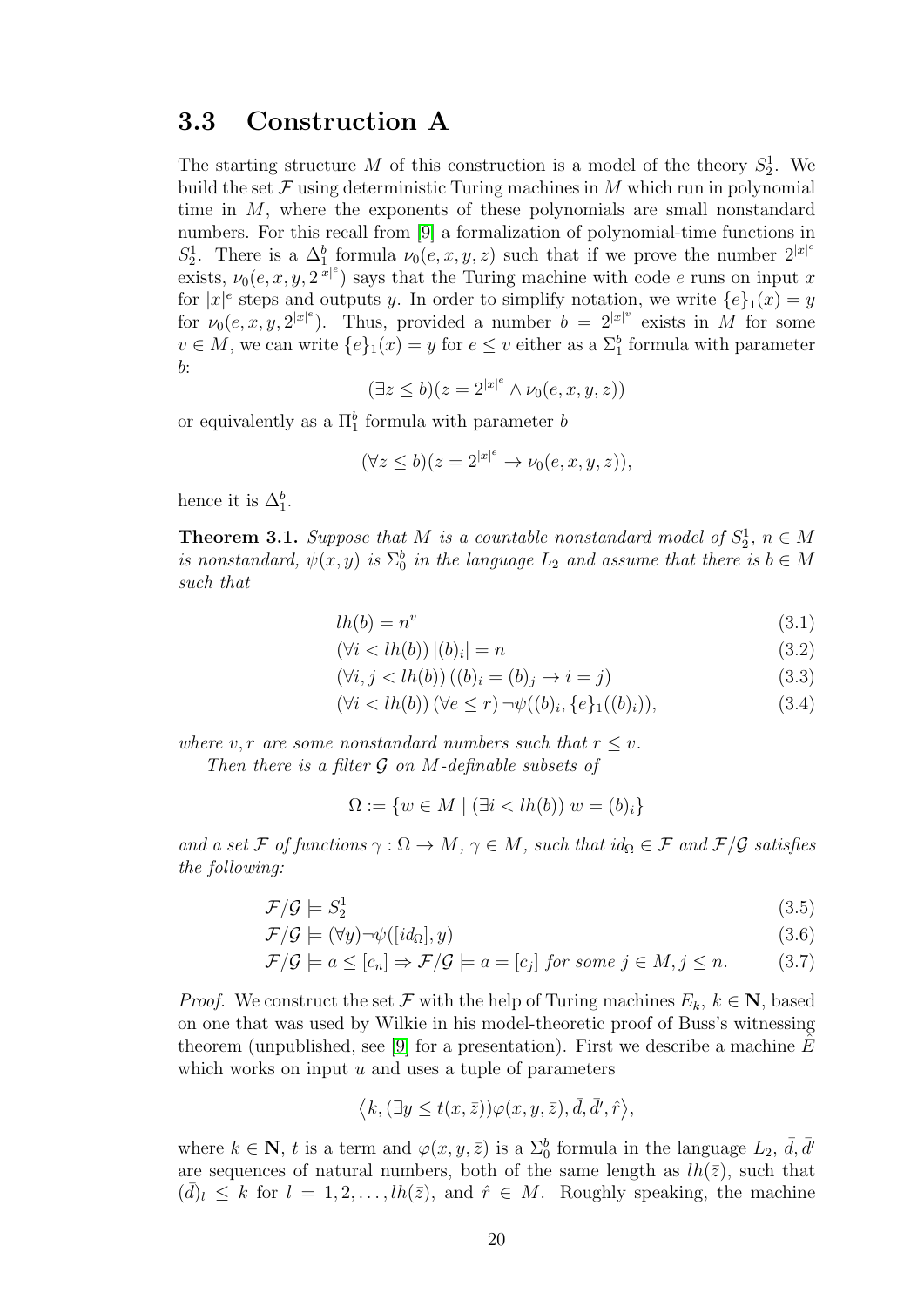uses  $\bar{d}, \bar{d'}$  and input u to compute parameters  $\bar{a}$  which it assigns to  $\bar{z}$  in  $(\exists y \leq$  $t(x, \bar{z})\varphi(x, y, \bar{z})$ . It also computes the value of a variable h. Then, using machines with code bounded by  $\hat{r}$  as subroutines, it searches for  $j < h$  and y such that  $y \leq t(j,\bar{a}) \wedge \varphi(j, y, \bar{a})$  is true and such that it cannot find a witness for  $y \leq$  $t(j+1,\bar{a})\wedge\varphi(j+1,y,\bar{a})$ . Later we will define machines  $E_k$  by specifying for each  $k$  the remaining parameters from the above tuple. Then we will be able to clarify our choices of the subroutines to compute  $\bar{a}$  and h and to explain its operation in detail. The machine  $\hat{E}$  operates as follows:

- <span id="page-24-6"></span>1.  $u_0 := u;$ for  $i = 1, 2, ..., k$ :  $u_0 := \langle u_0 \rangle_1$  (i.e. project the first coordinate of the pair coded by  $u_0$ );
- <span id="page-24-7"></span>2. for  $l = 1, 2, ..., lh(\bar{z})$ :  $u_l := u;$ for  $i = 1, 2, ..., k - (\bar{d})_l$ :  $u_l := \langle u_l \rangle_1;$
- <span id="page-24-1"></span>3.  $j := 0; g := u; h := |u_0|; (\bar{a})_l := \{(\bar{d}')_l\}_1(u_l)$  for  $l = 1, 2, \ldots, lh(\bar{z});$
- <span id="page-24-0"></span>4. find the first  $e \leq \hat{r}$  such that

$$
\{e\}_1(g) \le t(j,\bar{a}) \wedge \varphi(j,\{e\}_1(g),\bar{a});
$$

- <span id="page-24-4"></span>5. if such an e does not exist and  $j = 0$ , output  $\langle u, h + 1, g \rangle$ ;
- 6. if such an e does not exist and  $j > 0$ , output q;
- <span id="page-24-2"></span>7. else put  $g := \langle u, \langle j, \{e\}_1(q) \rangle \rangle;$
- <span id="page-24-5"></span>8. if  $j = h$ , output g;
- <span id="page-24-3"></span>9. else put  $j := j + 1$  and go to [4](#page-24-0)

We shall estimate the code of this Turing machine,  $\hat{e}$ , considering its parameters as hard-wired in the machine, so  $\hat{e}$  will depend on them. Recall the running time of this machine on input u is bounded by  $|u|^{\hat{e}}$ . The time needed to compute  $u_0$  and  $u_1, \ldots, u_{lh(\bar{z})}$  is a standard polynomial in |u|. Therefore  $|t(j,\bar{a})|$  in step [4](#page-24-0) is always bounded by a standard polynomial in  $|u|$ , say  $p(|u|)$ . Hence every time the machine succeeds to find  $e$  which satisfies the condition in step [4,](#page-24-0) we have that  $|\{e\}_1(g)|$  is bounded by  $p(|u|)$ . So looking at steps [3](#page-24-1) and [7](#page-24-2) we see that |g| is always bounded by some standard polynomial  $p'(|u|)$ . Thanks to this, we can estimate the time we need in step [4](#page-24-0) to run some  ${e}_1$  with  $e \leq \hat{r}$  on input g: it is  $|g|^e \leq |g|^{\hat{r}} \leq (p'(|u|))^{\hat{r}}$ . In step [4](#page-24-0) we do this  $\hat{r}$  times. The time needed to check the condition in step [4](#page-24-0) is a standard polynomial in |u|, say  $p''(|u|)$ . Finally, the cyclecontaining steps  $4 - 9$  $4 - 9$  is repeated at most h times. Thus the total running time is bounded by

$$
((p'(|u|))^{\hat{r}}+p''(|u|))\cdot\hat{r}\cdot h.
$$

Since  $h = |u_0|$ , it is bounded by a standard polynomial in |u|. Thus we can bound the above expression by  $|u|^{r^2}$ . Since the parameter  $\hat{r}$  is the only element in the program of the machine which may be nonstandard (otherwise the program is finite), we can bound its code by

<span id="page-24-8"></span>
$$
\hat{e} \le \hat{r}^2. \tag{3.8}
$$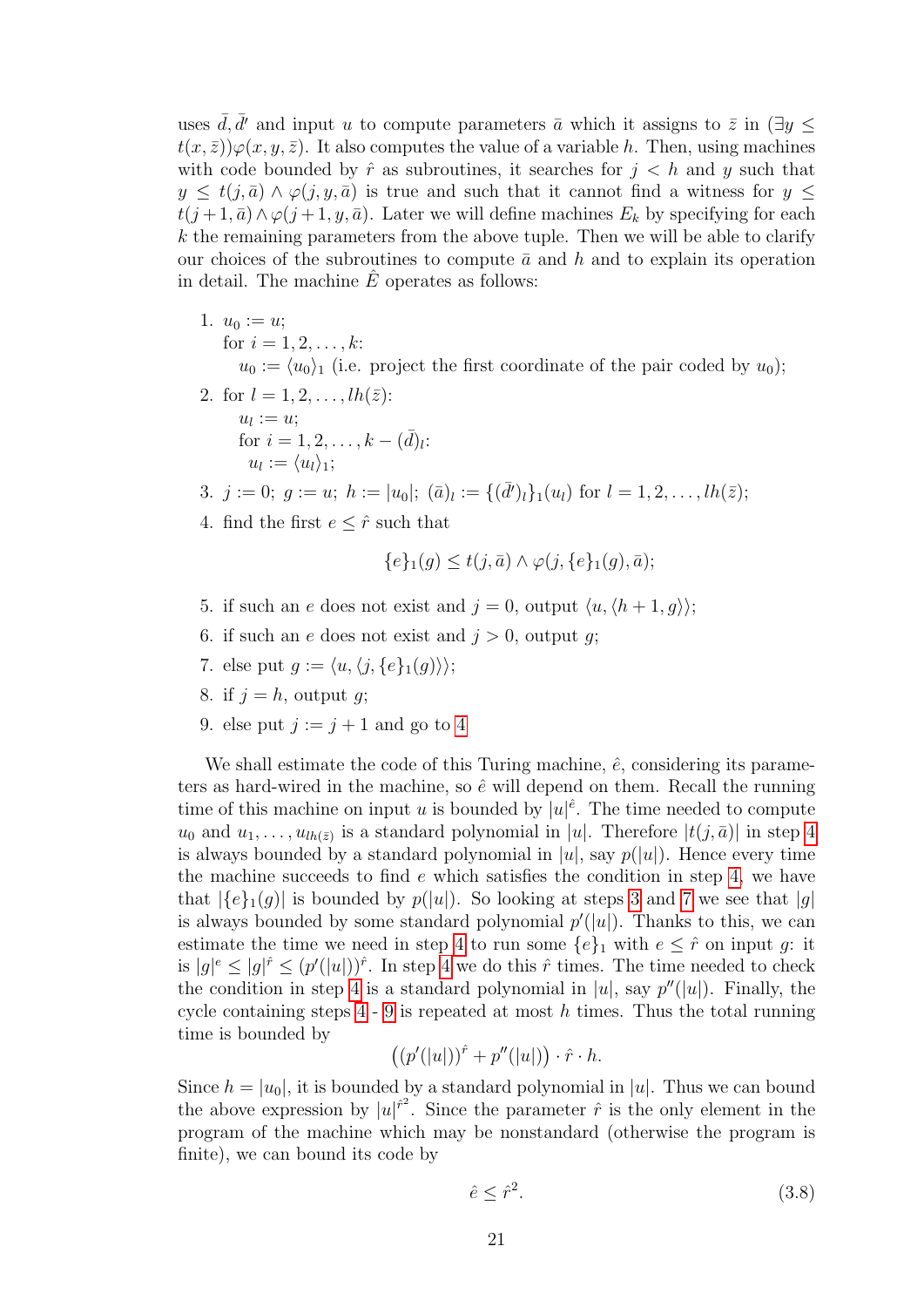Now we describe the aforementioned machines  $E_k, k \in \mathbb{N}$ . Let

<span id="page-25-0"></span>
$$
\langle (\exists y \le t_k(x,\bar{z})) \varphi_k(x,y,\bar{z}), \bar{d}'_k, \bar{d}_k \rangle, \ k \in \mathbb{N} \tag{3.9}
$$

be an enumeration of all tuples where  $t_k$  is a term and  $\varphi_k(x, y, \bar{z})$  is a  $\Sigma_0^b$  formula in the language  $L_2$  such that it is logically valid for  $x = 0$ , and  $\overrightarrow{d}_k$ ,  $\overrightarrow{d}_k$  are sequences of natural numbers, both of the same length as  $lh(\bar{z})$ , such that  $(d_k)_l \leq k$  for  $l = 1, 2, \ldots, lh(\bar{z})$ . The machine  $E_k$  is defined as E with the following parameters: k, the above tuple, and  $r_k$  plugged for the parameter  $\hat{r}$ , where  $r_k$  is defined inductively by

$$
r_0 := |r|, \quad r_{k+1} := |r_k|.
$$

Let  $e_k$  be the code of  $E_k$ . Put

$$
\Omega := \{ w \in M \mid (\exists i < lh(b)) \ w = (b)_i \}.
$$

Note that by  $(3.2)$ ,  $\Omega \subseteq \{0,1\}^n$  in M. We will often write  $(\exists w \in \Omega) \varphi(w)$ for  $(\exists i \langle h(b) \rangle \varphi((b)_i))$ , where  $\varphi$  is some formula. Define a set of functions  $\{\alpha_k : \Omega \to M \mid k \in \mathbb{N}\}\$ by

$$
\alpha_0(w) := w, \quad \alpha_{k+1}(w) := \{e_k\}_1(\alpha_k(w))
$$

and

$$
\mathcal{F}' := \{ \gamma : \Omega \to M \mid (\exists e, k \in \mathbf{N}) (\forall w \in \Omega) \ \gamma(w) = \{e\}_1(\alpha_k(w)) \}.
$$

With these definitions at hand, we comment on the operation of the machine  $E_k$ . Observe that due to steps [5](#page-24-4)- [8](#page-24-5) its output is always of the form  $\langle u, u' \rangle$  where u is its input. But from the definition of  $\alpha_{k+1}$  we see that this u is at the same time the output of  $E_{k-1}$  (if  $k > 0$ ). Thus after  $E_k$  completes step [1,](#page-24-6) the value of the variable  $u_0$  is equal to the input of the machine  $E_0$ , that is, to some  $w \in \Omega$ . Further, in step [3](#page-24-1) we set  $h := |u_0|$  and we know that all elements of  $\Omega$  are of length n. So for every  $k \in \mathbb{N}$  the value of the variable h of  $E_k$  during its computation of  $\alpha_{k+1}$  is n. (The reason why we could not hard-wire n, as we did with the other parameters, is that n is too big.) In steps [2](#page-24-7) and [3](#page-24-1) the machine  $E_k$  computes parameters  $\bar{z}$  for the formula  $\varphi_k(x, y, \bar{z})$ : first it extracts the value of  $\alpha_{(\bar{d}_k)_l}$  (with  $(\bar{d}_k)_l \leq k$  for  $l = 1, 2, \ldots, lh(\bar{z})$  into the variable  $u_l$  and then runs  $\{(\bar{d}'_k)_l\}_1$  on it. In this way, thanks to our enumeration of parameters [\(3.9\)](#page-25-0), all tuples of functions from  $\mathcal{F}'$  will occur as parameters for all the formulas in question. We will write  $\eta_{k,l} : \Omega \to M$  for these parameter functions:

$$
l_k := lh(\bar{d}'_k) = lh(\bar{d}_k)
$$
  

$$
\eta_{k,l}(w) := \{ (\bar{d}'_k)_l \}_{1} (\alpha_{(\bar{d}_k)_l}(w)) \text{ for } l = 1, 2, ..., l_k \text{ and } k \in \mathbb{N}.
$$
 (3.10)

In step [4](#page-24-0) of  $E_k$  running on input  $\alpha_k(w)$ , the machine searches for a witness of y in  $\varphi_k(j, y, \eta_{k,1}(w), \ldots, \eta_{k,l_k}(w))$  repeatedly for  $j = 0, 1, 2, \ldots$  until it cannot find it or  $j = n$ . Since  $\varphi_k(0, y, \bar{z})$  is logically valid,  $E_k$  never stops at step [5.](#page-24-4) Observing how its output  $\alpha_{k+1}(w)$  is formed, define functions  $\iota_k : \Omega \to M$  and  $\sigma_k : \Omega \to M$ for  $k \in \mathbb{N}$  by

<span id="page-25-1"></span>
$$
\alpha_{k+1}(w) = \langle \alpha_k(w), \langle \iota_k(w), \sigma_k(w) \rangle \rangle.
$$

<span id="page-25-2"></span>With this notation, we can sum up one of the two  $E_k$ 's achievements:

$$
M \models (\forall w \in \Omega) \left( \sigma_k(w) \le t_k(\iota_k(w), \eta_{k,1}(w), \dots, \eta_{k,l_k}(w)) \right. \\ \left. \qquad \qquad \land \varphi_k(\iota_k(w), \sigma_k(w), \eta_{k,1}(w), \dots, \eta_{k,l_k}(w)) \right). \tag{3.11}
$$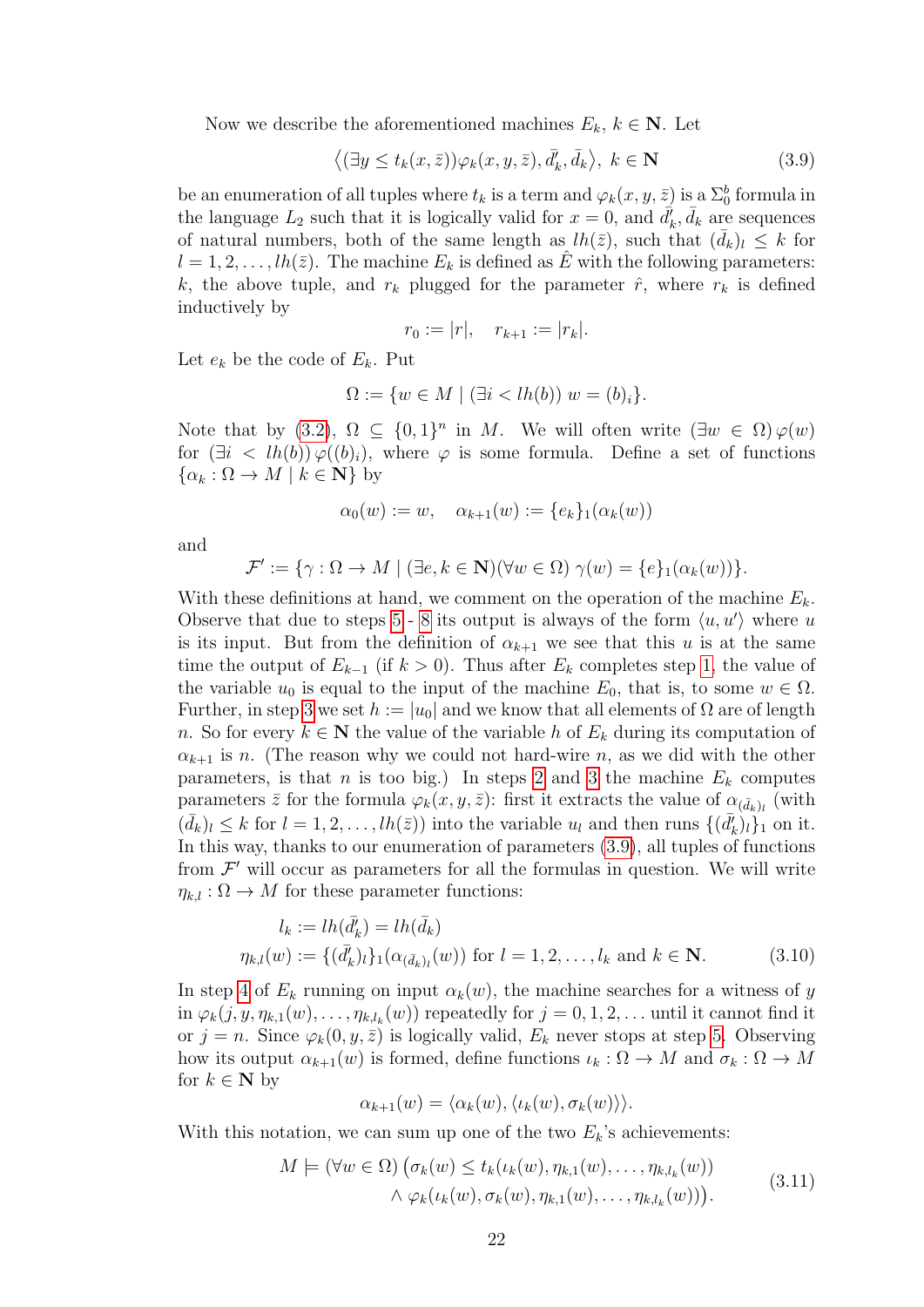The other achievement of  $E_k$ , stated in the following claim, explains the choice of  $r_k$  in the definition of  $E_k$ . First, for all  $k \in \mathbb{N}$ , set

<span id="page-26-2"></span>
$$
\Psi_{-1}(y, w) := \neg \psi(w, y) \n\Psi_k(y, w) := \Psi_{k-1}(y, w) \n\wedge \neg [\iota_k(w) < n \n\wedge y \le t_k(\iota_k(w) + 1, \eta_{k,1}(w), \dots, \eta_{k,l_k}(w)) \n\wedge \varphi_k(\iota_k(w) + 1, y, \eta_{k,1}(w), \dots, \eta_{k,l_k}(w)) \big].
$$

<span id="page-26-3"></span>Claim 1. For  $k = -1, 0, 1, 2, \ldots$ 

$$
M \models (\forall w \in \Omega)(\forall e \leq r_k) \Psi_k(\{e\}_1(\alpha_{k+1}(w)), w),
$$

where we put  $r_{-1} := r$ .

The claim is established by induction on  $k$ . By assumption  $(3.4)$  of the theorem, the claim holds for  $k = -1$ . Assume it holds for  $k - 1$  and let  $w' \in \Omega$  and  $e' \leq r_k$ . The machine  $E_k$  ran on  $\alpha_k(w')$  and if  $\iota_k(w') < n$ , then before it output  $\alpha_{k+1}(w')$ , it ran in step [4](#page-24-0) all  $e \leq r_k$  on this  $\alpha_{k+1}(w')$  and verified that none of them produced a witness for  $y$  in

$$
y \leq t_k(\iota_k(w') + 1, \eta_{k,1}(w'), \dots, \eta_{k,l_k}(w')) \land \varphi_k(\iota_k(w') + 1, y, \eta_{k,1}(w'), \dots, \eta_{k,l_k}(w')).
$$

It remains to show that  $\{e'\}_1(\alpha_{k+1}(w'))$  satisfies  $\Psi_{k-1}(y, w')$ . By definition,  $\alpha_{k+1}(w') = \{e_k\}_1(\alpha_k(w'))$ , and [\(3.8\)](#page-24-8) gives an estimate  $e_k \leq r_k^2$ . Since we have  $e' \leq r_k = |r_{k-1}|$ , the machine which runs first  $e_k$  and then  $e'$  has a code which is bounded by  $r_{k-1}$ . By the induction hypothesis,  $\{e\}_1(\alpha_k(w'))$  satisfies  $\Psi_{k-1}(y, w')$ for all  $e \leq r_{k-1}$ . This completes the proof of the claim.

Next, we arrange  $(3.7)$  by constructing a suitable filter on the M-definable subsets of  $\Omega$ . This will be the filter G from the statement of the theorem. Take some enumeration

$$
\gamma_k, \ k \in \mathbb{N} \tag{3.12}
$$

of  $\mathcal{F}'$ . We shall construct elements

<span id="page-26-1"></span><span id="page-26-0"></span>
$$
b=b_0,b_1,b_2,\ldots
$$

of M such that for every  $k = 1, 2, 3, \ldots$  the following will hold in M:

$$
lh(b_k) \geq lh(b_{k-1})/(2n) \tag{3.13}
$$

$$
(\forall i < lh(b_k))(\exists i' < lh(b_{k-1}))(b_k)_i = (b_{k-1})_{i'}
$$
\n(3.14)

$$
(\forall i, i' < lh(b_k))((b_k)_i = (b_k)_{i'} \to i = i')
$$
\n(3.15)

$$
(\forall i < lh(b_k)) \gamma_{k-1}((b_k)_i) \ge n \vee (\exists j < n)(\forall i < lh(b_k)) \gamma_{k-1}((b_k)_i) = j. \tag{3.16}
$$

Suppose  $b_k$  has already been constructed. Working in M, we construct  $b_{k+1}$ . First we find a sequence  $b'$  all of whose elements are distinct and are exactly those elements  $(b_k)_i$  of  $b_k$  such that  $\gamma_k((b_k)_i) \geq n$ . This is done using  $\Sigma_1^b$ -LIND and relies on the fact that the required properties of  $b'$  are described by  $\Delta_1^b$  formulas. If  $lh(b')\geq lh(b_k)/2$ , put  $b_{k+1}=b'$ . If not, we similarly create a sequence b'' with  $lh(b'')\geq lh(b_k)/2$  of those elements of  $b_k$  on which  $\gamma_k$  is smaller than n, but this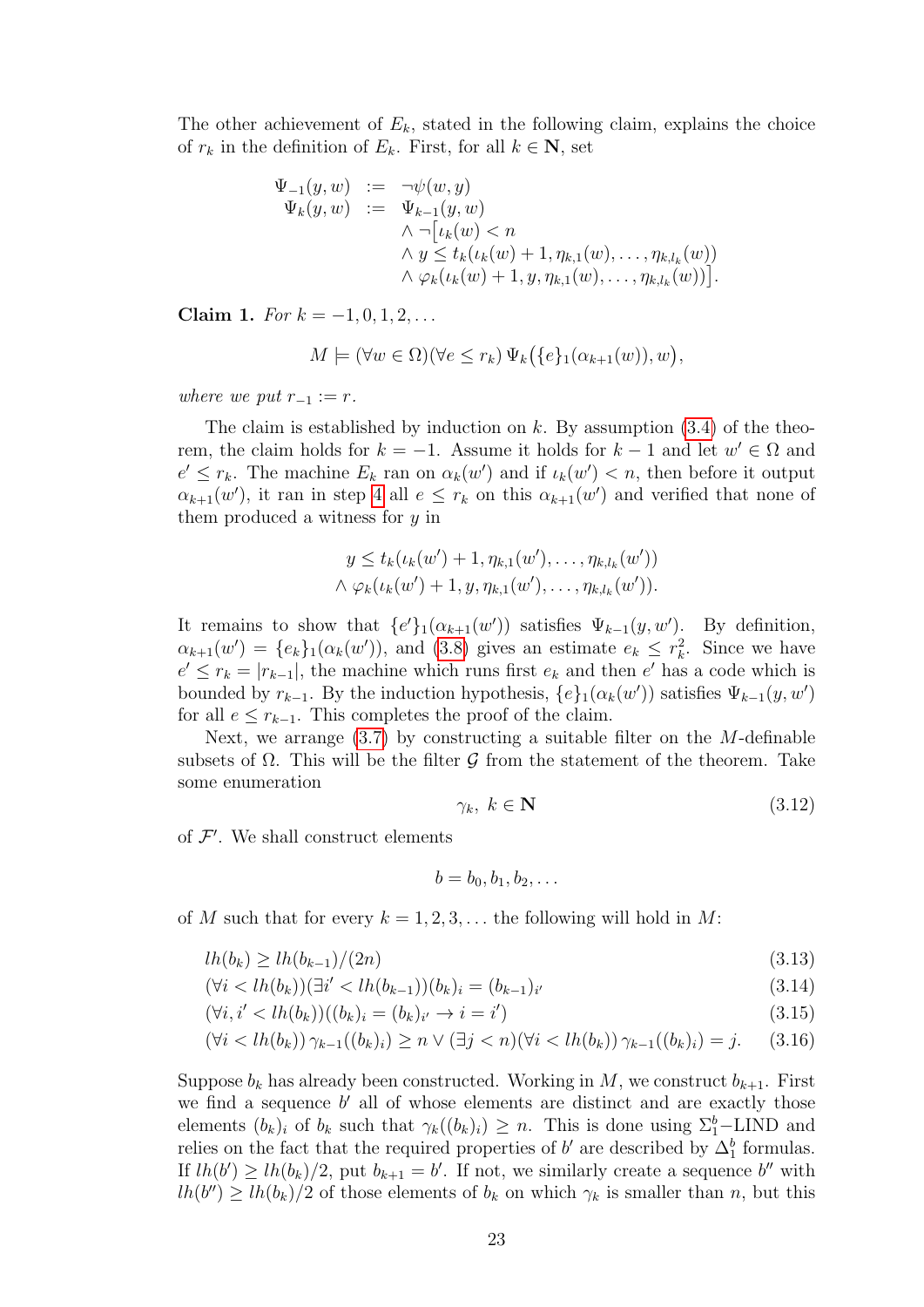time we rearrange them into blocks according to the values of  $\gamma_k$ : each block will be determined by two indices,  $i_{min} \leq i_{max}$ , such that  $\gamma_k$  gives the same value on the elements  $(b'')_i$  with  $i_{min} \leq i \leq i_{max}$  and  $\gamma_k$  does not give this value to any of the elements  $(b'')_i$  with  $i < i_{min}$  or  $i_{max} < i$ . Then we use  $\Delta_1^b$ -LIND to show that there exists a block for which  $i_{max} - i_{min} + 1 \geq lh(b_{k-1})/(2n)$ . We define  $b_{k+1}$  to be the sequence consisting of this block. Obviously,  $b_{k+1}$  satisfies  $(3.13)$  -  $(3.16)$ .

For  $k \in \mathbb{N}$  define

$$
\Omega_k := \{ w \in M \mid (\exists i < lh(b_k)) w = (b_k)_i \}
$$

(so  $\Omega_0 = \Omega$ ) and let G be the filter generated by the chain  $\Omega_0 \supseteq \Omega_1 \supseteq \ldots$ 

Now we have everything we need to form the restricted reduced power  $\mathcal{F}'/\mathcal{G}$ , as defined in Section [3.2.](#page-21-0) But first we must verify that  $\mathcal{F}'$  is closed under the functions given by function symbols of  $L_2$ . Let  $\delta_1, \ldots, \delta_m \in \mathcal{F}'$ . Recall that for  $k' < k \in \mathbb{N}$ ,  $\alpha_{k'}$  can be extracted from  $\alpha_k$  by a standard polynomial-time algorithm. From this and from the definition of  $\mathcal{F}'$  it follows that for large enough  $k \in \mathbb{N}$  each of  $\delta_1, \ldots, \delta_m$  can be computed by a standard polynomialtime algorithm from  $\alpha_k$ . Each function given by a function symbol F of our language is computable by a standard polynomial-time algorithm. Thus we can compute  $F(\delta_1,\ldots,\delta_m)$  by a standard polynomial-time algorithm from  $\alpha_k$ , so it is an element of  $\mathcal{F}'$ .

We derive Los's theorem for  $\Sigma_0^b$  formulas.

<span id="page-27-0"></span>**Claim 2.** Assume that  $\varphi(z_1,\ldots,z_m)$  is a  $\Sigma_0^b$  formula in the language  $L_2$  and  $\delta_1, \ldots, \delta_m \in \mathcal{F}'$ . Then

$$
\mathcal{F}'/\mathcal{G} \models \varphi([\delta_1], \ldots, [\delta_m]) \text{ if and only if } [\varphi(\delta_1, \ldots, \delta_m)] \in \mathcal{G}.
$$

Quickly from the definition of  $\mathcal{F}'/\mathcal{G}$  follows the claim for the case of  $\varphi$  of the form  $t(z_1, \ldots, z_m) = z_0$  (use induction on the complexity of the term t) and then for the case of  $\varphi$  atomic. Then we proceed by induction on the complexity of  $\varphi$ . The induction step for conjunction uses the fact that  $\mathcal G$  is a filter. This fact also gives the right-to-left implication in the induction step for negation. For the left-to-right implication assume that  $\mathcal{F}'/\mathcal{G} \models \neg \varphi([\delta_1], \dots, [\delta_m])$  and that the claim holds for  $\varphi(z_1,\ldots,z_m)$ . Let  $k \in \mathbf{N}$  be so large that  $\delta_1,\ldots,\delta_m$  can be computed from  $\alpha_k$  by standard polynomial-time algorithms. Since  $\varphi$  is  $\Sigma_0^b$ , there exists a standard polynomial-time algorithm which on input  $\alpha_k(w)$  returns 0 or 1 depending on the truth value of  $\varphi(\delta_1(w), \ldots, \delta_m(w))$  in M for  $w \in \Omega$ . This means that the function  $\gamma : \Omega \to \{0,1\}$  given by  $\alpha_k$  composed with this algorithm is an element of  $\mathcal{F}'$ . So it must appear in the enumeration [\(3.12\)](#page-26-2) as  $\gamma_{k'}$  for some  $k' \in \mathbb{N}$ . There we constructed  $b_{k'+1}$  to satisfy  $(3.13)$  -  $(3.16)$ . Thus, what we know about  $\gamma$ , together with [\(3.16\)](#page-26-1) and the definition of  $\Omega_{k'+1}$ , give that either  $M \models$  $(\forall w \in \Omega_{k'+1}) \varphi(\delta_1(w), \ldots, \delta_m(w))$  or  $M \models (\forall w \in \Omega_{k'+1}) \neg \varphi(\delta_1(w), \ldots, \delta_m(w)).$ Since the first case leads by our induction hypothesis to a contradiction, the proof of the left-to-right implication in the induction step for negation is finished. It remains to prove the right-to-left implication in the induction step for sharply bounded existential quantifier (the other half of the equivalence is immediate). Assume that for some  $k \in \mathbb{N}$ ,  $[(\exists y \leq |t|) \varphi(y, \delta_1, \ldots, \delta_m)] \supseteq \Omega_k$ . Similarly as before, there is a standard polynomial-time algorithm which runs on  $\alpha_{k'}$  for a suitable  $k' \in \mathbb{N}$ , exhaustively searches for a witness for y in the above formula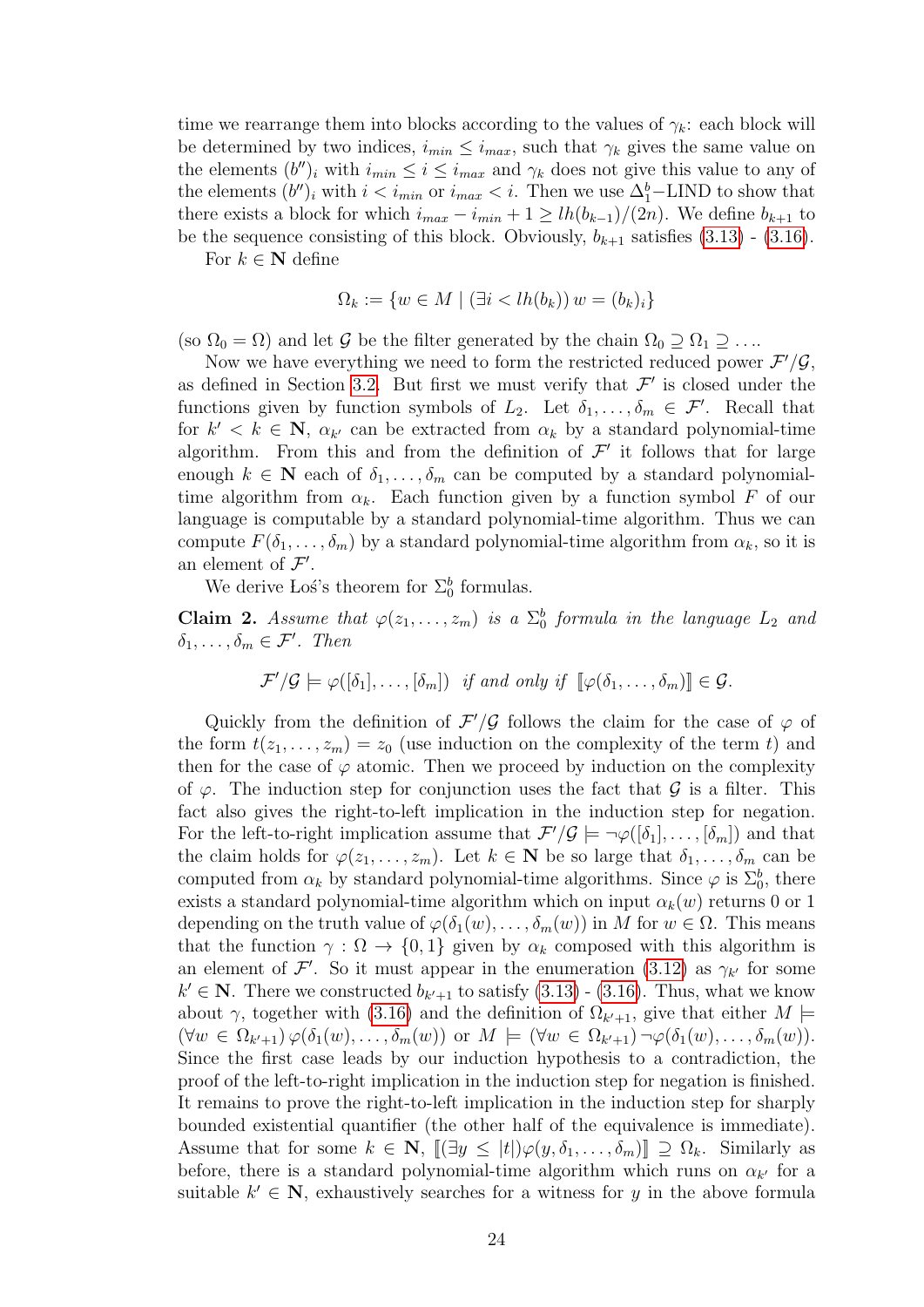and outputs this witness if it exists. The composition of  $\alpha_{k'}$  with this algorithm is then a function from  $\mathcal{F}'$ , let us denote it  $\delta$ . We have  $[\![\varphi(\delta,\delta_1,\ldots,\delta_m)]\!] \supseteq \Omega_k$ and we can apply the induction hypothesis. This finishes the proof of the claim.

It follows from the claim that  $\mathcal{F}'/\mathcal{G}$  is a model of BASIC. The next claim asserts that induction holds in  $\mathcal{F}'/\mathcal{G}$  up to  $[c_n]$  for  $strict \Sigma_1^b$  formulas in the language L<sub>2</sub>. Recall that we denoted by  $c_j$ ,  $j \leq n$ , the constant function on  $\Omega$  with value  $j$ .

<span id="page-28-0"></span>**Claim 3.** Suppose that  $\delta_1, \ldots, \delta_m \in \mathcal{F}'$  and let  $\Phi(x)$  be the L<sub>2</sub>-formula

$$
(\exists y \leq t(x, [\delta_1], \ldots, [\delta_m])) \varphi(x, y, [\delta_1], \ldots, [\delta_m]),
$$

where  $\varphi$  is a  $\Sigma_0^b$  formula and t is a term. Then

$$
\mathcal{F}'/\mathcal{G} \models \neg \Phi([c_0]) \vee (\exists x < [c_n]) \big((\Phi(x) \wedge \neg \Phi(S(x))) \vee \Phi([c_n]).
$$

Without loss of generality, we can assume that  $\varphi(0, y, \bar{z})$  is logically valid. Take  $k \in \mathbb{N}$  such that the k-th tuple of our enumeration [\(3.9\)](#page-25-0) contains the formula  $(\exists y \leq t(x, \bar{z})) \varphi(x, y, \bar{z})$  together with tuples of standard numbers  $\bar{d}_k$ ,  $\bar{d}_k$  which tell  $E_k$  how to compute  $\delta_1, \ldots, \delta_m$  from  $\alpha_k$ , i.e.

$$
\delta_l = \eta_{k,l} \text{ for } l = 1, 2, \dots m,
$$

where  $\eta_{k,l}$  is given by [\(3.10\)](#page-25-1). Since  $\iota_k, \sigma_k \in \mathcal{F}'$ , we can apply Los's theorem for  $\Sigma_0^b$  formulas (Claim [2\)](#page-27-0) to [\(3.11\)](#page-25-2) and get

$$
\mathcal{F}'/\mathcal{G} \models \Phi([\iota_k]).
$$

Suppose that  $[\iota_k] < [c_n]$ , for otherwise we are done. Assume for a contradiction that  $\mathcal{F}'/\mathcal{G} \models \Phi(S([\iota_k]))$  and let  $[\gamma]$  with  $\gamma \in \mathcal{F}'$  be a witness of the leading existential quantifier in  $\Phi$ . There exists some  $k' \in \mathbb{N}$ ,  $k' \geq k$ , and  $e' \in \mathbb{N}$ , such that  $(\forall w \in \Omega) \gamma(w) = \{e'\}_1(\alpha_{k'+1}(w))$ . This follows from the definition of F and from the existence of a standard polynomial-time algorithm that extracts  $\alpha_{k''}$  from  $\alpha_{k''+1}$  for every  $k'' \in \mathbb{N}$ . Claim [1](#page-26-3) implies that

$$
M \models (\forall w \in \Omega)(\forall e \leq r_{k'}) \neg \big[ \iota_k(w) < n \land \{e\}_1(\alpha_{k'+1}(w)) \leq t(\iota_k(w) + 1, \delta_1(w), \dots, \delta_m(w)) \land \varphi(\iota_k(w) + 1, \{e\}_1(\alpha_{k'+1}(w)), \delta_1(w), \dots, \delta_m(w)) \big].
$$

We have  $e' < r_{k'}$ , since  $r_{k'}$  is nonstandard. Since  $\mathcal{F}'/\mathcal{G} \models [\iota_k] < [c_n]$ , Claim [2](#page-27-0) gives

$$
\mathcal{F}'/\mathcal{G} \models \neg((\gamma) \leq t(S([\iota_k]), [\delta_1], \ldots, [\delta_m]) \land \varphi(S([\iota_k]), [\gamma], [\delta_1], \ldots, [\delta_m]))
$$

This contradicts our choice of  $[\gamma]$  and finishes the proof of the claim.

Note that a consequence of Claim [1](#page-26-3) is that for  $k = -1, 0, 1, 2, \ldots$ 

$$
M \models (\forall w \in \Omega)(\forall e \leq r_k) \neg \psi(\alpha_0(w), \{e\}_1(\alpha_{k+1}(w))).
$$

With the help of Claim [2,](#page-27-0) this gives

<span id="page-28-1"></span>
$$
\mathcal{F}'/\mathcal{G} \models (\forall y) \neg \psi([id_{\Omega}], y). \tag{3.17}
$$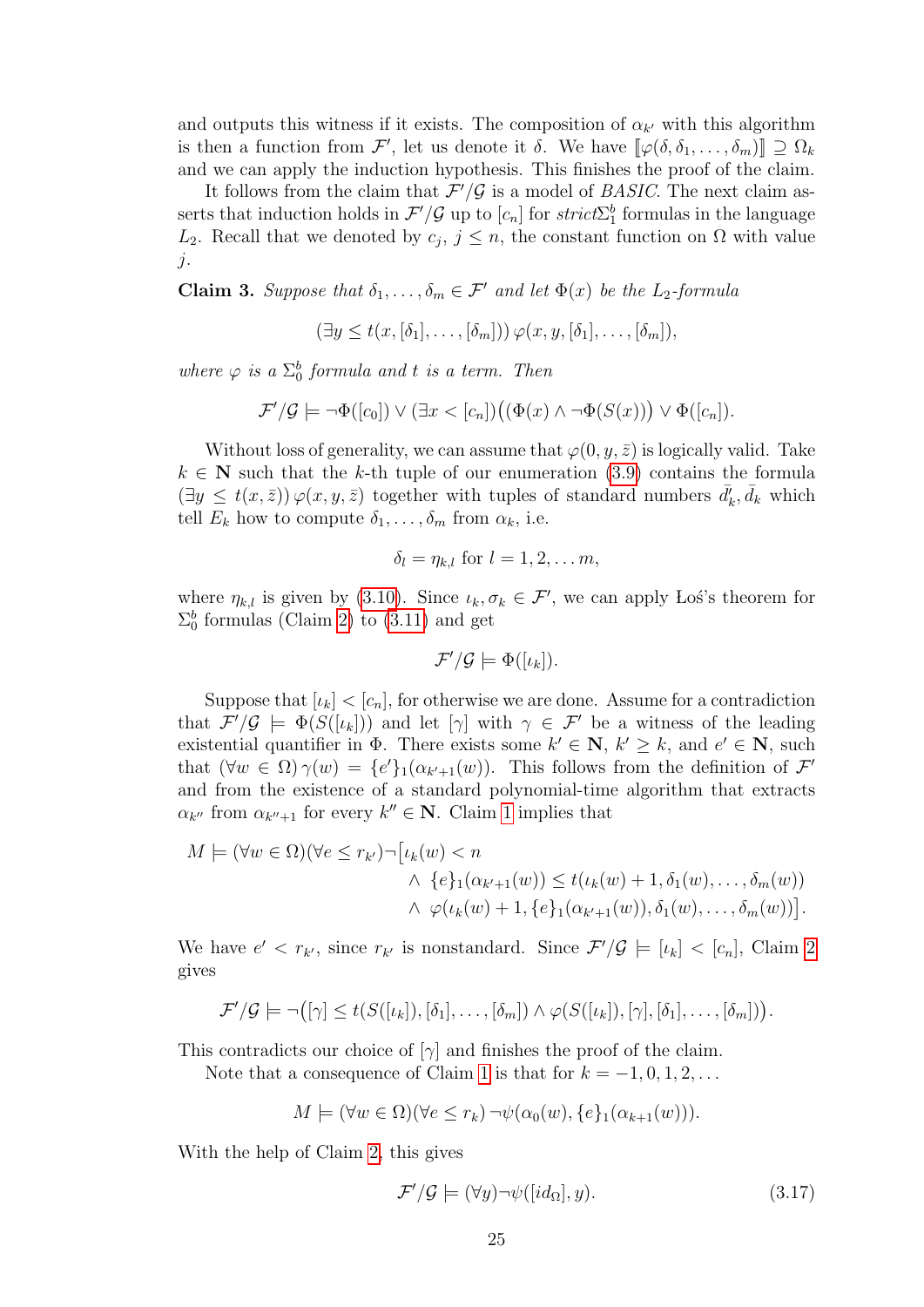Now we define a substructure  $\mathcal{F}/\mathcal{G}$  of  $\mathcal{F}'/\mathcal{G}$  by setting

$$
\mathcal{F} := \{ \delta \in \mathcal{F}' \mid \mathcal{F}'/\mathcal{G} \models |[\delta]| \le [c_n]^k \text{ for some } k \in \mathbf{N} \},\
$$

i.e.,  $\mathcal{F}/\mathcal{G}$  is the restriction of  $\mathcal{F}'/\mathcal{G}$  to the set of elements with length bounded by a standard power of  $[c_n]$ . Bounded formulas are absolute between  $\mathcal{F}/\mathcal{G}$  and  $\mathcal{F}'/\mathcal{G}$ . Hence Claim [2](#page-27-0) (Los's theorem for  $\Sigma_0^b$  formulas), Claim [3](#page-28-0) (induction up to [c<sub>n</sub>] for strict  $\Sigma_1^b$  formulas) and [\(3.17\)](#page-28-1) remain valid with  $\mathcal{F}'$  replaced by  $\mathcal{F}$ .

It remains to show that  $\mathcal{F}/\mathcal{G}$  satisfies  $\Sigma_1^b$ -LIND. Since we have induction for strict $\Sigma_1^b$  formulas up to  $[c_n]$ , we also have it up to  $[c_n]^k$  for all  $k \in \mathbb{N}$ , i.e., we have

$$
\mathcal{F}/\mathcal{G} \models strict\Sigma_1^b - \text{LIND}.
$$

Now  $strict \Sigma_1^b$ -LIND is sufficient to prove  $BB \Sigma_0^b$ , the sharply bounded collection scheme for  $\Sigma_0^b$  formulas. This scheme allows us to prove that every  $\Sigma_1^b$  formula is equivalent to a  $strict\Sigma_1^b$  formula. Hence  $\mathcal{F}/\mathcal{G} \models S_2^1$ .

As a corollary we get a weaker version of Buss's witnessing theorem:

<span id="page-29-0"></span>**Corollary 3.2.** Let  $\psi(x, y)$  be  $\Sigma_1^b$  in the language  $L_2$  and suppose that

$$
S_2^1 \vdash (\forall x)(\exists y)\psi(x,y).
$$

Then for some  $q \in \mathbb{N}$  and  $f \in \Box_1^p$  $_{1}^{p}$ 

$$
S_2^1 \vdash (\forall x)(\forall z)(lh(x) > z^q \land (\forall i < lh(x))|(x)_i| = z
$$
  
 
$$
\land (\forall i, j < lh(x))((x)_i = (x)_j \to i = j)
$$
  
 
$$
\rightarrow (\exists i < lh(x))\psi((x)_i, f((x)_i))).
$$

Viewed in the standard model N, the conclusion of the theorem says that for a randomly chosen x of length z the function f witnesses  $(\exists y)\psi(x, y)$  with the probability of at least  $1 - (z^q - 1)2^{1-z}$ . That is, f makes  $z^q - 1$  possible errors on elements of length z.

*Proof.* We can assume that  $\psi(x, y)$  is  $\Sigma_0^b$ , since it is equivalent in  $S_2^1$  with its strict form and bounded existential quantifiers can be merged with  $(\exists y)$  using the pairing function. Assume that the conclusion of the corollary is false. Let  $T$ be the following theory with  $b, n$  new constants:

$$
S_2^1 + \{lh(b) > n^k \mid k \in \mathbf{N}\}+ (\forall i < lh(b)) | (b)_i | = n+ (\forall i, j < lh(b)) ((b)_i = (b)_j \rightarrow i = j)+ \{ (\forall i < lh(b)) (\forall e < k) \neg \psi((b)_i, \{e\}_1((b)_i)) \mid k \in \mathbf{N}\}.
$$

T is consistent since otherwise in its finite contradictory fragment there would appear some maximal  $k$  and we would combine all the polynomial-time machines  $e < k$  into one that using  $\psi$  as an oracle produces a witness for one of the  $(b)_i$ 's, contradicting our assumption.

So there exists a countable  $M \models T$ . In the case that  $n = 0$  (hence  $lh(b) =$ 1 and  $(b)_0 = 0$ ) we have that no standard polynomial-time machine witnesses  $\psi(0, y)$ . By Parikh's theorem applied to our assumption  $S_2^1 \vdash (\forall x)(\exists y)\psi(x, y)$ ,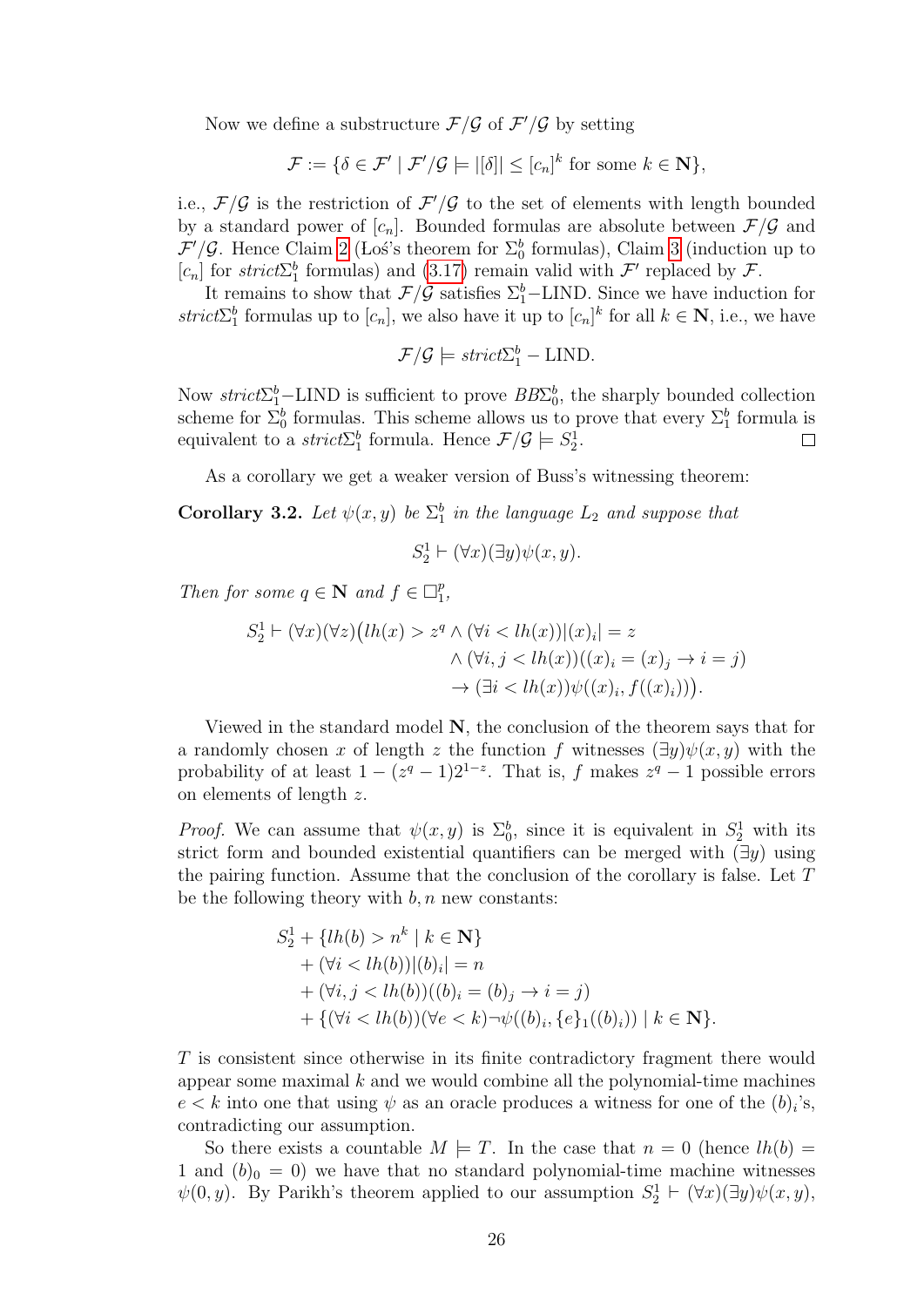there is a standard y satisfying  $\psi(0, y)$  in M. Therefore this y can be trivially produced by a standard polynomial-time machine, a contradiction. So assume that  $n > 0$ . Then from the first three lines of T it follows that b and n are nonstandard (in the case  $n = 1$  note that there is only one number whose length is 1). By overspill, using the first line of T, we have that  $lh(b)$  is at least  $n^v$  for some nonstandard  $v \in M$ , and we may assume  $lh(b) = n^v$  with  $v \leq n$ , since such a shortening of our b still satisfies the axioms of T.

Since  $n^v = lh(b) \leq |b|$ ,  $2^{n^v}$  exists in M. The last line of T says that the following formula holds in  $M$  for every standard  $r$ :

$$
(\forall i < lh(b))(\forall e \leq |v|) \big(e \leq r \to \neg \psi((b)_i, \{e\}_1((b)_i))\big).
$$

By overspill, there is a nonstandard  $r \in M$  such that the formula holds in M.

Now the model M satisfies the assumptions of Theorem [3.1,](#page-23-1) which gives a model  $\mathcal{F}/\mathcal{G} \models S_2^1 + (\exists x)(\forall y)\neg\psi(x, y)$ . This contradicts our assumption.  $\Box$ 

It was noted by L. Kołodziejczyk that the corollary gives, in fact, a polynomialtime function which witnesses  $(\exists y)\psi(x, y)$  without any errors, as is the case in Buss's witnessing theorem.

**Theorem 3.3.** Let  $\psi(x, y)$  be  $\Sigma_1^b$  in the language  $L_2$  and suppose that

$$
S_2^1 \vdash (\forall x)(\exists y)\psi(x,y).
$$

Then for some  $f \in \Box_1^p$  $_{1}^{p},$ 

$$
S_2^1 \vdash (\forall x)\psi(x,f(x)).
$$

Now the difference between this theorem and Buss's witnessing theorem for  $S_2^1$ is that the witnessing in the latter is provable in the theory  $PV_1$ . This difference can be eliminated by checking that relevant arguments in proofs of this section can be carried out in  $PV_1$ .

*Proof.* As before, we can assume that  $\psi(x, y)$  is  $\Sigma_0^b$ . Let  $\psi'(u, y)$  be the formula

$$
\psi(MSP(u,||u||^2),y).
$$

Since  $S_2^1 \vdash (\forall u)(\exists y)\psi'(u, y)$ , Corollary [3.2](#page-29-0) gives  $q \in \mathbb{N}$  and  $f' \in \Box_1^p$  $_1^p$  such that

$$
S_2^1 \vdash (\forall w)(\forall z)(lh(w) > z^q \land (\forall i < lh(w))|(w)_i| = z
$$
  
 
$$
\land (\forall i, j < lh(w))((w)_i = (w)_j \to i = j)
$$
  
 
$$
\rightarrow (\exists i < lh(w))\psi'((w)_i, f'((w)_i))).
$$

We describe  $f \in \Box_1^p$  which uses  $f'$  as a subroutine and satisfies the conclusion of the theorem. It works on input x. First it finds z such that  $z - |z|^2 = |x|$  by a very simple polynomial-time algorithm (using  $|x| < z \le 2|x|$  for  $|x| \ge 64$ ). Then it produces numbers

$$
x \cdot 2^{|z|^2}, x \cdot 2^{|z|^2} + 1, x \cdot 2^{|z|^2} + 2, \ldots, x \cdot 2^{|z|^2} + z^q.
$$

This is  $z^q + 1$  distinct numbers all of length z and all having as first |x| bits the binary representation of x, provided that  $2^{|z|^2} > z^q$ . The last inequality is satisfied for every  $z \geq 2^q$ , therefore we will assume that  $|x| \geq 2^q$ . Finally, f' is run on each u from these  $z^q + 1$  numbers and it is checked whether  $\psi'(u, f'(u))$  is true. It has to be true for at least one u by the property of  $f'$  above, and  $f'(u)$ for the first such  $u$  is the output of  $f$ .  $\Box$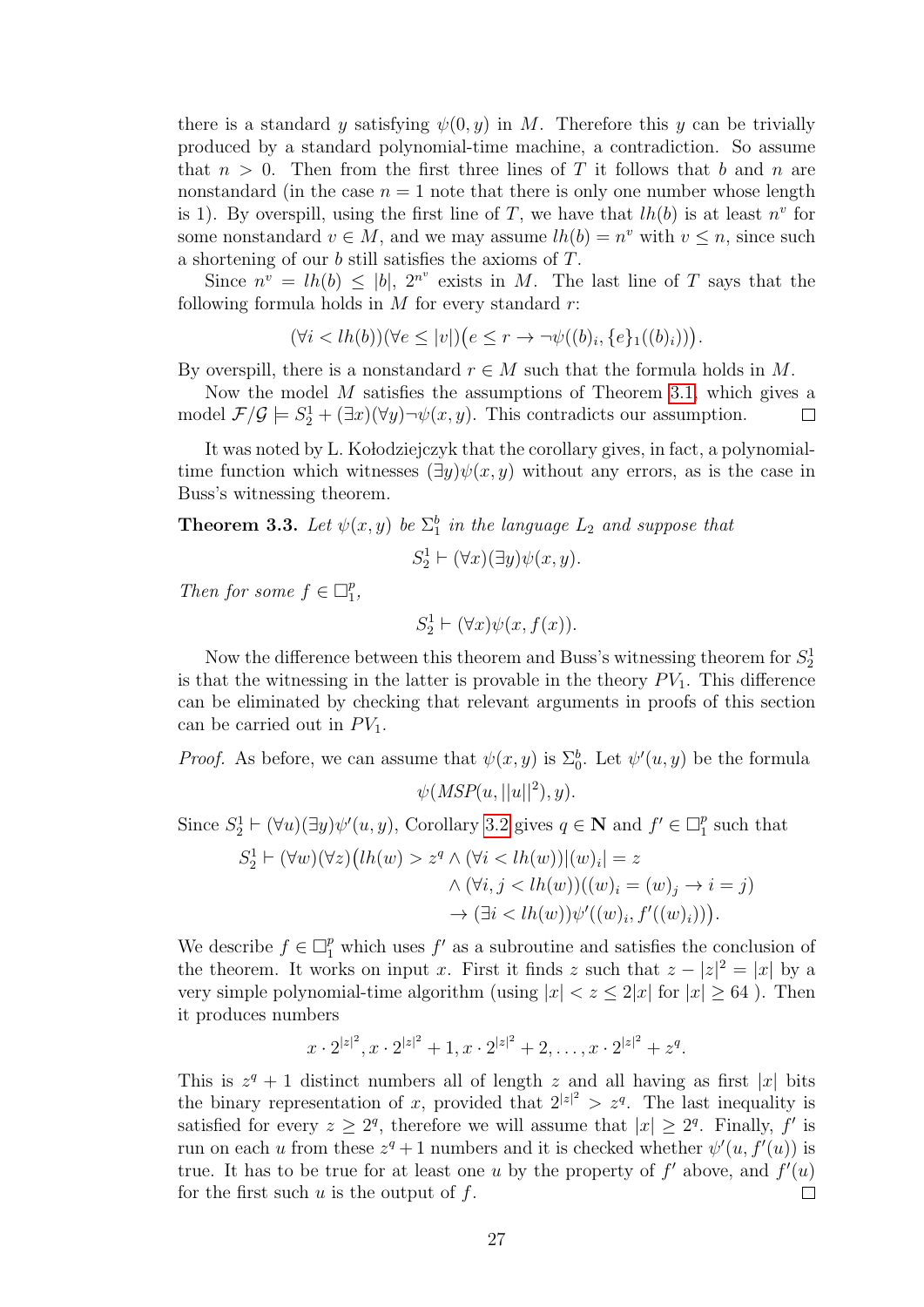We conclude this section with remarks on the disadvantages of Construction A. Firstly, the assumptions [\(3.1\)](#page-23-5) - [\(3.4\)](#page-23-3) of Theorem [3.1](#page-23-1) are very restrictive. This is connected with the fact that in the proof of the theorem we are using quite a strong computational model (nonstandard deterministic Turing machines running in nonstandard polynomial time) in order to ensure induction. So, in the next construction we will want to work with a weaker computational model and we will have to find a different way to arrange induction. Secondly, despite the property [\(3.7\)](#page-23-4) of the theorem, the construction cannot guarantee that all elements  $[c_j]$ ,  $M \models j \leq n$ , are present in  $\mathcal{F}/\mathcal{G}$ . But this is usually required in the reformulations of statements of complexity theory mentioned in the introduction.

### <span id="page-31-0"></span>3.4 Construction B

Assume that

- $\bullet$  *M* is a countable nonstandard model of true arithmetic
- $n \in M \setminus \mathbf{N}$
- $\Omega \subseteq \{0,1\}^n$
- $\bullet$   $\mathcal L$  is a first-order language whose non-logical symbols are a binary relation  $\leq$  and a finite set of function symbols  $F_{\mathcal{L}}$  containing a unary symbol S and constant symbols  $0, \tilde{n}$ . The intended interpretation of each of these function symbols is some function definable in  $M$ , with  $S$  interpreted by the successor function,  $\tilde{n}$  by n, and 0 and  $\leq$  interpreted as usual.
- $\psi(x, y, z_1, \ldots, z_{k_0})$  is a  $\Delta_0^{<\tilde{n}}$  formula in the language  $\mathcal{L}$ , i.e., each of its quantifiers is of the form  $(\exists w < \tilde{n})$  or  $(\forall w < \tilde{n})$ .
- $X \in M$  is a set containing the following functions from  $\Omega$  to  $M$ : the identity function  $id_{\Omega}$ , for each  $v \leq n$  the constant function  $c_v$  with value v, and some functions  $h_1(x), \ldots, h_{k_0}(x) \in M$ .

We define a *straight-line program* (SLP) over  $F<sub>L</sub>$  of size t with input variables  $x_1, \ldots, x_k$  to be a sequence of instructions of the following form: the *i*th instruction  $(i = 1, \ldots, t)$  applies a function from  $F_{\mathcal{L}}$  to some of the input variables or previously assigned variables  $y_1, \ldots, y_{i-1}$  and assigns the outcome of this operation to  $y_i$ . Given an assignment of the input variables, the output of the program is the value of  $y_t$ . The size of an SLP P will be denoted by  $size(P)$ .

We will consider SLPs inside M. Let  $F_{\mathcal{L}}$  and X be as above and let  $P \in M$ be an SLP over  $F_{\mathcal{L}}$  of size  $t \in M$  with input variables of the form  $x_q, g \in X$ . We define  $Fct_X(P)$  to be the set consisting of all functions  $f: \Omega \to M$  where either  $f \in X$  or there is some  $i = 1, \ldots, t$  such that  $f(u)$  is the value at  $y_i$  computed by P with the following assignment of the input variables: the value of  $x_q$  is  $g(u)$ .

Fix a parameter  $m \in M$ , a nonstandard number with  $m < n$ , and a parameter q, which is a rational number in M and satisfies  $0 < q < 1$ .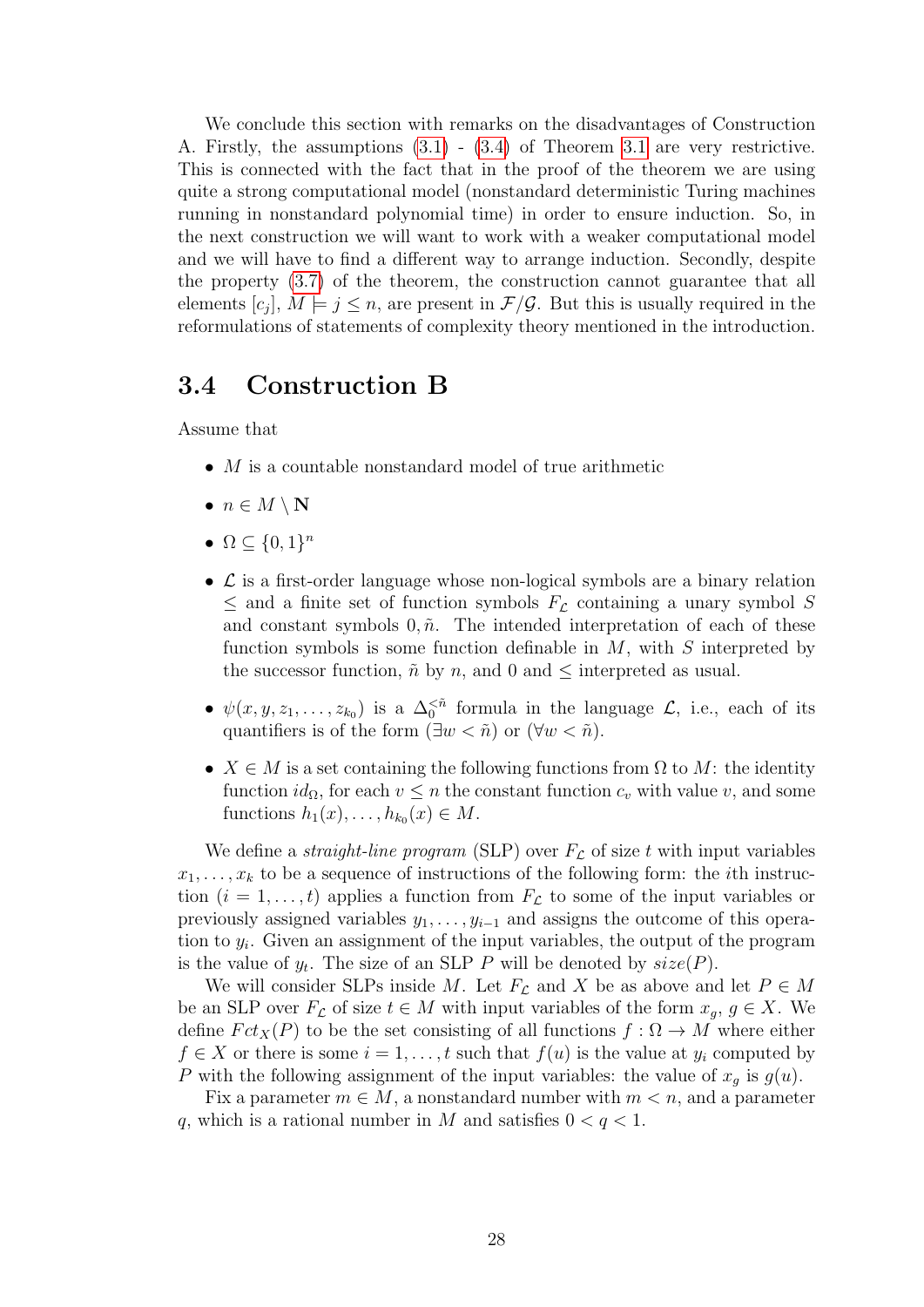Assume further the following hypothesis:

There is a nonstandard  $s \in M$  such that for every SLP  $P \in M$ of size  $m^s$  and every  $f \in Fct_X(P)$ :

$$
\Pr_{u \in \Omega} [\psi(u, f(u), h_1(u), \dots, h_{k_0}(u))] < q. \tag{11}
$$

<span id="page-32-2"></span><span id="page-32-1"></span> $(H)$ 

In M define the master tree to be the tree of SLPs of size  $\leq m^s$ . The empty SLP is the root of the master tree and the partial order of the tree is defined by "P is an initial part of Q". For  $\ell \geq 0$  put  $FCT(\ell) := \bigcup_{P} Fct_{X}(P)$ , P ranging over SLPs from the master tree of size  $\leq \ell$ . Denote  $FCT := FCT(m^s)$ .

For two sets A, B we abbreviate the quantity  $\frac{\text{card}(A \cap B)}{\text{card}(B)}$  by  $\mu(A/B)$  and call it the measure of A with respect to B.

Hence the hypothesis [\(H\)](#page-32-1) means that

$$
\mu([\![\psi(id_\Omega, f, h_1, \ldots, h_{k_0})]\!]/\Omega) < q
$$

for all  $f \in FCT$ .

Our construction also requires the following relation between the parameters  $n, m$  and  $q$ :

$$
q^{1/m^i} < \frac{1}{n} \quad \text{for every } i \in \mathbb{N}.\tag{R}
$$

This forces  $\Omega$  to be large with respect to  $\{0,1\}^n$ .

Having stated the assumptions of the upcoming construction, we summarize its desired properties in a theorem.

<span id="page-32-0"></span>**Theorem 3.4.** Let  $M, n, \Omega, \mathcal{L}, \psi, X$  be as above. Assume that the parameters  $m, q$  as above satisfy the hypothesis [\(H\)](#page-32-1) and the relation  $(R)$ .

Then there is  $\mathcal{F} \subseteq FCT$  and a filter G on the M-definable subsets of  $\Omega$  such that the restricted reduced power  $\mathcal{F}/\mathcal{G}$  enjoys the following properties:

- <span id="page-32-6"></span>(FG 1)  $X \subseteq \mathcal{F}$  and  $\mathcal{F}$  is closed under the functions from  $F_{\mathcal{L}}$ .
- <span id="page-32-3"></span>(FG 2)  $\mathcal{F}/\mathcal{G}$  contains no new lengths  $\leq n$ , i.e., if  $f \in \mathcal{F}$  and  $\mathcal{F}/\mathcal{G} \models [f] \leq [c_n]$ , then there is  $v \leq n$  in M such that  $\mathcal{F}/\mathcal{G} \models [f] = [c_v].$
- <span id="page-32-4"></span>(FG 3) Los's theorem holds for  $\Delta_0^{<\tilde{n}}$  formulas, i.e., for functions  $f_1, \ldots, f_k \in \mathcal{F}$ and for an  $\mathcal{L}$ -formula  $\varphi(x_1,\ldots,x_k)$  which is  $\Delta_0^{<\tilde{n}}$ , we have

$$
\mathcal{F}/\mathcal{G} \models \varphi([f_1], \ldots, [f_k]) \quad \text{iff} \quad [\![\varphi(f_1, \ldots, f_k)]\!] \in \mathcal{G}.
$$

<span id="page-32-7"></span> $(\text{FG } 4) \ \mathcal{F}/\mathcal{G} \models (\forall y) \neg \psi([id_{\Omega}], y, [h_1], \dots, [h_{k_0}])$ 

<span id="page-32-5"></span>(FG 5) Let  $\varphi(x)$  be an *L*-formula of the form

$$
(\exists y_1)\dots(\exists y_{k'})\alpha
$$

such that  $\alpha(x, y_1, \ldots, y_{k'}, [g_1], \ldots, [g_k])$  is  $\Delta_0^{\leq \tilde{n}}$  and has  $[g_1], \ldots, [g_k]$  as parameters, where  $g_1, \ldots, g_k \in \mathcal{F}$ . Then

$$
\mathcal{F}/\mathcal{G} \models \neg \varphi([c_0]) \vee \varphi([c_m]) \vee (\exists x < [c_m]) (\varphi(x) \wedge \neg \varphi(S(x))),
$$

*i.e.*, in  $\mathcal{F}/\mathcal{G}$  induction for  $\varphi$  holds up to m.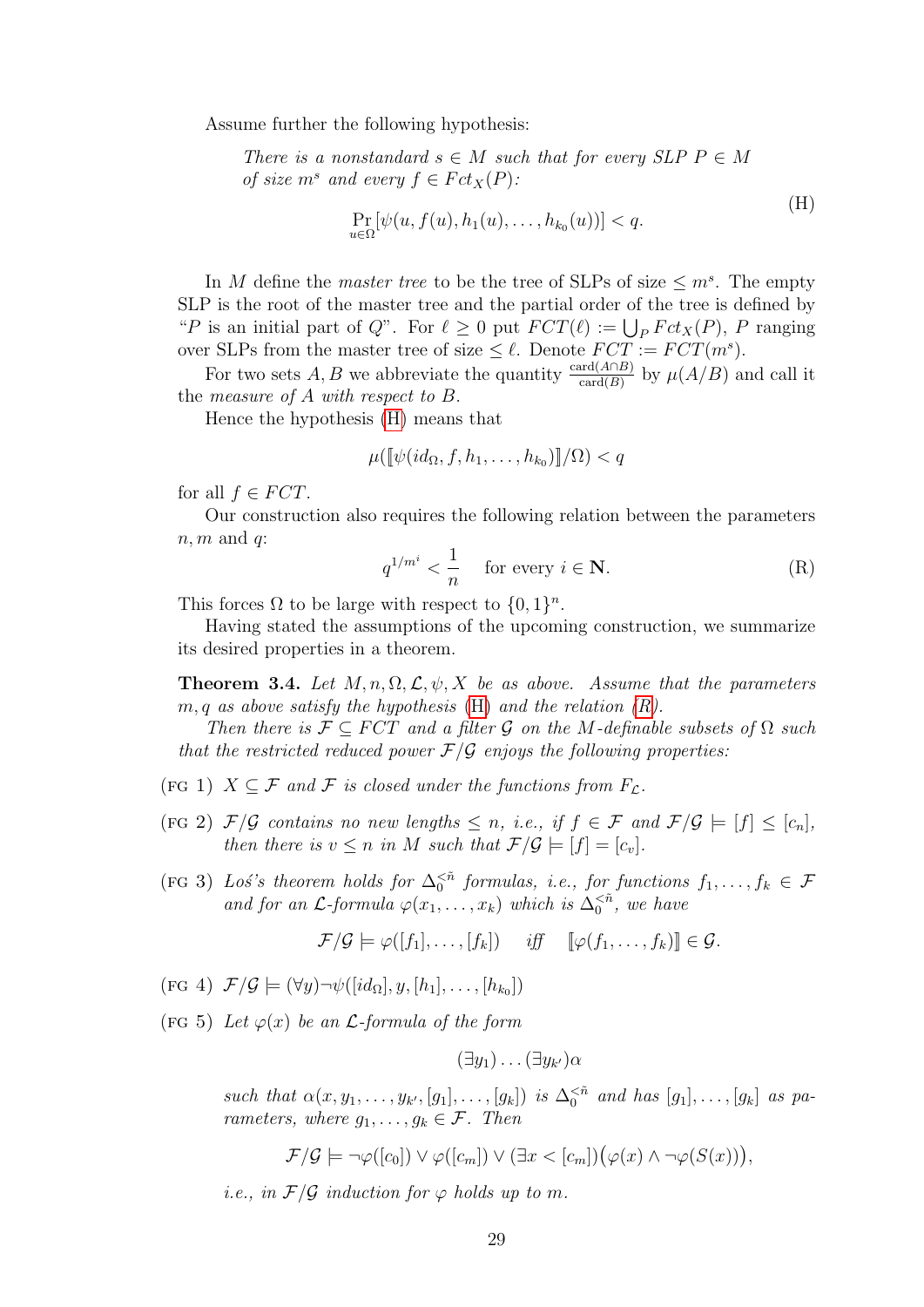*Proof.* In stages  $i = 0, 1, 2, \ldots$  we shall construct the following elements of M:

$$
P_i, \ell_i, q_i, U_i, Bad_i,
$$

<span id="page-33-1"></span>where

- (PU 1)  $P_i$  is an SLP from the master tree,  $P_0$  is the root and  $P_{i+1}$  extends  $P_i$ .
- (PU 2)  $\ell_i \geq 0$  is a number such that  $\ell_0 := m^s$  and  $\ell_0 \geq \ell_1 \geq \ell_2 \geq ...$  with  $\ell_i - size(P_i) \geq m^{s-2i}$ .
- (PU 3)  $q_i$  is a rational number (in M) called the *i*th *badness coefficient.*  $q_0 := q$ and  $q_{i+1} := q_i^{1/(2m)}$  $a_i^{(1/(2m))}$ . (So  $0 < q_0 < q_1 < \ldots < 1$ ).
- (PU 4)  $U_i$  is a subset of  $\Omega$ , such that  $U_0 := \Omega$  and  $U_0 \supseteq U_1 \supseteq U_2 \supseteq \ldots$
- <span id="page-33-2"></span>(PU 5)  $Bad_i$  is a collection of subsets of  $\Omega$  with

$$
Bad_0 := \{ [\![\psi(id_{\Omega}, f, h_1, \ldots, h_{k_0})]\!] \mid f \in FCT \} \cup \{ \emptyset \}
$$

and  $Bad_0 \subseteq Bad_1 \subseteq Bad_2 \subseteq \ldots$ , such that for all  $i \in \mathbb{N}$  and  $V \in Bad_i$ , we have  $\mu(V/U_i) < q_i$ . (Note that this holds for  $i = 0$  by [\(H\)](#page-32-1)).

We shall form the restricted reduced power  $\mathcal{F}/\mathcal{G}$  from  $\mathcal{F} := \bigcup_{i \in \mathbb{N}} Fct_X(P_i)$  and the filter G generated by the chain  $U_0 \supseteq U_1 \supseteq \ldots$ 

We now construct  $P_i, \ell_i, U_i, Bad_i$ . Enumerate all tuples of the form

$$
(F, Y, \varphi, g_1, \ldots, g_k),
$$

where F is a symbol from  $F_{\mathcal{L}}$ , Y is a subset of  $\Omega$  which is in  $M$ ,  $\varphi$  is an  $\mathcal{L}$ -formula,  $k \in \mathbb{N}$  and  $g_1, \ldots, g_k \in FCT$ , such that every tuple appears infinitely many times in the enumeration. At each stage  $i = 0, 1, 2, \ldots$  we apply one of the five steps below to the  $\lfloor i/5 \rfloor$ -th tuple from the enumeration, such that the number of the applied step, [\(i\)](#page-33-0)- [\(v\),](#page-34-0) is congruent to i mod 5. In this way each of these steps deals with every tuple from the enumeration at infinitely many stages.

- <span id="page-33-0"></span>(i) For  $F, g_1, \ldots, g_k$  in the tuple under consideration, check whether k is the arity of F and  $g_1, \ldots, g_k$  are in  $Fct_X(P_i)$ . If so, let  $t = size(P_i)$  and extend  $P_i$  by one instruction  $y_{t+1} := F(w_1, \ldots, w_k)$ , where  $w_j$   $(j = 1, \ldots, k)$  is a variable (input or previously assigned) at which  $g_j$  is computed. Define  $P_{i+1}$  to be the resulting SLP. Otherwise, put  $P_{i+1} := P_i$ . Leave  $\ell_i, U_i, Bad_i$ unchanged, i.e., set  $\ell_{i+1} := \ell_i, U_{i+1} := U_i$ ,  $Bad_{i+1} := Bad_i$ . Obviously, (PU [1\)](#page-33-1) - (PU 5) are satisfied for  $i + 1$ .
- <span id="page-33-3"></span>(ii) If the set Y from the tuple under consideration is an element of  $Bad_i$ , put  $U_{i+1} := U_i \setminus Y$ . Otherwise,  $U_{i+1} := U_i$ . Leave  $P_i, \ell_i, Bad_i$  unchanged. To verify (PU 5) for  $i+1$  we use that  $q_i < 1/2$   $\forall i \in \mathbb{N}$ , which is a consequence of the assupmtion [\(R\)](#page-32-2), to estimate

$$
\frac{q_i}{1-q_i} < 2q_i < \frac{1}{q_{i+1}}q_i < q^{\frac{2m-1}{(2m)^{i+1}}} < q^{\frac{1}{(2m)^{i+1}}} = q_{i+1}.
$$

So the ratio  $\mu(V/U_{i+1})$  from (PU 5) is less than  $q_{i+1}$  as required.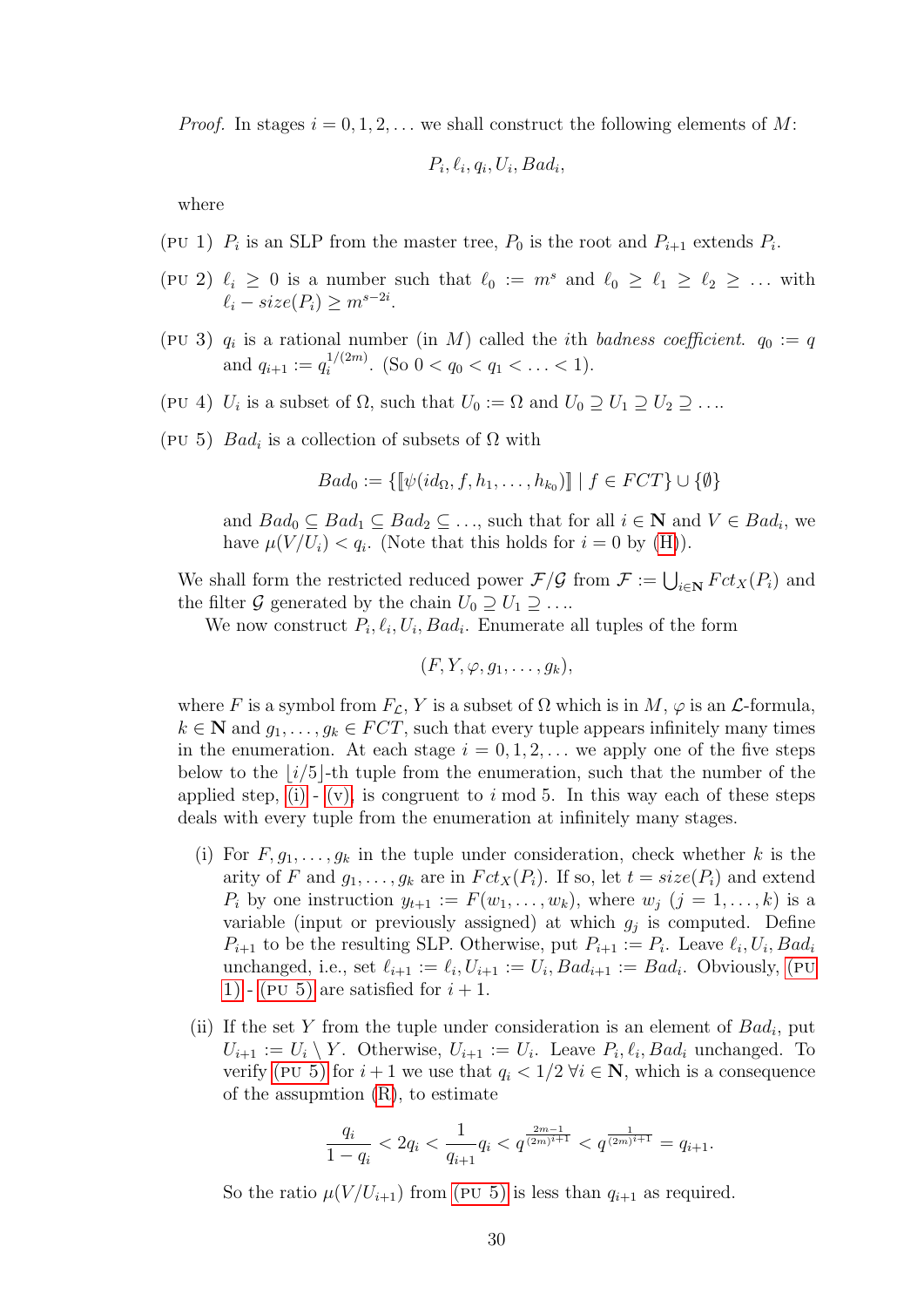<span id="page-34-1"></span>(iii) In this step, which is useful for  $(FG 2)$  and  $(FG 3)$ , we make the filter decide whether a  $\Delta_0^{<\tilde{n}}$  formula or its negation will hold in  $\mathcal{F}/\mathcal{G}$ . Let the formula in the considered tuple be a  $\Delta_0^{<\tilde{n}}$  formula of the form  $\varphi(x_1, \ldots, x_k)$ . (Otherwise, leave  $P_i, \ell_i, U_i, Bad_i$  unchanged). Set  $W := [\![\varphi(g_1, \ldots, g_k)]\!]$ . If

$$
\mu(W/U_i) < 1/2,
$$

put  $U_{i+1} := U_i \setminus W$ . Otherwise,  $U_{i+1} := U_i \cap W$ . Leave  $P_i, \ell_i, Bad_i$  unchanged. To check (PU 5) for  $i + 1$ , we need  $2q_i < q_{i+1}$ , which was verified in step [\(ii\).](#page-33-3)

<span id="page-34-2"></span>(iv) This step will help ensure ( $FG 2$ ) and ( $FG 3$ ) by witnessing a quantifier bounded by  $\tilde{n}$ . Let the formula  $\varphi$  in the tuple under consideration be of the form  $(\exists x \leq \tilde{n}) \varphi'(x, y_1, \ldots, y_k)$ , where  $\varphi'$  is  $\Delta_0^{<\tilde{n}}$ , and assume that  $U_i \subseteq [\![\varphi(g_1, \ldots, g_k)]\!]$ . From the covering

$$
\llbracket \varphi'(c_0,g_1,\ldots,g_k)\rrbracket, \llbracket \varphi'(c_1,g_1,\ldots,g_k)\rrbracket, \ldots, \llbracket \varphi'(c_n,g_1,\ldots,g_k)\rrbracket
$$

of  $U_i$  pick a set Z with the largest measure with respect to  $U_i$ . Define  $U_{i+1} := U_i \cap Z$ . Leave  $P_i, \ell_i, Bad_i$  unchanged. Here the new ratio  $\mu(V/U_{i+1})$ from (PU 5) is at most  $(n+1)\mu(V/U_i) < (n+1)q_i$ . Using the assumption [\(R\)](#page-32-2) we have

$$
nq_i + q_i < \frac{q_i}{q_{i+1}} + q_i = q^{\frac{2m-1}{(2m)^{i+1}}} + q^{\frac{1}{(2m)^i}} < 2q^{\frac{2m-1}{(2m)^{i+1}}} < q^{\frac{2m-2}{(2m)^{i+1}}} < q_{i+1}
$$

so (PU 5) remains valid for  $i + 1$ .

<span id="page-34-0"></span> $(v)$  The goal of this step is to arrange (FG 5) by binary search. Let the formula  $\varphi$  from the tuple under consideration be of the form

$$
(\exists y_1)\ldots(\exists y_{k'})\alpha(x,y_1,\ldots,y_{k'},z_1,\ldots,z_k)
$$

where  $\alpha$  is  $\Delta_0^{<\tilde{n}}$ . Moreover, let

$$
\llbracket \alpha(c_0, f_1, \dots, f_{k'}, g_1, \dots, g_k) \rrbracket = \Omega
$$
  
and 
$$
\llbracket \alpha(c_m, f_1, \dots, f_{k'}, g_1, \dots, g_k) \rrbracket = \emptyset
$$

for all  $f_1, \ldots, f_{k'} \in FCT$ .

In steps  $j = 0, 1, \ldots, r := \lceil \log m \rceil$  we shall construct inductively in M elements

$$
P_j, \ell_j, U_j, Bad_j, u_j, v_j,
$$

such that

- $P_0 := P_i$ ,  $P_{j+1}$  extends  $P_j$ . •  $\ell_0 := \ell_i, \, \ell_j \ge \ell_{j+1}$  and  $\ell_{j+1} - size(P_{j+1}) \ge \lfloor (\ell_j - size(P_j))/2 \rfloor$ .
- $U_0 := U_i, U_{j+1} \subseteq U_j.$
- $Bad_0 := Bad_i$ ,  $Bad_{j+1} \supseteq Bad_j$  and for all  $j = 0, 1, ..., r$  and all  $V \in Bad_i$  we have

$$
\mu(V/\widetilde{U}_j) < q_i^{1/2^j}.
$$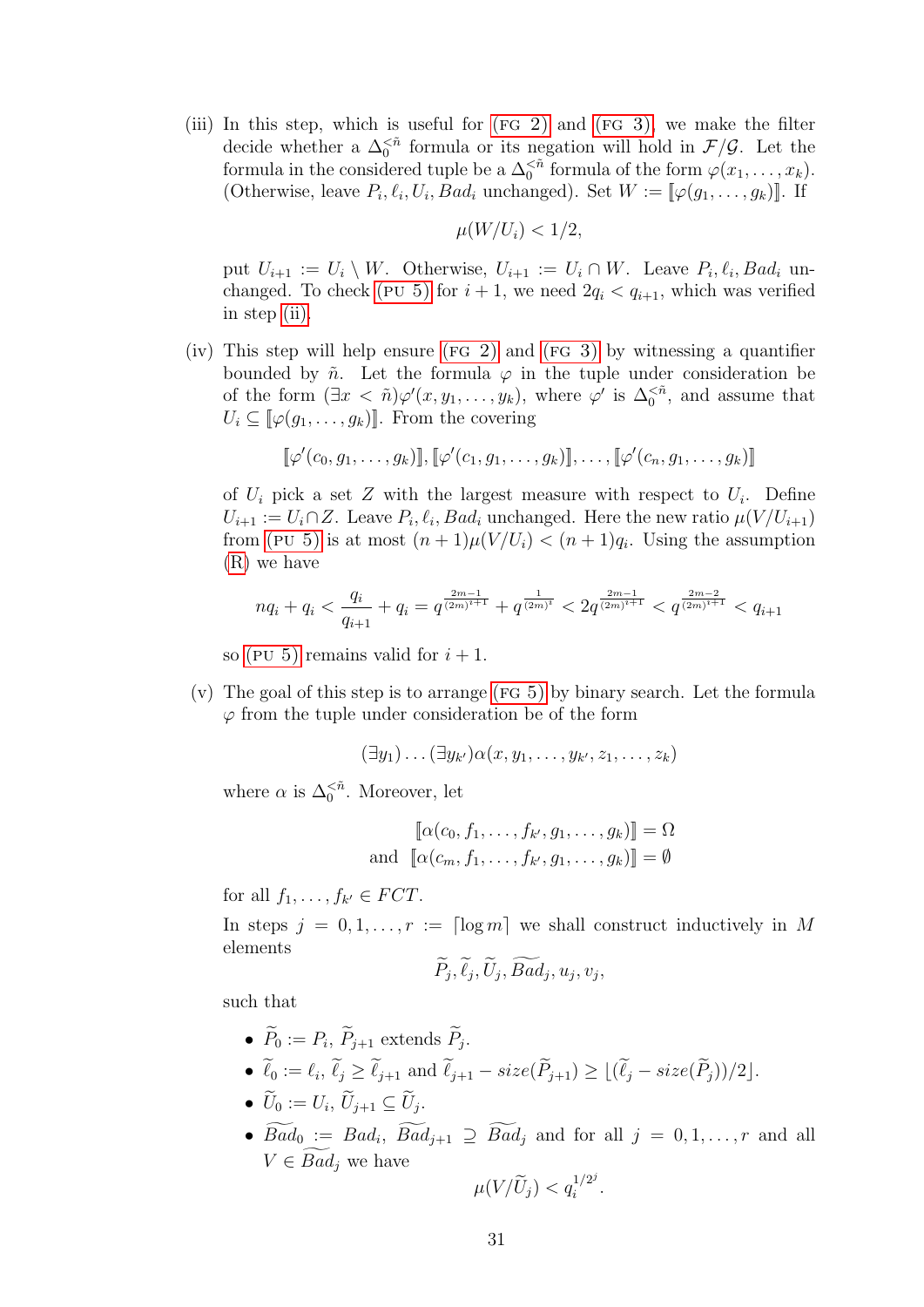- $u_0 := 0$ ,  $v_0 := m$  and  $v_{j+1} u_{j+1} \leq [(v_j u_j)/2]$ .
- For each  $j = 0, 1, \ldots, r$  there are  $f_1, \ldots, f_{k'} \in Fct_X(P_j)$  such that

$$
[\![\alpha(c_{u_j},f_1,\ldots,f_{k'},g_1,\ldots,g_k)]\!]\supseteq U_j.
$$

• For each  $j = 0, 1, \ldots, r$  and for all  $g'_1, \ldots, g'_{k'} \in Fct_X(Q)$ , where Q extends  $P_j$  and  $size(Q) = \ell_j$ , we have

$$
[\![\alpha(c_{v_j},g'_1,\ldots,g'_{k'},g_1,\ldots,g_k)]\!]\in \widetilde{Bad}_j.
$$

Note that everything is satisfied for  $j = 0$  by (PU 5) and by our assumptions. Assume that for some  $j < r$  these elements have been constructed. Set  $\ell := |(\widetilde{\ell}_i + size(\widetilde{P}_i))/2|, w := |(v_i + u_i)/2|$  and

$$
\mathcal{V} := \{ \llbracket \alpha(c_w, f_1, \dots, f_{k'}, g_1, \dots, g_k) \rrbracket \mid \text{there is an SLP } P \text{ such that } f_1, \dots, f_{k'} \in Fct_X(P), P \text{ extends } \widetilde{P}_j \text{ and } size(P) = \ell \}.
$$

If there is some  $V \in \mathcal{V}$  such that

$$
\mu(V/\widetilde{U}_j) \ge q_i^{1/2^{j+1}},
$$

then put

$$
u_{j+1} := w, v_{j+1} := v_j, \ \widetilde{\ell}_{j+1} := \widetilde{\ell}_j, \ \widetilde{P}_{j+1} := P,
$$

$$
\widetilde{U}_{j+1} := \widetilde{U}_j \cap V, \ \widetilde{Bad}_{j+1} := \widetilde{Bad}_j,
$$

where P is any SLP witnessing that  $V \in \mathcal{V}$ . Otherwise, put

$$
u_{j+1} := u_j, v_{j+1} := w, \ \widetilde{\ell}_{j+1} := \ell, \ \widetilde{P}_{j+1} := \widetilde{P}_j, \n\widetilde{U}_{j+1} := \widetilde{U}_j, \ \widetilde{Bad}_{j+1} := \widetilde{Bad}_j \cup \mathcal{V}.
$$

It is easy to check that in both cases the newly constructed elements satisfy all the requirements and that  $u_r + 1 = v_r$ . Define

$$
P_{i+1} := \widetilde{P}_r, \, \ell_{i+1} := \widetilde{\ell}_r, \, U_{i+1} := \widetilde{U}_r, \, Bad_{i+1} := \widetilde{Bad}_r.
$$

and note that  $(pu 1)$  $(pu 1)$  -  $(pu 5)$  $(pu 5)$  are satisfied. In particular, we can estimate

$$
size(P_{i+1}) - \ell_{i+1} > \frac{size(P_i) - \ell_i}{2^r} - 1 > \frac{size(P_i) - \ell_i}{2m} \ge m^{s-2i-2}
$$

and for any  $V \in Bad_{i+1}$  we have  $\mu(V/U_{i+1}) < q_i^{1/2^r} < q_i^{1/(2m)} = q_{i+1}$ . Thus, in this step we have found  $v := u_r \in \{0, 1, \ldots, m-1\}$ , such that

$$
\llbracket \alpha(c_v, f_1, \ldots, f_{k'}, g_1, \ldots, g_k) \rrbracket \supseteq U_{i+1}
$$

for some  $f_1, \ldots, f_{k'} \in Fct_X(P_{i+1}),$  and for all  $g'_1, \ldots, g'_{k'} \in Fct_X(Q)$ , where Q extends  $P_{i+1}$  and  $size(Q) = \ell_{i+1}$ ,

$$
[\![\alpha(c_{v+1}, g'_1, \ldots, g'_{k'}, g_1, \ldots, g_k)]\!] \in Bad_{i+1}.
$$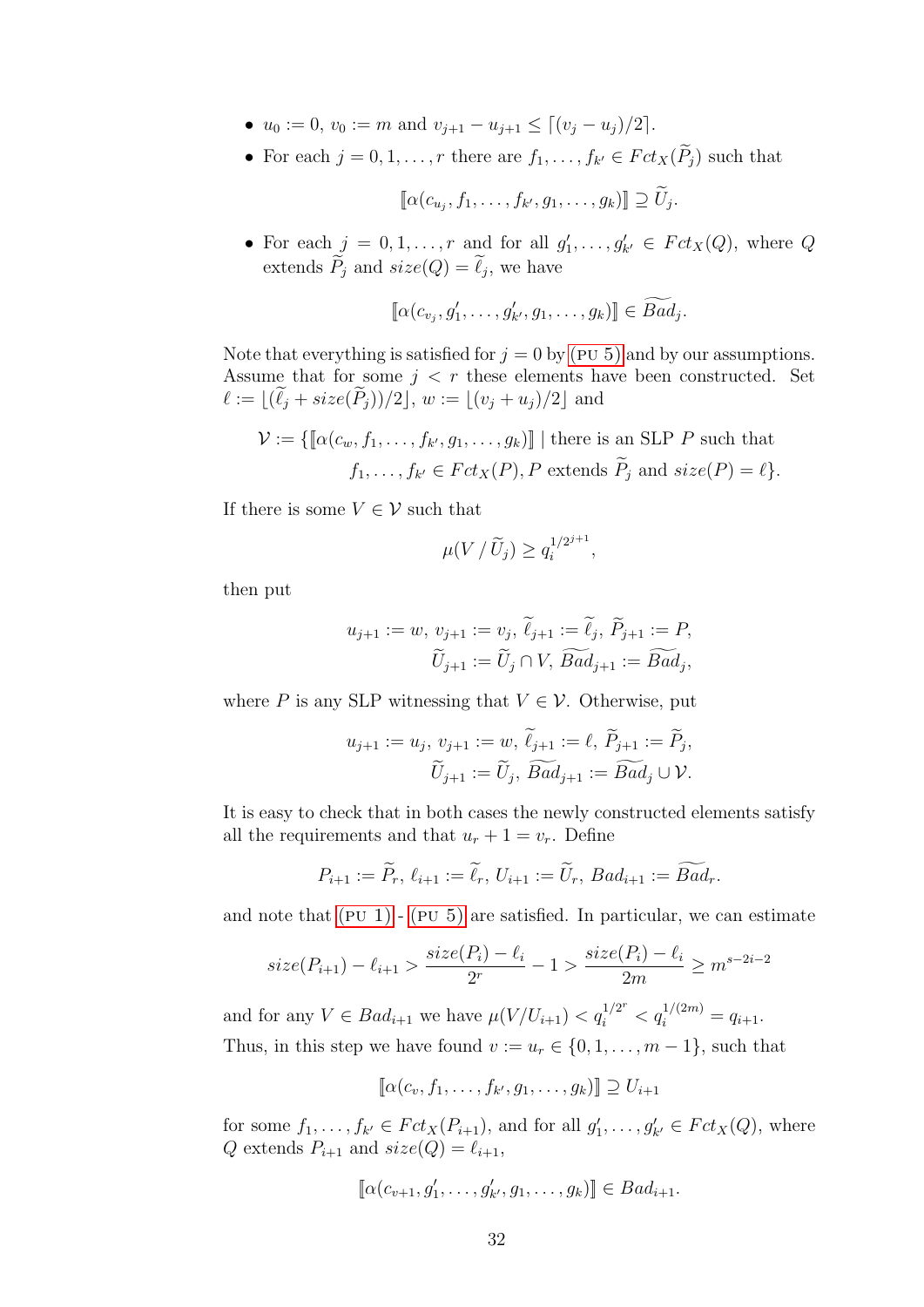Now that  $U_i$  and  $P_i$  have been defined for all  $i \in \mathbb{N}$ , we can verify (FG 1) -(FG 5). Recall that we put  $\mathcal{F} := \bigcup_{i \in \mathbb{N}} Fct_X(P_i)$  and  $\mathcal{G}$  is the filter generated by the chain  $U_0 \supseteq U_1 \supseteq \ldots$ 

Step [\(i\)](#page-33-0) and the definition of  $\mathcal F$  guarantee that  $\mathcal F$  is closed under the functions from  $F_{\mathcal{L}}$  and that  $X \subseteq \mathcal{F}$ , i.e., (FG 1) holds.

To check (FG 2), let  $f \in \mathcal{F}$  and  $\mathcal{F}/\mathcal{G} \models [f] \leq [c_n]$ . At some stage  $i \in \mathbb{N}$  the formula

$$
\nu(y) := (\exists x < \tilde{n}) \, x = y
$$

will be treated by step [\(iii\)](#page-34-1) together with f, with the result  $U_{i+1} \subseteq \llbracket \nu(f) \rrbracket$ . (Otherwise  $U_{i+1} \subseteq [\neg \nu(f)]$ , which implies  $U_{i+1} \subseteq [\neg f \leq \tilde{n}]$ , contradicting  $\mathcal{F}/\mathcal{G} \models [f] \leq [c_n]$ ). By step [\(iv\)](#page-34-2) (applied to the same formula at some stage  $i' > i$ ) we have  $U_{i'+1} \subseteq [c_v = f]$  for some  $v \leq n$  in M. Thus,  $\mathcal{F}/\mathcal{G} \models [c_v] = [f]$  as required.

We verify (FG 3), Los's theorem for  $\Delta_0^{<\tilde{n}}$  formulas, by induction on the complexity of the formula  $\varphi$ . By definition, it holds for  $\varphi$  atomic. To prove the inductin step for negation, assume that  $\varphi$  is  $\neg \varphi'(x_1,\ldots,x_k)$ ,  $f_1,\ldots,f_k \in \mathcal{F}$  and that the assertion holds for  $\varphi'$ . If  $[\![\varphi(f_1,\ldots,f_k)]\!] \in \mathcal{G}$ , then  $[\![\varphi'(f_1,\ldots,f_k)]\!] \notin \mathcal{G}$ , so we get  $\mathcal{F}/\mathcal{G} \models \varphi([f_1], \ldots, [f_k])$  by the induction hypothesis. For the other direction, suppose that  $\mathcal{F}/\mathcal{G} \models \varphi([f_1], \ldots, [f_k])$ . Then  $[\varphi'(f_1, \ldots, f_k)] \notin \mathcal{G}$  by the induction hypothesis. But  $\varphi', f_1, \ldots, f_k$  were treated by step [\(iii\)](#page-34-1) at some stage *i*, so we must have  $U_{i+1} \subseteq [\neg \varphi'(f_1, \ldots, f_k)]$ . Hence  $[\varphi(f_1, \ldots, f_k)] \in \mathcal{G}$  as required. The step for  $\varphi$  of the form  $\varphi' \wedge \varphi''$  is easy. Let us consider the case when  $\varphi$  is  $(\exists x < \tilde{n}) \varphi'(x, x_1, \ldots, x_k), f_1, \ldots, f_k \in \mathcal{F}$  and the assertion holds for  $\varphi'$ . If  $[\![\varphi(f_1,\ldots,f_k)]\!] \in \mathcal{G}$ , then there is some  $i \in \mathbb{N}$  with  $U_i \subseteq [\![\varphi(f_1,\ldots,f_k)]\!]$ , and there is some  $i' > i$  such that  $\varphi, f_1, \ldots, f_k$  were considered by step [\(iv\)](#page-34-2) at stage i'. Hence  $U_{i'+1} \subseteq \llbracket \varphi'(c_v, f_1, \ldots, f_k) \rrbracket$  for some  $v \leq n$  and we get  $\mathcal{F}/\mathcal{G} \models \varphi([f_1], \ldots, [f_k])$  by the induction hypothesis. The other direction follows quickly from the induction hypothesis. So, we have verified  $(FG 3)$ .

Let us check (FG 4). By (PU 5) we have  $[\![\psi(id_{\Omega},f,h_1,\ldots,h_{k_0})]\!] \in Bad_0$  for every  $f \in \mathcal{F}$ , and by step [\(ii\)](#page-33-3) each of these sets was subtracted from  $U_i$  at some stage  $i \in \mathbb{N}$ . Since  $\psi$  is  $\Delta_0^{<\tilde{n}}$ , (FG 3) applies and (FG 4) follows.

Induction (FG 5) is obtained by step [\(v\):](#page-34-0) Let  $g_1, \ldots, g_k \in \mathcal{F}$  and  $\varphi$  be as in  $(FG 5)$ . We may assume that

$$
M \models (\forall z_1,\ldots,z_k)\varphi(0,z_1,\ldots,z_k)
$$
 and  $M \models (\forall z_1,\ldots,z_k)\neg\varphi(m,z_1,\ldots,z_k)$ .

Step [\(v\)](#page-34-0) treats  $\varphi, g_1, \ldots, g_k$  at some stage  $i \in \mathbb{N}$  with the result

$$
[\![\alpha(c_v, f_1, \ldots, f_{k'}, g_1, \ldots, g_k)]\!] \supseteq U_{i+1}
$$

for some  $f_1, \ldots, f_{k'} \in \mathcal{F}$  and  $v \leq m-1$ , and

$$
[\![\alpha(c_{v+1},g'_1,\ldots,g'_{k'},g_1,\ldots,g_k)]\!]\in Bad_{i+1}
$$

for every  $g'_1, \ldots, g'_{k'} \in \mathcal{F}$ . The first part together with (FG 3) give immediately  $\mathcal{F}/\mathcal{G} \models \varphi([c_v], [g_1], \ldots, [g_k])$ . Since by step [\(ii\)](#page-33-3) each set in  $Bad_{i+1}$  is subtracted from  $U_{i'}$  at some stage  $i' \in \mathbb{N}$ , we obtain  $\mathcal{F}/\mathcal{G} \models \neg \varphi([c_{v+1}], [g_1], \dots, [g_k])$  in a similar way. So, (FG 5) holds.

 $\Box$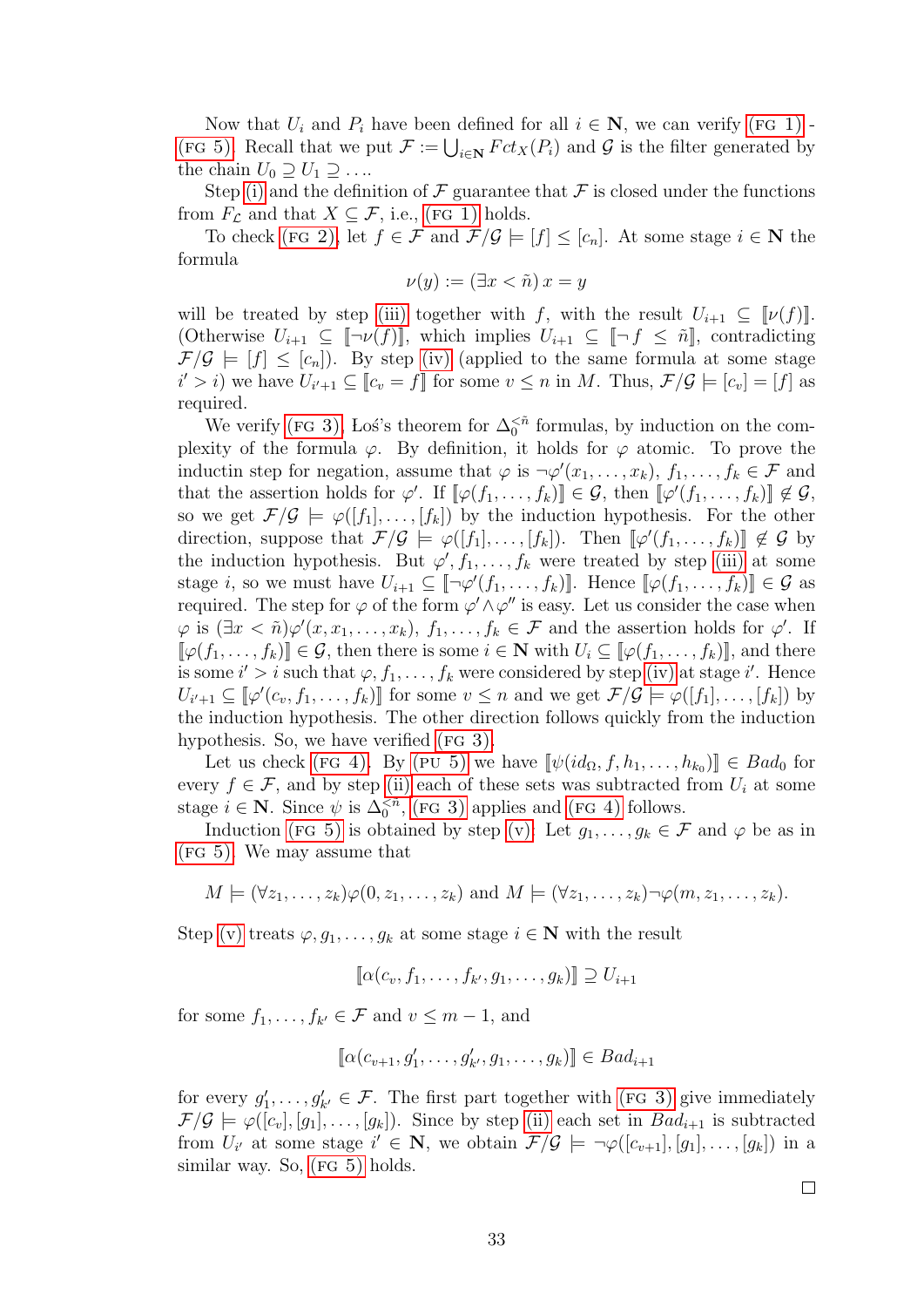## <span id="page-37-0"></span>3.5 An example

We will show how to use [Construction B](#page-31-0) together with the assumption that oneway permutations exist to get an interesting model of the theory  $strictR_2^1$ .

<span id="page-37-2"></span>**Definition 3.5** ( $\epsilon$ -OWP). Let  $\epsilon$ :  $N \rightarrow [0, 1]$  be a function. A polynomial-time function  $g: \{0,1\}^* \to \{0,1\}^*$  is called an  $\epsilon$ -*OWP* (one-way permutation) if for every n, g is a permutation of  $\{0,1\}^n$  and for any polynomial p, for all sufficiently large n and for every boolean circuit C of size at most  $p(n)$ ,

<span id="page-37-1"></span>
$$
\Pr_{x \in \{0,1\}^n} [g(C(x)) = x] < \epsilon(n). \tag{3.18}
$$

Let M be a countable nonstandard model of true arithmetic,  $n \in M \setminus N$  and  $\delta > 0$  a (standard) rational number. Assume that an  $\epsilon$ -OWP  $q : M \to M$  exists with  $\epsilon(x) := 2^{-x^{\delta}}$ . Set

$$
\Omega := \{0, 1\}^n, \ q := 2^{-n^{\delta}} \text{ and } m := \log n.
$$

Note that the requirement [\(R\)](#page-32-2) in Theorem [3.4](#page-32-0) is satisfied.

Let  $\mathcal L$  be the language containing symbols  $0, \tilde{n}, S \leq$  (as required in Theorem [3.4\)](#page-32-0) together with the remaining symbols of  $L_2$ , i.e. +, ·, |x|,  $x \# y$ ,  $\lfloor x/2 \rfloor$ ,  $\div$ , MSP, and also the symbol  $\tilde{g}$  for the one-way permutation. Let  $\mathcal L$  be interpreted in M in the usual way (with  $\tilde{q}$  interpreted as q). Then in M, [\(3.18\)](#page-37-1) holds for every boolean circuit C of size  $\leq n^{s'}$  for some nonstandard  $s' \in M$  (by overspill).

Let X be the set consisting of the identity function  $id_{\Omega}$  and the constant functions  $c_v$  with value v for each  $v \leq n$ . Let  $\psi(x, y)$  be the formula

$$
\tilde{g}(y) = x
$$

and put  $s := |s'|$ . Now change the interpretation of each symbol from  $F_{\mathcal{L}}$  (the set of all function symbols of  $\mathcal{L}$ ) so that they give value 0 on arguments of length  $\geq n^s$  (our eventual model will not contain elements of length  $\geq n^s$ ). Note that if  $f \in Fct_X(P)$ , where  $P \in M$  is an SLP over  $F_{\mathcal{L}}$  of size  $m^s$  with input variables  $x_h$ for  $h \in X$ , then f is computable in M by a boolean circuit of size  $\leq n^{O(s)} \cdot m^s < n^{s'}$ (and of depth bounded by  $d \cdot m^s$ , where d is a bound on the depth of  $n^{O(s)}$  size circuits computing functions from  $F_{\mathcal{L}}$ ). Hence the hypothesis [\(H\)](#page-32-1) holds for our choice of  $\psi(x, y)$  and parameters m, s and q. So we can use Theorem [3.4](#page-32-0) to get the model  $\mathcal{F}/\mathcal{G}$ .

Note that since we have  $+$ ,  $\cdot$  in the language, we can strengthen (FG 5) as follows: In  $\mathcal{F}/\mathcal{G}$  induction holds for  $(\exists y_1) \dots (\exists y_{k'}) \alpha$  up to m, where  $\alpha$  is an  $\mathcal{L}$ formula with parameters and with quantifiers bounded by  $\tilde{n}^k$  for some  $k \in \mathbb{N}$ (instead of bounded just by  $\tilde{n}$ ). Here  $\tilde{n}^k$  means  $\tilde{n} \cdot \tilde{n} \cdot \ldots \cdot \tilde{n}$  (*k*-times). This works because each formula

$$
x < \tilde{n}^k \to (\exists x_0 < \tilde{n}) \dots (\exists x_{k-1} < \tilde{n}) \ x = x_0 + x_1 \cdot \tilde{n} + \dots + x_{k-1} \cdot \tilde{n}^{k-1}
$$

is  $\Delta_0^{<\tilde{n}}$ , so by Los's theorem (FG 3) it holds in  $\mathcal{F}/\mathcal{G}$ . Hence we can use it to replace each quantifier bounded by  $\tilde{n}^k$  with k quantifiers bounded by  $\tilde{n}$  and so we get an equivalent (in  $\mathcal{F}/\mathcal{G}$ ) formula with all quantifiers bounded by  $\tilde{n}$ .

Define a substructure  $\mathcal{F}'/\mathcal{G}$  of  $\mathcal{F}/\mathcal{G}$  by taking those elements of  $\mathcal{F}/\mathcal{G}$  that are of length  $\leq \tilde{n}^k$  for some  $k \in \mathbb{N}$ . The fact that bounded formulas are absolute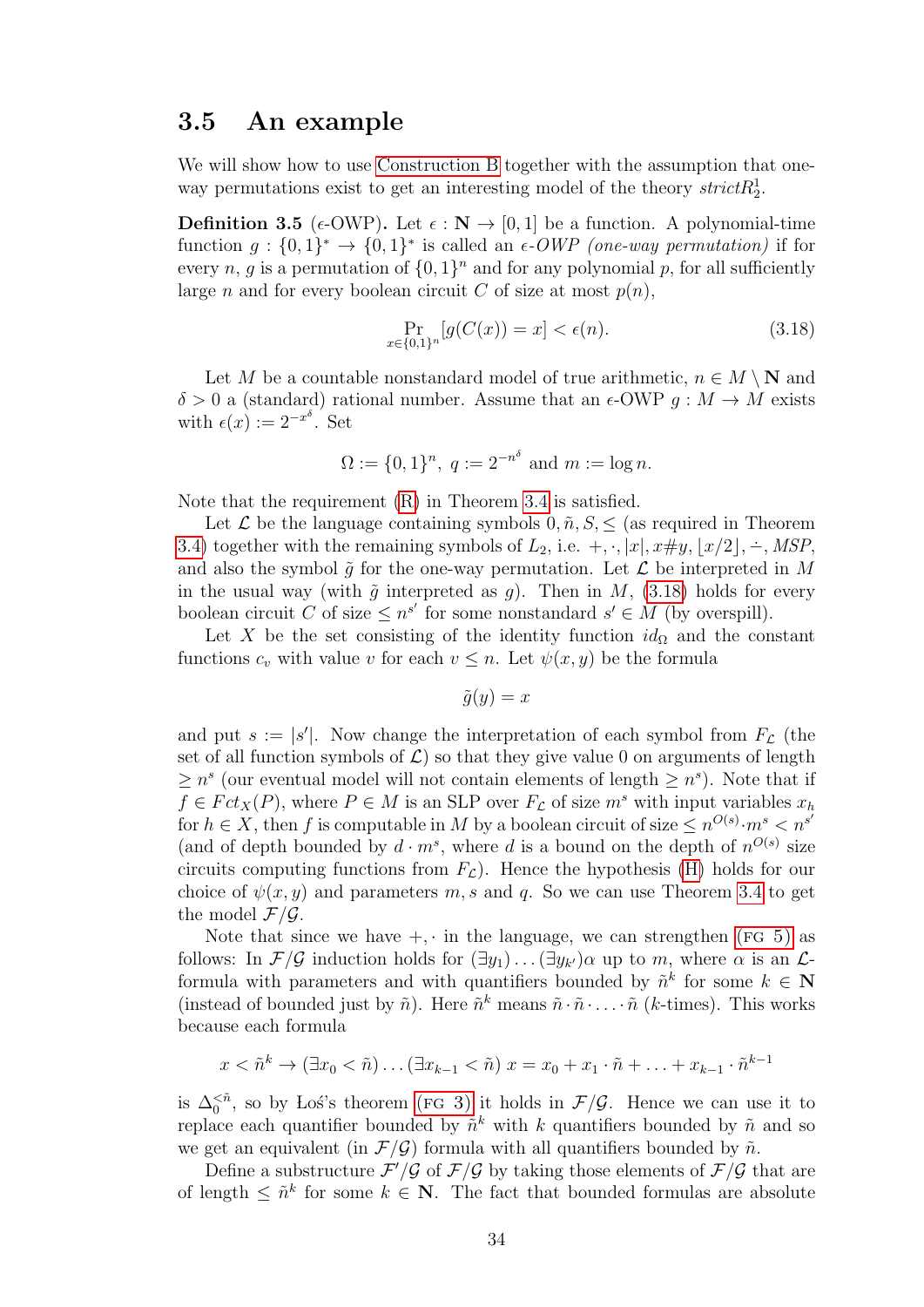between  $\mathcal{F}/\mathcal{G}$  and  $\mathcal{F}'/\mathcal{G}$  helps with verifying that (FG 1) - (FG 4) also hold with F replaced by F'. Since the theory BASIC consists of open formulas,  $\mathcal{F}'/\mathcal{G}$  is a model of BASIC thanks to Los's theorem (FG 3). As for induction, compared to just discussed induction in  $\mathcal{F}/\mathcal{G}$  we have to bound the existential quantifiers to make sure their witnesses in  $\mathcal{F}/\mathcal{G}$  are also in  $\mathcal{F}'/\mathcal{G}$ . Hence in  $\mathcal{F}'/\mathcal{G}$  induction holds up to  $m$  for formulas of the form

$$
(\exists y_1 \le t_1) \dots (\exists y_{k'} \le t_{k'}) \alpha
$$

where  $t_1, \ldots, t_{k'}$  are  $\mathcal{L}$ -terms and  $\alpha$  is a sharply bounded formula. Thus we have proved:

<span id="page-38-1"></span>**Theorem 3.6.** Let  $\delta > 0$  be a rational number,  $\epsilon(x) := 2^{-x^{\delta}}$  and assume that an  $\epsilon$ -OWP exists. Let M be a countable nonstandard model of true arithmetic and let  $n \in M$  be a nonstandard number. Suppose that  $\tilde{q}$  is a function symbol interpreted in M by the  $\epsilon$ -OWP. Then there exists  $N \models strictR_2^1(\tilde{g})$  such that N restricted to Log(N) coincides with M restricted to  $\{x \in M \mid x \leq n^k \text{ for some } k \in \mathbb{N}\}\$ and such that in N,

$$
|\tilde{g}(x)| = |x|
$$
  

$$
\tilde{g}(x) = \tilde{g}(y) \to x = y
$$
  

$$
(\exists y)(\forall x)\neg\tilde{g}(x) = y.
$$

## <span id="page-38-0"></span> $3.6$  Theory  $strictR^1_2$  and sharply bounded collection scheme

We separate theories  $R_2^1(g)$  and  $strictR_2^1(g)$  assuming that g is a one-way function hard against polynomial-size circuits.

We will use Construction B with some slight modifications to its setup. Assume that M is a countable nonstandard model of true arithmetic and  $n \in M \backslash N$ . Let  $\Omega \subseteq \{0,1\}^{n^2}$  be the set of all numbers w such that

$$
(\forall u < n) |\beta_{2^{n-1}}(w, u)| = n.
$$

We can view  $\Omega$  as the set of all  $n \times n$  (0, 1)-matrices in M whose rows represent numbers of length n. Let  $\mathcal L$  be the language containing symbols  $0, \tilde{n}, S \leq \text{as in}$ Theorem [3.4](#page-32-0) together with the remaining symbols of  $L_2$ , i.e.  $+$ ,  $\cdot$ ,  $|x|$ ,  $x \#y$ ,  $|x/2|$ ,  $\div$ , MSP, and with a unary function symbol  $\tilde{g}$  intended for a one-way permutation. Let X be the set consisting of the identity function  $id_{\Omega}$  and the constant functions  $c_v$  with value v for each  $v \leq n$ .

There will be one difference in the definition of an SLP over  $F_{\mathcal{L}}$  of size t with input variables  $x_h$ ,  $h \in X$ . Namely, we allow it to use an additional instruction to invert one row of the matrix assigned to the input variable  $x_{id_{\Omega}}$ . Formally, the additional instruction is of the form

<span id="page-38-2"></span>
$$
y_i := \tilde{g}^{-1}(\beta_{2^{n-1}}(x_{id_{\Omega}}, v)), \tag{3.19}
$$

where  $i = 1, \ldots, t$ , the symbol  $\tilde{g}^{-1}$  denotes the inverse of  $\tilde{g}$ , and  $v \leq n$ . For an SLP P the set of functions computed at the variables of P,  $Fct_X(P)$ , is defined as in Section [3.4.](#page-31-0)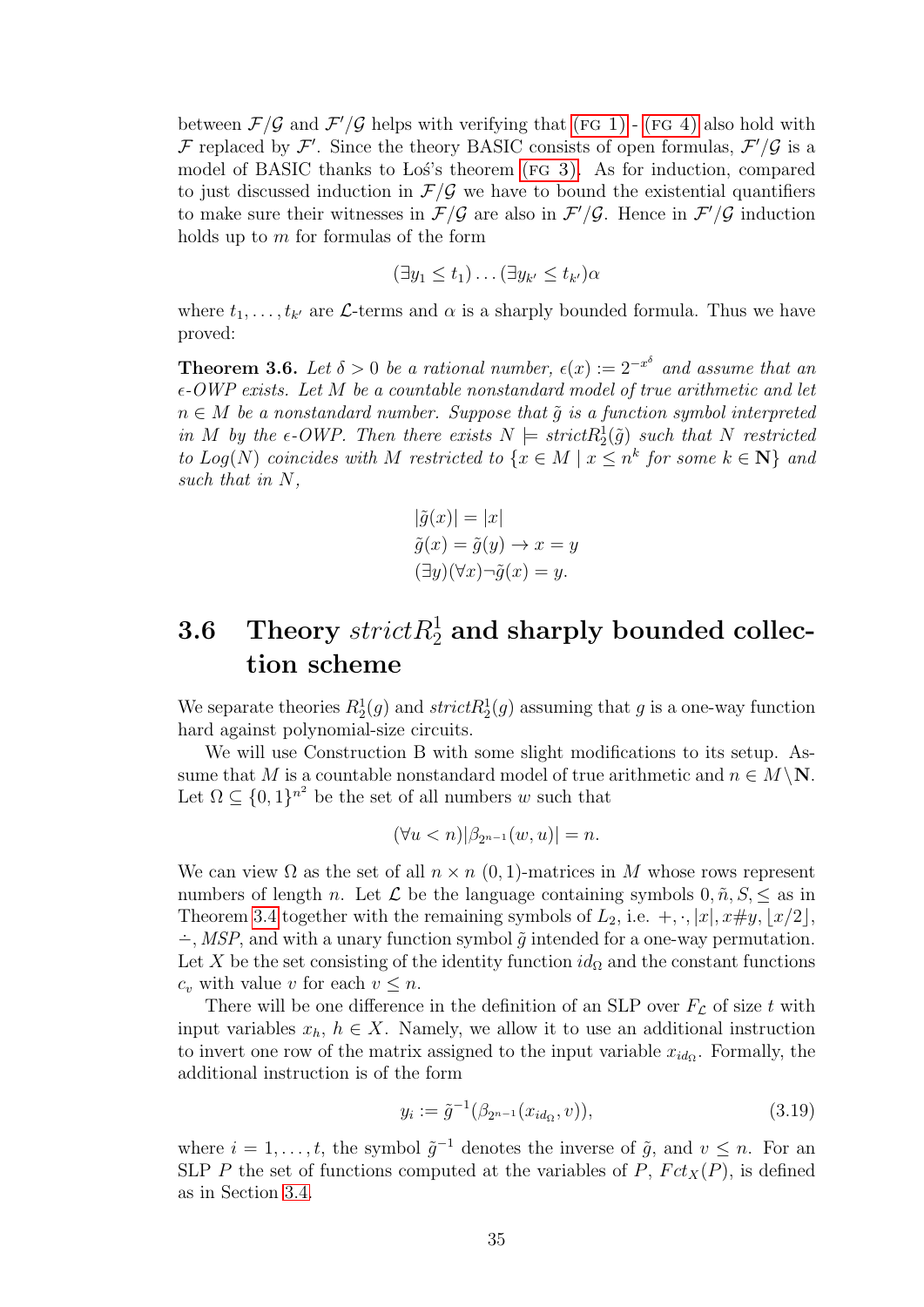Let  $\delta > 0$  be a (standard) rational number and denote

$$
q := 2^{-n^{\delta}}, m := \log n.
$$

Let  $\psi(x, y)$  be the formula

$$
(\forall i < \tilde{n}) \tilde{g}(\beta_{LSP(x,\tilde{n})}(y,i)) = \beta_{LSP(x,\tilde{n})}(x,i).
$$

Here  $LSP(x, \tilde{n})$  is just a way to produce a number of length  $\tilde{n}$  provided x attains a value from  $\Omega$  and  $\tilde{n}$  is interpreted as n. Then  $\psi(x, y)$  says that y is the matrix whose rows are the inverses under  $\tilde{q}$  of the rows of x. We need the following hypothesis:

There exists a function  $g : M \to M$  which for every l permutes the numbers of length l and there exists  $s \in M \setminus N$  such that if  $\mathcal L$  is interpreted in M in the usual way with  $\tilde g$  interpreted as q, except that the functions give value 0 on inputs of length  $\geq n^{s}$ , then in M,  $(H^{\star})$ 

<span id="page-39-0"></span>
$$
\Pr_{u \in \Omega} \left[ \psi(u, f(u)) \right] < q
$$

<span id="page-39-1"></span>for all  $f \in Fct_X(P)$  for every SLP P over  $F_L$  of size  $m^s$  with input variables  $x_h, h \in X$ .

<span id="page-39-2"></span>**Theorem 3.7.** Let  $M, n, \Omega, \mathcal{L}, X, \delta, q, m, \psi$  be as above and assume the hypothesis [\(H](#page-39-0)<sup>\*</sup>). Then there exists a model N of strict  $R_2^1(\tilde{g})$  such that N restricted to  $Log(N)$ coincides with M restricted to  $\{x \in M \mid x \leq n^k \text{ for some } k \in \mathbb{N}\}\$  and the  $\textit{following instance of } B\! \Sigma^b_0(\tilde{g}) \textit{ does not hold in } N\!$ 

$$
(\forall x) ((\forall i < n)(\exists z < 1 \# LSP(x, n)) \tilde{g}(z) = \beta_{LSP(x, n)}(x, i)
$$

$$
\rightarrow (\exists y)(\forall i < n) \tilde{g}(\beta_{LSP(x, n)}(y, i)) = \beta_{LSP(x, n)}(x, i)).
$$

Proof. We can repeat the proof of Theorem [3.4](#page-32-0) in the current setup (where we have slightly different SLPs and  $\Omega$ ) with hardly any changes and get a structure  $\mathcal{F}/\mathcal{G}$  satisfying the conclusion of that theorem, (FG 1) - (FG 5). As in the previous section, we take the substructure  $\mathcal{F}'/\mathcal{G}$  of  $\mathcal{F}/\mathcal{G}$  whose universe consists of all elements of  $\mathcal{F}/\mathcal{G}$  that are of length  $\leq \tilde{n}^k$  for some  $k \in \mathbb{N}$ . It follows that  $\mathcal{F}'/\mathcal{G}$  is a model of  $strictR_2^1(\tilde{g})$  such that

$$
\mathcal{F}'/\mathcal{G} \models (\forall i < \tilde{n}) (\exists z < 1 \# LSP([id_{\Omega}], \tilde{n})) \tilde{g}(z) = \beta_{LSP([id_{\Omega}], \tilde{n})}([id_{\Omega}], i)
$$

but

$$
\mathcal{F}'/\mathcal{G} \not\models (\exists y)(\forall i < \tilde{n}) \tilde{g}(\beta_{LSP([id_{\Omega}],\tilde{n})}(y,i)) = \beta_{LSP([id_{\Omega}],\tilde{n})}([id_{\Omega}],i).
$$

The proof of the following lemma uses an argument similar to that of S. Cook and N. Thapen [\[7\]](#page-41-13) described in the footnote on page 7 of [\[7\]](#page-41-13) and attributed there to R. Impagliazzo.

<span id="page-39-3"></span>**Lemma 3.8.** Let  $M, n, \Omega, \mathcal{L}, X, \delta, q, m, \psi$  be as above and assume that an  $\epsilon$ -OWP exists with  $\epsilon(x) := 2^{-x^{\delta}}$ . Then  $(H^{\star})$  $(H^{\star})$  is true.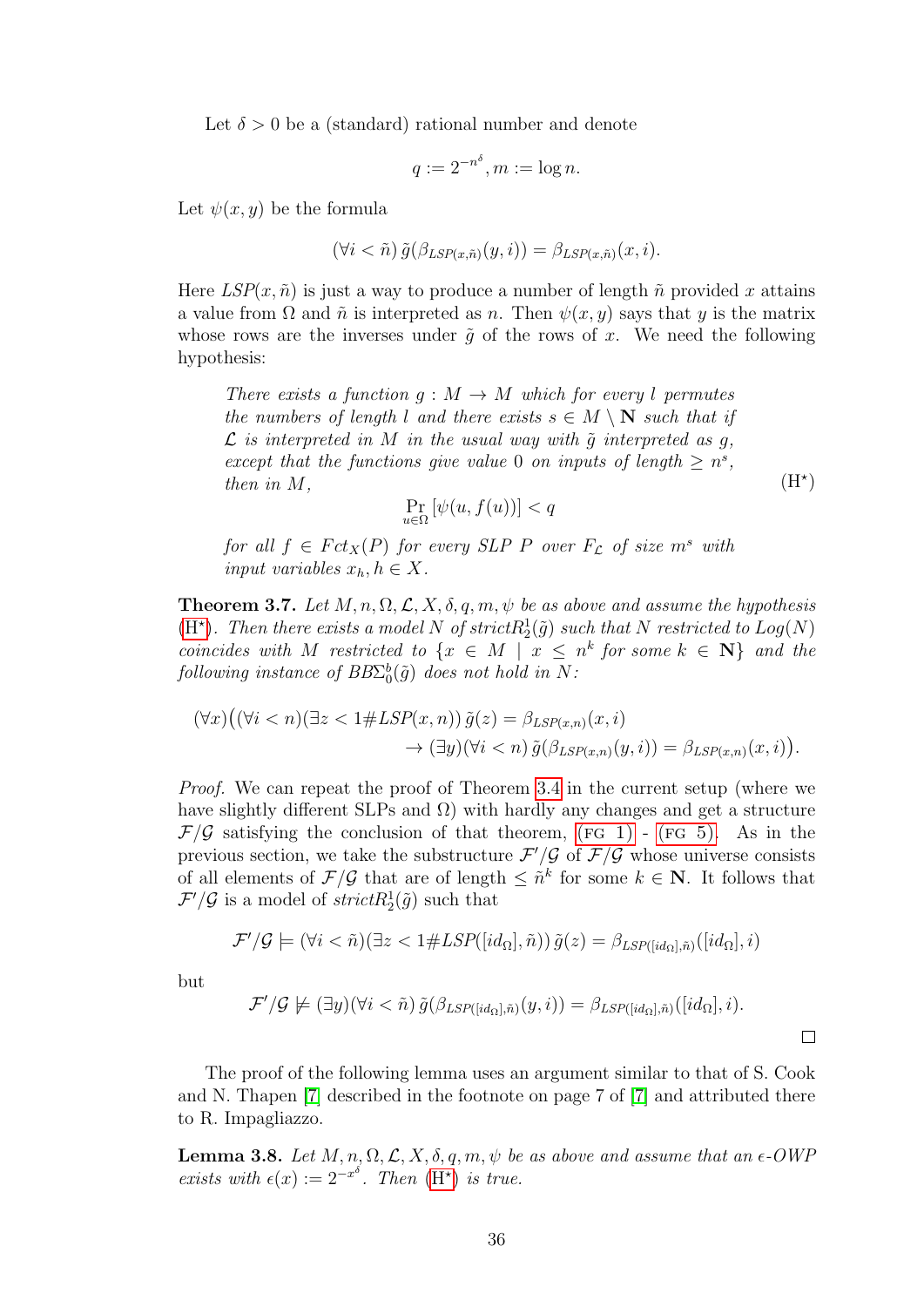*Proof.* Let  $q : M \to M$  be an  $\epsilon$ -OWP. Then in M, [\(3.18\)](#page-37-1) holds for every boolean circuit of size  $\leq n^{s'}$  for some nonstandard  $s' \in M$  such that  $m^{s'} < n$ . For the sake of a contradiction, assume that  $(H^*)$  is false. So there is an SLP P of size  $m<sup>s</sup>$  where  $s := |s'|$  such that some  $f \in Fct_X(P)$  inverts all rows of a matrix from  $\Omega$  with probability at least  $2^{-n^{\delta}}$ . P has at most  $m^s$  instructions of the form [\(3.19\)](#page-38-2). These instructions query a fixed set of rows of any matrix from  $\Omega$ . Assume without loss that the first row is not queried.

We construct a probabilistic boolean circuit  $C'$  of size smaller than  $n^{s'}$  that satisfies

$$
\Pr[g(C'(x)) = x] \ge 2^{-n^{\delta}},\tag{3.20}
$$

 $\Box$ 

where the probability is taken uniformly over all numbers x of length  $n$  and over the random bits used by  $C'$ .

The input of the circuit is (the binary representation of) a random number of length n, which we want to find a preimage of. C' uses  $(n-1)^2$  random bits, which represent  $(n-1)$  random numbers of length n. First, C' forms an  $n \times n$  (0,1)-matrix A whose first row is the input and the remaining rows are obtained from the  $(n-1)$  random numbers by applying to each of them a circuit computing  $g$ . After that,  $C'$  simulates the computation of  $f$  on  $A$  by replacing the instructions of P with polynomial-size circuits computing the functions of  $\mathcal L$ and by easily providing correct answers to the queries of the form [\(3.19\)](#page-38-2). The first row of the resulting matrix is the output of  $C'$ .

The size of C' is at most  $n^{O(s)} \cdot m^s < n^{s'}$ . Since g is a permutation, A is uniformly distributed on  $\Omega$  and hence C' indeed satisfies [\(3.20\)](#page-39-1). It follows that there exists a setting of the  $(n-1)^2$  random bits used by C' such that for the resulting circuit C we have

$$
\Pr_{x \in \{0,1\}^n}[g(C(x)) = x] \ge 2^{-n^{\delta}},
$$

a contradiction.

The next corollary follows from Theorem [3.7,](#page-39-2) Lemma [3.8](#page-39-3) and the result of B. Allen [\[3\]](#page-41-8) that  $R_2^i$  proves  $BB\Sigma_i^b$  for  $i \geq 1$ .

<span id="page-40-1"></span>Corollary 3.9. Let  $\epsilon(x) := 2^{-x^{\delta}}$ . If an  $\epsilon$ -OWP exists then strict  $R_2^1(\tilde{g})$  is weaker than  $R_2^1(\tilde{g})$ . If an  $\epsilon$ -OWP is definable by a term in the language of  $R_2^1$ , then strict $R_2^1$  is weaker than  $R_2^1$ .

## <span id="page-40-0"></span>3.7 Acknowledgements

I wish to thank Samuel Buss, Jan Krajíček and Neil Thapen for very helpful suggestions and discussions, Leszek Kołodziejczyk for comments that helped to improve this paper and for making me aware of the  $strictR_2^1$  versus  $R_2^1$  problem and Chris Pollett for clarifying the current status of this problem.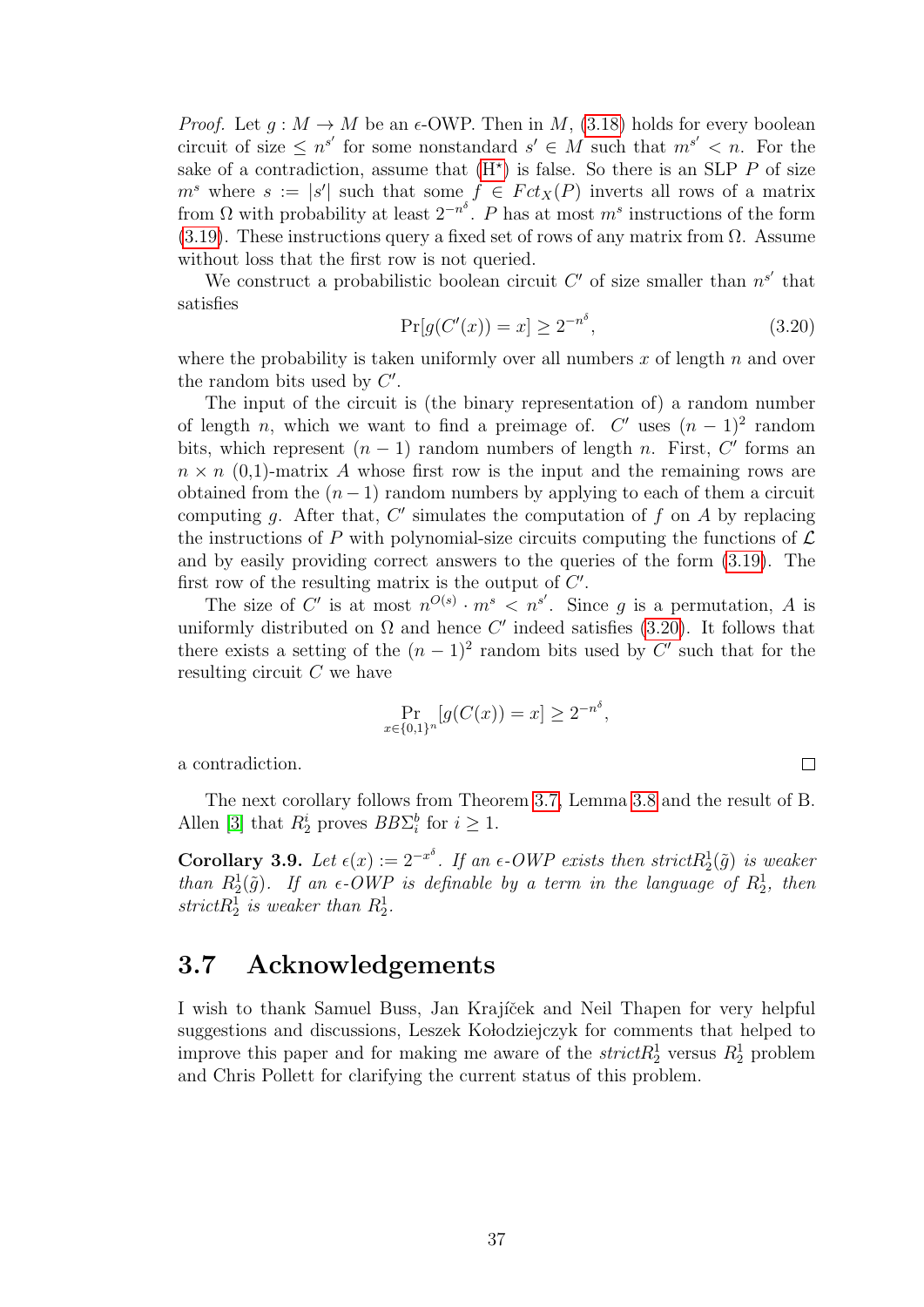# <span id="page-41-0"></span>Bibliography

- <span id="page-41-1"></span>[1] M. Ajtai, *Generalizations of the Compactness Theorem and Gödel's Com*pleteness Theorem for Nonstandard Finite Structures, Proceedings of the 4th international conference on Theory and applications of models of computation (2007) 13-33.
- <span id="page-41-2"></span>[2] M. Ajtai, A Generalization of Gödel's Completeness Theorem for Nonstandard Finite Structures, manuscript (2011)
- <span id="page-41-8"></span>[3] B. Allen, Arithmetizing Uniform NC, Annals of Pure and Applied Logic 53 (1991) l-50
- <span id="page-41-9"></span>[4] S. Buss, Bounded Arithmetic, Bibliopolis, 1986
- <span id="page-41-7"></span>[5] S. Buss, Weak End Extensions of Models of Bounded Arithmetic, unpublished manuscript (1986)
- <span id="page-41-11"></span>[6] P. Clote, G. Takeuti Bounded arithmetic for NC, ALogTIME, L and NL, Annals of Pure and Applied Logic 56 (1992) 73-177
- <span id="page-41-13"></span>[7] S. Cook, N. Thapen, The strength of replacement in weak arithmetic, ACM Transactions on Computational Logic 7 (2006) 749-764
- <span id="page-41-3"></span>[8] M. Garlík, A New Proof of Ajtai's Completeness Theorem for Nonstandard Finite Structures, Archive for Mathematical Logic 54(3-4), (2015), pp. 413- 424.
- <span id="page-41-12"></span>[9] P. Hájek, P. Pudlák, *Metamathematics of first order arithmetic*, Springer, 1993
- <span id="page-41-10"></span>[10] J. Johannsen, C. Pollett, On the  $\Delta_1^b$ -Bit-Comprehension Rule, Logic Colloquium '98, Lecture Notes in Logic, ASL 13 (2000) 262-279
- <span id="page-41-6"></span>[11] S. Kochen, S. Kripke, Non-standard models of Peano Arithmetic, Enseign. Math. 28(2) (1982) 211-231.
- <span id="page-41-4"></span>[12] J. Krajíček, *Bounded Arithmetic, Propositional Logic, and Complexity The*ory, Cambridge University Press, 1995
- <span id="page-41-5"></span>[13] A. Máté, Nondeterministic polynomial-time computations and models of arithmetic, Journal of the Association for Computing Machinery, 37(1) (1990) 175-193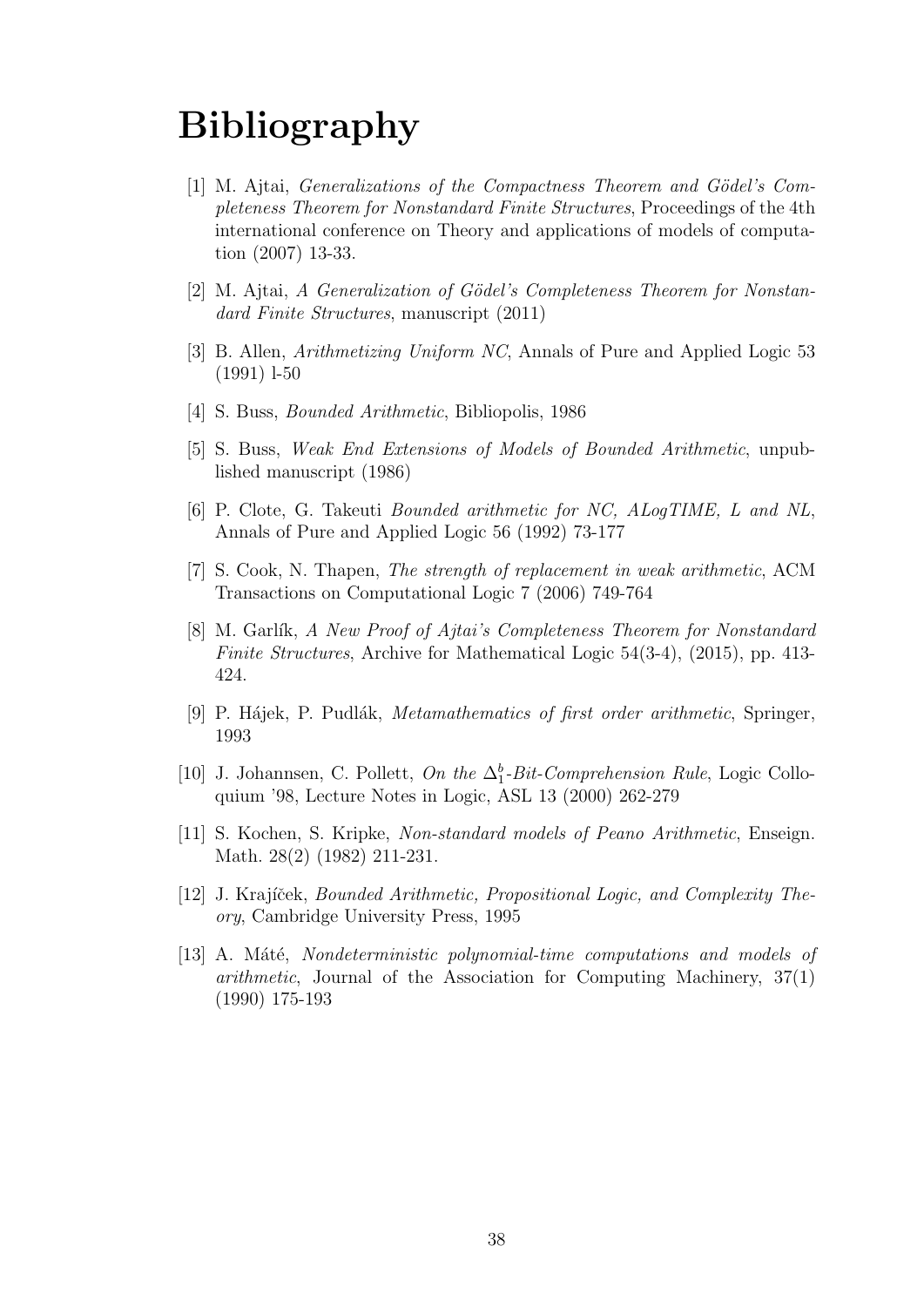## <span id="page-42-0"></span>4. Further Results

In this chapter we further develop [Construction B](#page-31-0) from Chapter [3](#page-19-0) and use it to improve upon two results from Chapter [3,](#page-19-0) allowing a richer langauge of theories and removing a hypothesis from the separation of relativized theories.

In [\[4\]](#page-45-1) Cook an Thapen investigated various theories weaker than  $S_2^1$  and showed (sometimes under a computational assumption) that some of these theories do not prove either  $BB\Sigma_1^b$  or  $BB\Sigma_0^b$ . Theorem [4.1](#page-42-2) below can be viewed as an extension of this type of results to a theory which has more induction than theories considered there, namely  $strict \Sigma_1^b(PV) - LLIND$ . This theorem strengthens Theorem [3.4](#page-32-0) by allowing the language of  $PV$ .

Theorem [4.2](#page-43-1) below improves upon the separation of the relativized theories in Corollary [3.9.](#page-40-1) C. Pollett [\[8\]](#page-45-2) asks whether the theories  $R_2^1$  and  $strictR_2^1$  are distinct. We can summarize an answer as follows: They are, assuming a plausible computational assumption (Corollary [3.9\)](#page-40-1), and the relativized versions of these theories,  $R_2^1(\alpha)$  and  $strictR_2^1(\alpha)$ , are distinct (unconditionally) by Theorem [4.2.](#page-43-1)

This chapter uses the same notation as defined in Preliminaries [3.2](#page-21-0) of Chapter [3.](#page-19-0)

## <span id="page-42-1"></span>4.1 A separation of two theories in the language  $of PV$

Assuming the existence of a one-way permutation hard against polynomial-size circuits we will separate two theories extending the theory  $PV_1$ .  $PV_1$  (defined in [\[6\]](#page-45-3), called  $QPV$  in [\[3\]](#page-45-4)) is a first-order variant of the theory  $PV$ .

 $PV$  is an equational theory defined by Cook [\[2\]](#page-45-5). Its language includes a function symbol for every polynomial time algorithm and these function symbols are introduced inductively based on Cobham's characterization of the class of polynomial time functions as the least class containing several basic functions and closed under composition and limited recursion on notation.  $PV$  contains defining equations for its function symbols and it uses induction on notation as a derivation rule.

The theory  $PV_1$  can be axiomatized by universal axioms defining the function symbols of  $PV$  and the scheme of induction for open formulas. We would like to use the symbols of  $L_2$  as well, so we need to identify them with some functions of  $PV$ . We will do so by including  $L_2$  in the basic language of  $PV$  and by including BASIC in the axioms of  $PV_1$ .

We will use the fact that  $PV_1$  is a universal theory. This is because each open induction axiom can be rewritten as a universal formula using a function of  $PV$ simulating the binary search (see [\[5\]](#page-45-6)).

Let  $\Sigma_i^b(PV)$  and  $strict\Sigma_i^b(PV)$  denote classes of formulas defined like  $\Sigma_i^b$  and  $strict\sum_{i}^{b}$ , respectively, but in the language of PV.

Recall the definition of an  $\epsilon$ -OWP (Definition [3.5\)](#page-37-2).

<span id="page-42-2"></span>**Theorem 4.1.** Let  $\delta > 0$  be a rational number,  $\epsilon(x) := 2^{-x^{\delta}}$  and suppose that an  $\epsilon$ -OWP exists. Then  $PV_1 + \text{strict} \Sigma_1^b(PV)$  – LLIND is weaker than  $PV_1$  +  $\Sigma_1^b(PV)$  – LLIND.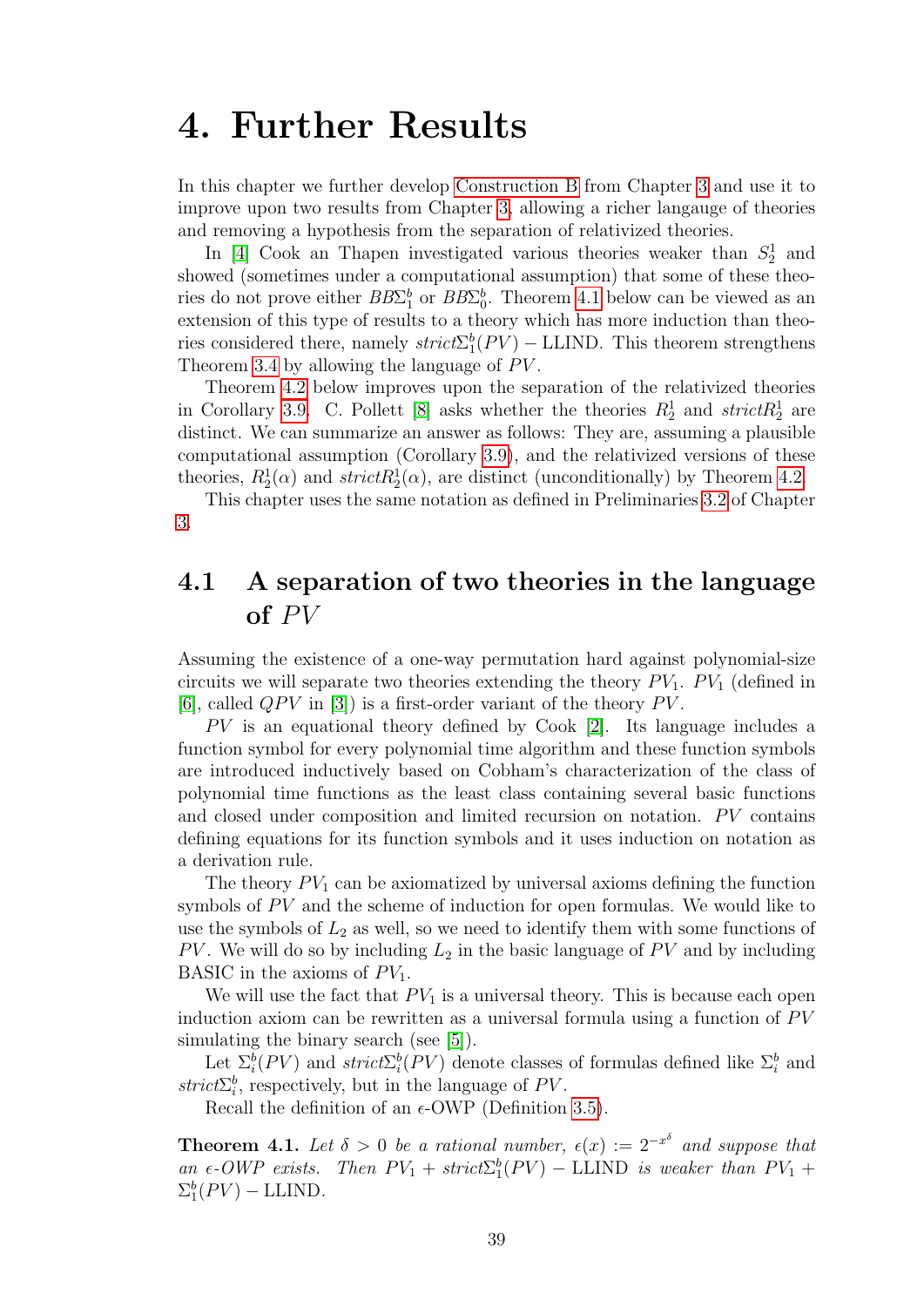*Proof.* We will proceed as in Section [3.6.](#page-38-0) The setup of the proof is the same as described by the paragraphs above Theorem [3.7](#page-39-2) (including the hypothesis  $(H^{\star})$  $(H^{\star})$ ) with one exception: the language  $\mathcal L$  will have, in addition to symbols listed there, finitely many new function symbols. By a theorem of Muchnik [\[7\]](#page-45-7) the class of polynomial time functions has a finite basis, i.e., there is a finite set of functions (called a basis) such that the class of polynomial time functions is the smallest class of functions containing the functions from the basis and closed under permutation and renaming of variables and under composition of functions. The new function symbols added to  $\mathcal L$  are to be interpreted as such a basis.

Then, exactly as we did in the proof of Theorem [3.7,](#page-39-2) we repeat the proof of Theorem [3.4](#page-32-0) in the current setup and we get  $\mathcal{F}/\mathcal{G}$  satisfying (FG 1) - (FG 5). We take the substructure  $\mathcal{F}'/\mathcal{G}$  of  $\mathcal{F}/\mathcal{G}$  whose universe consists of all elements of length  $\leq \tilde{n}^k$  for some  $k \in \mathbb{N}$ . We expand  $\mathcal{F}'/\mathcal{G}$  into the language of PV by interpreting each symbol of  $PV$  by an appropriate composition of functions from the basis. Using Los's theorem (FG 3) and the fact that  $PV_1$  is a universal theory we have  $\mathcal{F}'/\mathcal{G} \models PV_1$ . From (FG 5) we get  $\mathcal{F}'/\mathcal{G} \models strict \Sigma_1^b(PV) - LLIND$ . Since SLPs are allowed to query a row of a matrix from  $\Omega$  by the instruction [\(3.19\)](#page-38-2), it follows that

$$
\mathcal{F}'/\mathcal{G} \models (\forall i < \tilde{n}) (\exists z < 1 \# LSP([id_{\Omega}], \tilde{n})) \tilde{g}(z) = \beta_{LSP([id_{\Omega}], \tilde{n})}([id_{\Omega}], i).
$$

By (FG 4) and our choice of  $\psi(x, y)$  we get

$$
\mathcal{F}'/\mathcal{G} \not\models (\exists y)(\forall i < \tilde{n}) \tilde{g}(\beta_{LSP([id_{\Omega}],\tilde{n})}(y,i)) = \beta_{LSP([id_{\Omega}],\tilde{n})}([id_{\Omega}],i).
$$

Thus  $BB\psi$ , which is provable in  $PV_1 + \sum_{1}^{b} (PV) - LLIND$ , does not hold in  $\mathcal{F}'/\mathcal{G}$ . The theorem hence follows from Lemma [3.8,](#page-39-3) which holds for our richer language  $\mathcal L$  as well (with the same proof).  $\Box$ 

### <span id="page-43-0"></span>4.2 A relativized separation

We consider the relativized theories  $R_2^1(\alpha)$  and  $strictR_2^1(\alpha)$  for a new unary relation symbol  $\alpha$ . We prove unconditionally that these theories are distinct. Recall that in Chapter [3](#page-19-0) (Corollary [3.9\)](#page-40-1) we proved their separation under the hypothesis of the existence of a one-way permutation hard against polynomial-size circuits.

Define

$$
Bit(x, i) := MSP(x, i) - 2 \cdot MSP(x, i + 1).
$$

The comprehension axiom for a formula  $\varphi(x)$ , denoted COMP<sub> $\varphi$ </sub>(*a*), is the formula

$$
(\exists y < 2^{|a|}) (\forall x < |a|) (Bit(y, x) = 1 \leftrightarrow \varphi(x)).
$$

We will choose  $\varphi(x)$  to be  $\alpha(x)$  and we will show that  $\text{COMP}_{\alpha}(a)$  separates the theories above.

<span id="page-43-1"></span>**Theorem 4.2.** For a new unary relation symbol  $\alpha$ , strict $R_2^1(\alpha)$  is weaker than  $R_2^1(\alpha)$ .

*Proof.*  $R_2^1(\alpha)$   $\vdash$  COMP<sub> $\alpha$ </sub>(*a*) is proved by the same recursive doubling trick that B. Allen [\[1\]](#page-45-8) used to show that  $R_2^i$  proves  $BB\Sigma_i^b$ .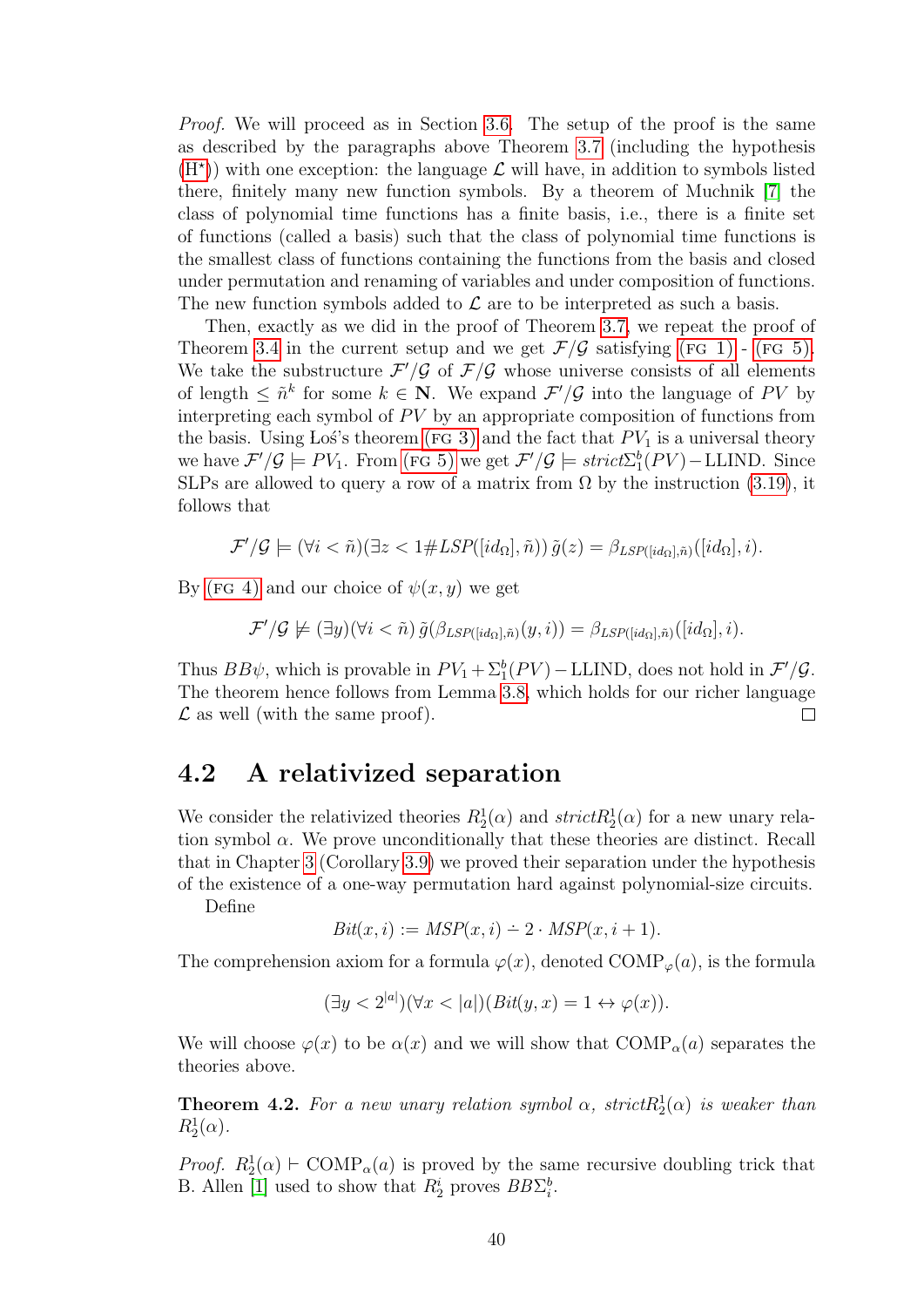To build a model of  $strictR_2^1(\alpha)$  where  $COMP_{\alpha}(a)$  does not hold we employ Theorem [3.4](#page-32-0) with the simplification that  $\Omega$  is a singleton, and hence the filter and all notions used to construct it become trivial.

Assume that M is a countable nonstandard model of true arithmetic,  $n \in$  $M \setminus N$ , and  $\Omega := \{0\}$ . Let  $\mathcal L$  consist of  $L_2$  together with the constant  $\tilde n$  and the relation symbol  $\alpha$ . Let X, the set of inputs for SLPs, be  $\{0, 1, 2, \ldots, n\}$ . We define  $\psi(y)$  to be

$$
(\forall x < \tilde{n}) (Bit(y, x) = 1 \leftrightarrow \alpha(x)).
$$

(We stop using the symbol  $id_{\Omega}$  occuring in Theorem [3.4](#page-32-0) since it is now 0.) Instead of the probabilistic assumption [\(H\)](#page-32-1) we now have that there is an interpretation which is in M of  $\alpha$  on the set  $\{0, 1, 2, \ldots, n-1\}$  and there exists a nonstandard  $s \in M$  such that for every SLP  $P \in M$  of size  $(\log n)^s$  and every  $e \in Fct_X(P)$ ,

$$
M \models \neg \psi(e).
$$

This is true because in M there are  $2<sup>n</sup>$  strings of length n, whereas there is a constant  $c \in \mathbb{N}$  such that there are less than  $2^{c(\log n)^{s+1}}$  possible outputs by SLPs of size at most  $(\log n)^s$ . Hence we can pick a string v of length n which is not computed by the SLPs and we interpret  $\alpha$  by

$$
\alpha(i) \leftrightarrow \text{Bit}(v, i) = 1.
$$

Now we can allow  $q = 0$  and continue as in the proof of Theorem [3.4.](#page-32-0) The only thing that does not become completely trivial is ensuring induction for  $\exists \Delta_0^{\leq n}$  $\theta$ formulas up to  $\log n$ . This is done in step [\(v\)](#page-34-0) of the proof, which under current circumstances is reduced to the pruning of the tree of SLPs in search for witnesses of the unbounded existential quantifiers in a formula for which we want to arrange induction.

The result is a substructure N of M and we take its substructure  $N'$  whose universe consists of all elements of N of length  $\leq \tilde{n}^k$  for some  $k \in \mathbb{N}$ . It is readily verified that  $N' \models strictR_2^1(\alpha)$ , that N' contains an element e with  $|e| = \tilde{n}$ , and that  $N' \models \neg COMP_{\alpha}(e)$ .

 $\Box$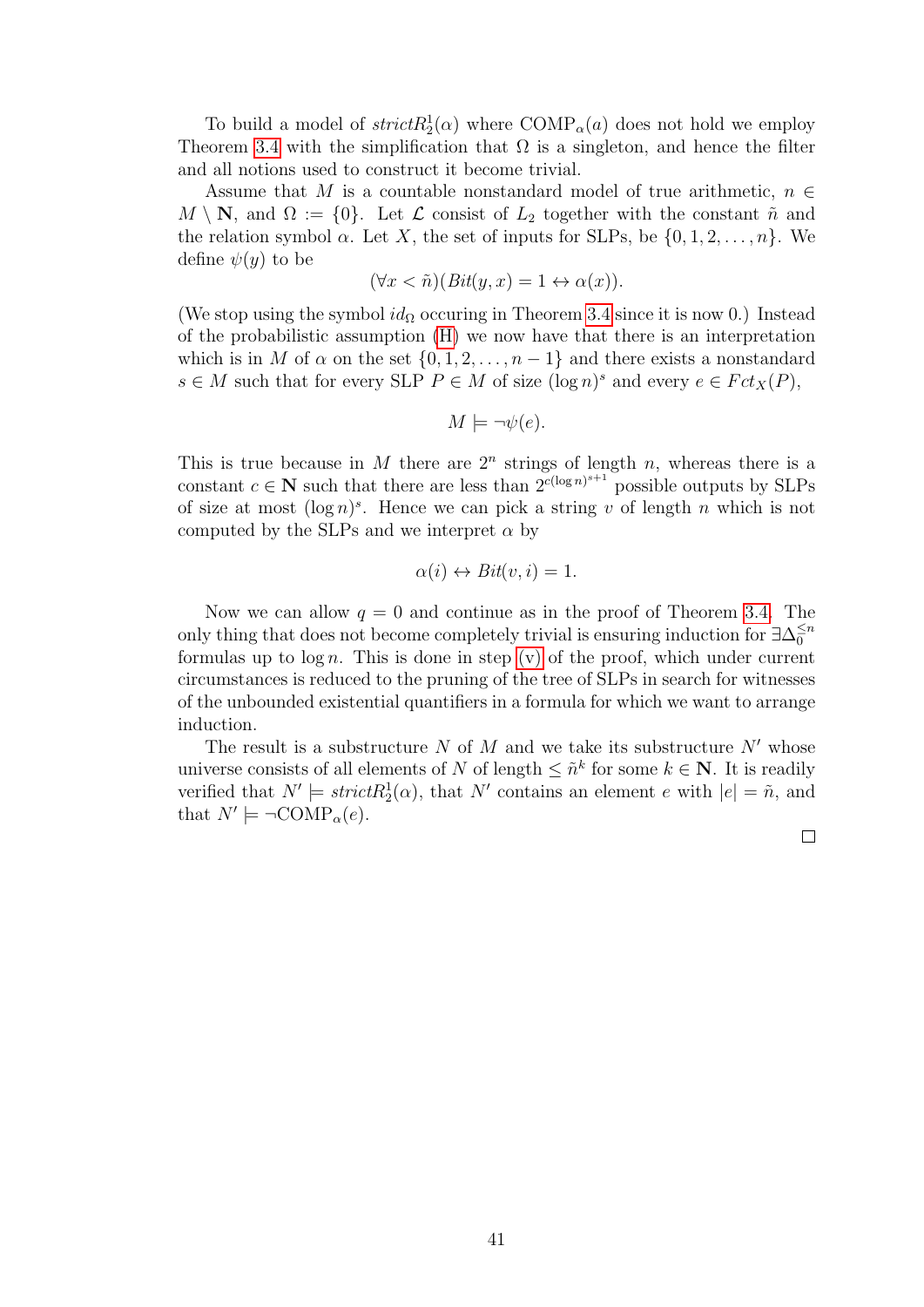# <span id="page-45-0"></span>Bibliography

- <span id="page-45-8"></span>[1] B. Allen, Arithmetizing Uniform NC, Annals of Pure and Applied Logic 53 (1991) l–50
- <span id="page-45-5"></span>[2] S. A. Cook, Feasibly constructive proofs and the propositional calculus, Proceedings of the 7th Annual ACM Symposium on Theory of Computing (1975) 83–97.
- <span id="page-45-4"></span>[3] S. A. Cook, Relating the provable collapse of P to  $NC<sup>1</sup>$  and the power of logical theories, Proof Complexity and Feasible Arithmetics (P. Beame and S. R. Buss, eds.), DIMACS Series in Discrete Mathematics and Theoretical Computer Science 39, American Mathematical Society (1998) 73–92.
- <span id="page-45-1"></span>[4] S. Cook, N. Thapen, The strength of replacement in weak arithmetic, ACM Transactions on Computational Logic 7 (2006) 749–764
- <span id="page-45-6"></span>[5] J. Krajíček, *Bounded Arithmetic, Propositional Logic, and Complexity The*ory, Cambridge University Press, 1995
- <span id="page-45-3"></span>[6] J. Krajíček, P. Pudlák, and G. Takeuti, *Bounded arithmetic and the polyno*mial hierarchy, Annals of Pure and Applied Logic 52 (1991) 143–153.
- <span id="page-45-7"></span>[7] A. A. Muchnik, On two approaches to the classification of recursive functions, Problems in Mathematical Logic, Complexity of Algorithms and Classes of Computable Functions (A.A. Muchnik, V.A. Kozmidiadi eds.), MIR, Moscow (1970) 123–138.
- <span id="page-45-2"></span>[8] C. Pollett, Structure and Definability in General Bounded Arithmetic Theories, Annals of Pure and Applied Logic 100 (1999) 189–245.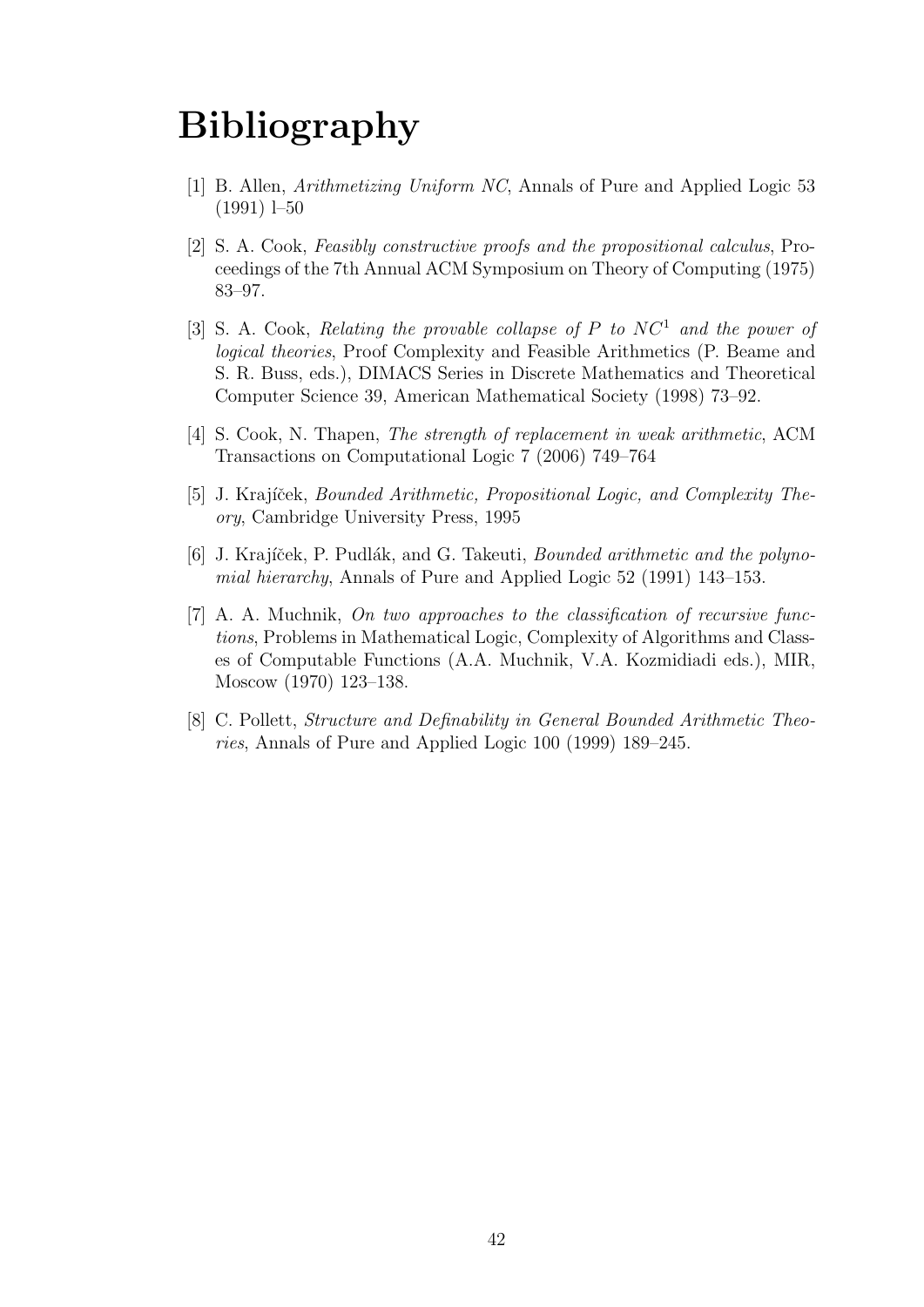# <span id="page-46-0"></span>5. Concluding Remarks

Our results show that it is possible to come up with a new method for constructing nonstandard models of bounded arithmetic theories and use it to solve problems open for some time. We think that further development of the method described as [Construction B](#page-31-0) in Chapter [3](#page-19-0) is possible; results reported in Chapter [4](#page-42-0) certify to this. It seems to be crucial to have suitable open problems as aims, to guide the development of the method. Below we list two which we think are quite stimulating.

**Problem 1.** ( $I\Delta_0$  and the weak pigeonhole principle.) Given a nonstandard model M of true arithmetic and a nonstandard  $a \in M$ , can we expand M by adding a relation R on  $[0, a]$  such that the resulting structure satisfies induction on  $[0, a]$  for all formulas in the language of arithmetic extended by R and such that R is an injective map from  $[0, 2a]$  to  $[0, a]$ , i.e. R violates the weak pigeonhole principle? Or, is it at least true that the weak pigeonhole principle for  $R$  is unprovable in  $I\Delta_0(R)$ , a theory of arithmetic with induction for bounded formulas in the language extended by R?

**Problem 2.** (A lower bound for  $F_d(\oplus)$ .) Does for every  $d \geq 3$  exist  $\epsilon > 0$  such that proofs of the tautologies  $\text{PHP}_k$  for  $k \geq 1$  in  $F_d(\oplus)$  must have size at least  $2^{k^{\epsilon}}$ ? Here the pigeonhole principle PHP<sub>k</sub> is a propositional formulation of the statement that no map from  $[k+1]$  into  $[k]$  is injective and  $F_d(\oplus)$  is a Frege proof system operating with formulas of depth at most d over the DeMorgan language  $(0, 1, \neg, \vee, \wedge)$  with the parity connective  $\oplus$ .

In particular, is  $(\forall x)$ PHP $(x, R)$  unprovable in  $Q_2V_1^0$ ? PHP $(x, R)$  is a firstorder formulation of the pigeonhole principle for a binary relation symbol R and  $Q_2V_1^0$  is a bounded arithmetic theory with a parity quantifier.

Problem 1 originated with A. MacIntyre in 1980s. M. Ajtai's beautiful method [\[1\]](#page-47-1) was successful in solving Problem 1 for an injective map R from  $[0, a]$  to  $[0, a - 1]$ , i.e., for the (usual) pigeonhole principle instead of the weak one. But neither this method nor its later improvements by Krajíček et al. [\[3\]](#page-47-2) and Pitassi et al. [\[4\]](#page-47-3) were able to solve the above problems. In case of Problem 1, the main obstacle is that we do not have an analogue of the switching lemma, which is a combinatorial argument that together with a particular forcing construction forms the method of Ajtai.

We would like to investigate various model-theoretic constructions to tackle these problems. The aim is to find a construction so that when some combinatorial task enters the picture it will be easier to deal with than obstacles like the switching lemma.

Some recent progress on Problem 2 has been achieved by Buss, Kołodziejczyk and Zdanowski [\[2\]](#page-47-4) by reducing the question to depth  $d = 3$  only.